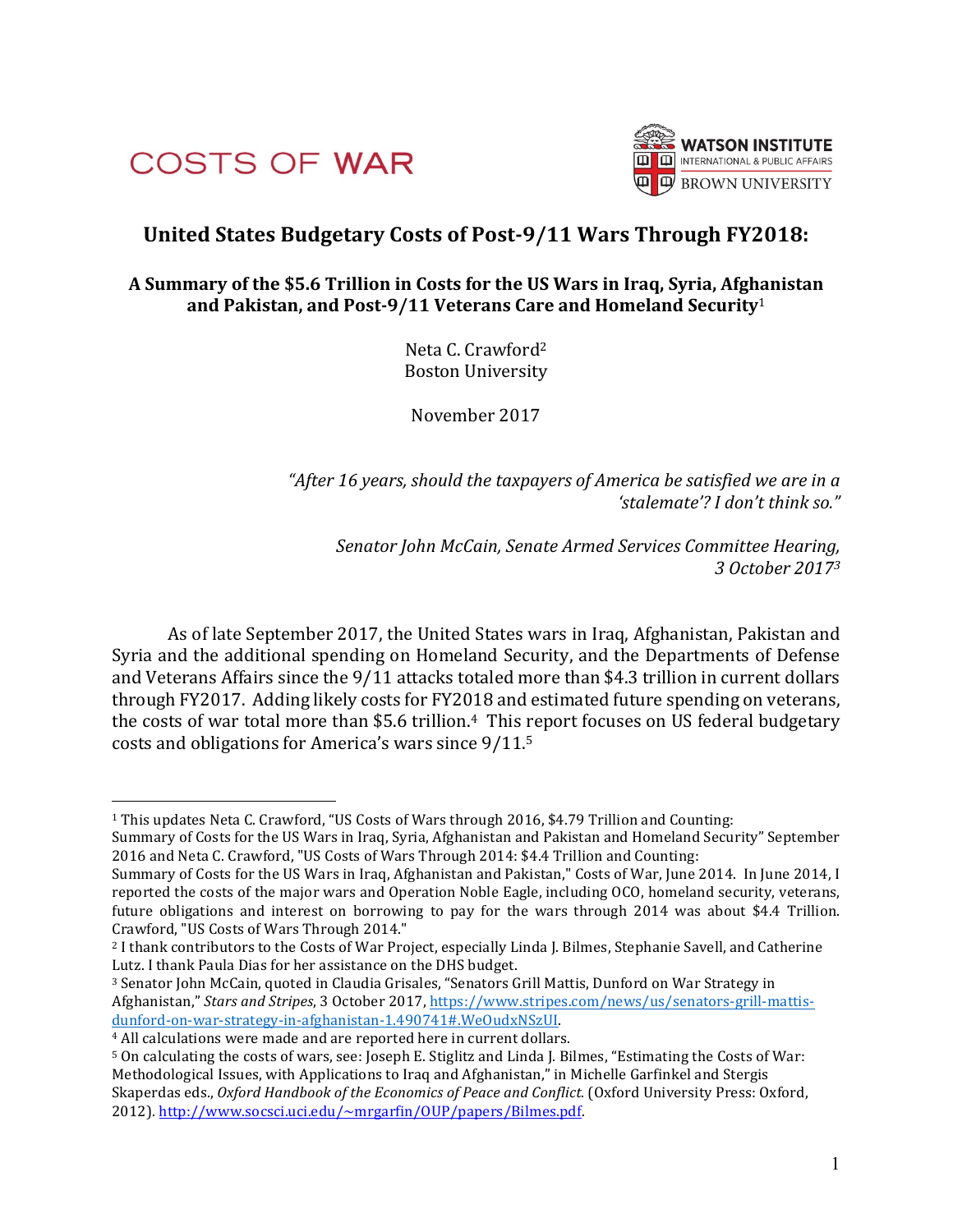The Pentagon publishes an "Estimated Cost to Each Taxpayer for the Wars in Afghanistan, Iraq and Syria," which calculates the total taxpayer costs on those wars between Fiscal Years 2001 and 2018. That report estimated that the total authorized spending for Afghanistan, Iraq, and Syria has been \$1.52 trillion, and, on that basis, estimated a total cost to the individual taxpayer of \$7,740 from  $FY2001$  to  $FY2018.6$  Using a more comprehensive estimate of global war on terror costs since 2001, this report estimates that the total cost per individual taxpayer of the post-9/11 wars over this period is \$23,386. Figure 7 in the Appendix compares these two estimates of the annual bill per taxpayer. Because the US went into deficit spending after  $9/11$ , the cost of war per taxpayer will be higher as the US pays interest on borrowing for war.

The difference between this Costs of War Project estimate and other estimates is that it includes *not only* Pentagon/Department of Defense military spending, but other warrelated costs, including war-related spending by the State Department, the Department of Veterans Affairs, and Homeland Security.<sup>7</sup> Further, as with previous reports, this report notes that every war costs money before, during and after it occurs  $-$  as governments prepare for, wage, and recover from armed conflict by replacing equipment, caring for the wounded and repairing infrastructure destroyed in the fighting.

Table 1, below, summarizes the estimated costs of these wars from FY2001 through FY2018, not including *future* interest on any borrowing after FY2018, rounded to the nearest \$billion.<sup>8</sup> Because Congress has not yet passed a FY2018 budget, the figures for FY2018 *(in italics*) are estimates based on the previous year's spending or on the amount that the relevant department has requested. In the case of Homeland Security spending, as of the FY2018 budget request, the Homeland Security budget is no longer explained by the White House Office of Management and Budget.

<sup>&</sup>lt;sup>6</sup> Department of Defense, "Estimated Cost to Each Taxpayer for the Wars in Afghanistan, Iraq and Syria." July 2017, 

http://comptroller.defense.gov/Portals/45/Documents/defbudget/fy2018/Section\_1090\_FY17\_NDAA\_Cost\_ of\_Wars\_to\_Per\_Taxpayer-July\_2017.pdf.

<sup>&</sup>lt;sup>7</sup> See the Appendix for a more detailed discussion.

<sup>&</sup>lt;sup>8</sup> These are conservative estimates. In cases, as this report discuss below, where the U.S. Office of

Management and Budget or the relevant department does not have a budget yet, or those numbers are no longer public, as in the case of Homeland Security, this report's estimates are based on the authorization for the previous year.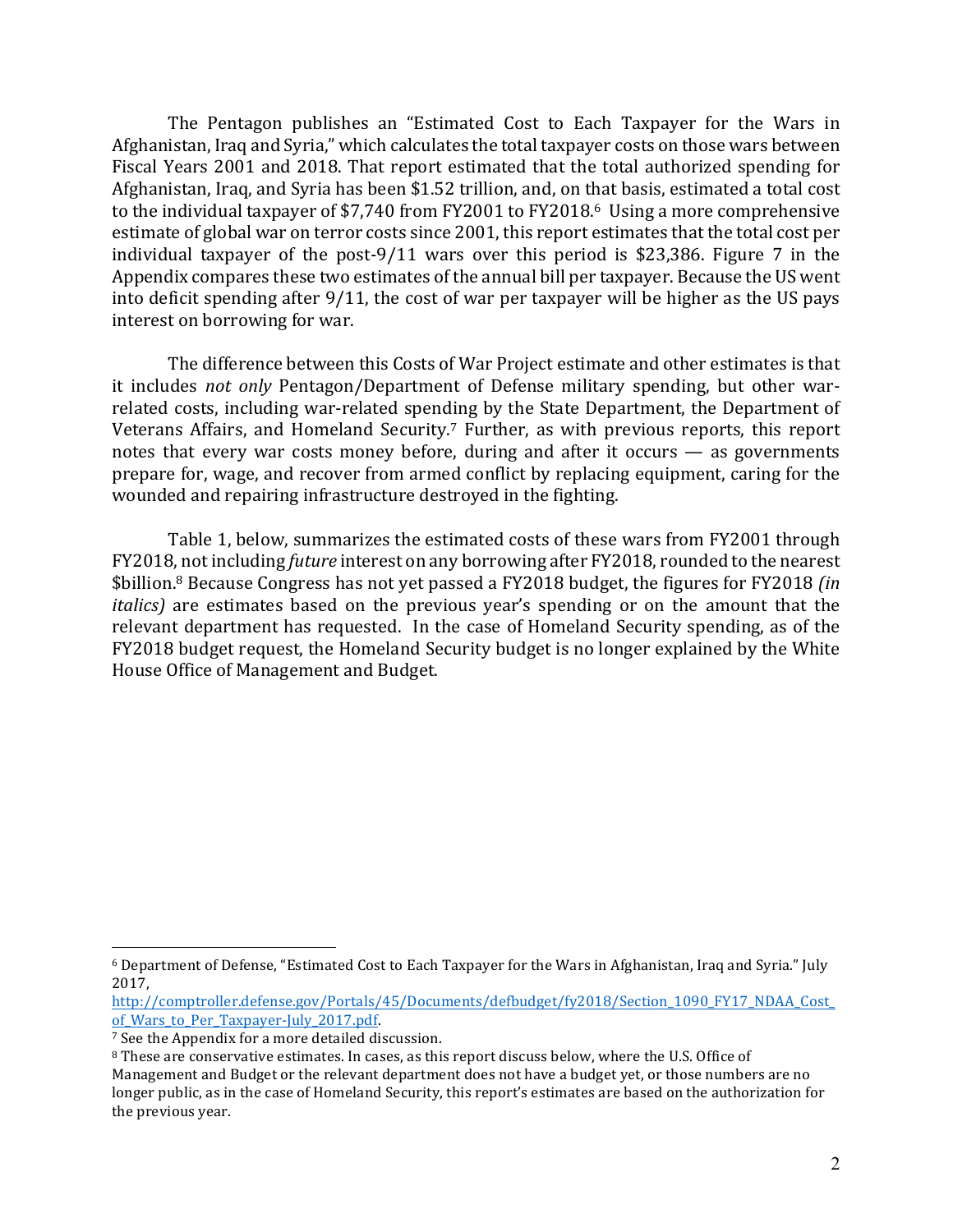Table 1. Summary of US Federal War-Related Spending in Billions of Current Dollars **(Rounded to the Nearest Billion), FY 2001-2018**<sup>9</sup>

| Category                                                                                                 | \$ Billions |
|----------------------------------------------------------------------------------------------------------|-------------|
| All DOD and State Overseas Contingency Operations (OCO) Appropriations, FY2001-2017                      | 1,878       |
| Estimated additional DOD base budget due to the post-9/11 wars, FY2001 - FY2017                          | 879         |
| Estimated GWOT Veterans spending, FY2001 - FY2017                                                        | 277         |
| Homeland Security spending for prevention and response to terrorism, FY2001- FY2017                      | 783         |
| Estimated Interest on OCO borrowing for wars, FY2001-FY2017                                              | 534         |
| Subtotal War Appropriations and War Related Spending through FY 2017                                     | \$4,351     |
| Estimated FY2018 for DOD and State OCO, incl. Afghanistan, Iraq and Syria <sup>10</sup>                  | 70          |
| Estimated FY2018 increase to the DOD base budget due to the post-9/11 wars                               | 33          |
| Estimated FY2018 request for Homeland Security for prevention and response to<br>terrorism <sup>11</sup> | 70          |
| Estimated FY2018 GWOT Veterans spending                                                                  | 20          |
| Estimated Interest on OCO borrowing for wars FY2018                                                      | 88          |
| Estimated Future Obligations for GWOT Veterans Medical and Disability 2019 - 2056 <sup>12</sup>          | 1,000       |
| Total War Related Spending through FY2018 and Future Obligations through 2056                            | \$5,632     |

This and previous Costs of War Project estimates have never counted every budgetary expense related to these wars. For example, there are substantial costs of war to state and local governments that are not subsidized by the federal government, most significantly, perhaps, the costs of caring for the veterans of these wars. This report has also not counted here the value of the gifts the US makes in excess military equipment to countries in and near the war zones. For example, from 2007 to 2017, the US provided or authorized gifts to Iraq of excess defense articles that initially cost more than \$1.2 billion to acquire and are currently valued at more than \$200 million dollars. Similarly, between 2009 and 2015 the US authorized gifts to Afghanistan of excess defense articles that cost more than \$350 million to acquire and are currently valued at \$69.9 million.<sup>13</sup> This report has also not included the value of military spending on these wars by US allies. In sum, although this report's accounting is comprehensive, there are still billions of dollars not included in its estimate.

<sup>9</sup> Rounded to the nearest \$Billion. Totals may not add due to rounding. See Table 6 for a breakdown of these costs by Federal Department.

 $10$  Members of Congress have indicated that Congress will likely appropriate more money than the Trump administration requested.

 $11$  This estimate is based on last year's appropriation. The Whitehouse no longer provides a breakdown of Department of Homeland Security expenditures.

<sup>&</sup>lt;sup>12</sup> See Linda J. Bilmes, "A Trust Fund for Veterans," *Democracy: A Journal of Ideas*, no. 39, (Winter 2016), http://democracyjournal.org/magazine/39/a-trust-fund-for-veterans/ and Linda J. Bilmes, "The Financial Legacy of Iraq and Afghanistan: How Wartime Spending Decisions Will Cancel Out the Peace Dividend," Costs of War, (March 2013), for a discussion of her methods and assumptions.

http://watson.brown.edu/costsofwar/files/cow/imce/papers/2013/The%20Financial%20Legacy%20of%2 0Iraq%20and%20Afghanistan.pdf. 

<sup>&</sup>lt;sup>13</sup> Calculated from the Excess Defense Articles (EDA) Database, http://www.dsca.mil/programs/excessdefense-articles-eda. Accessed 28 September 2017.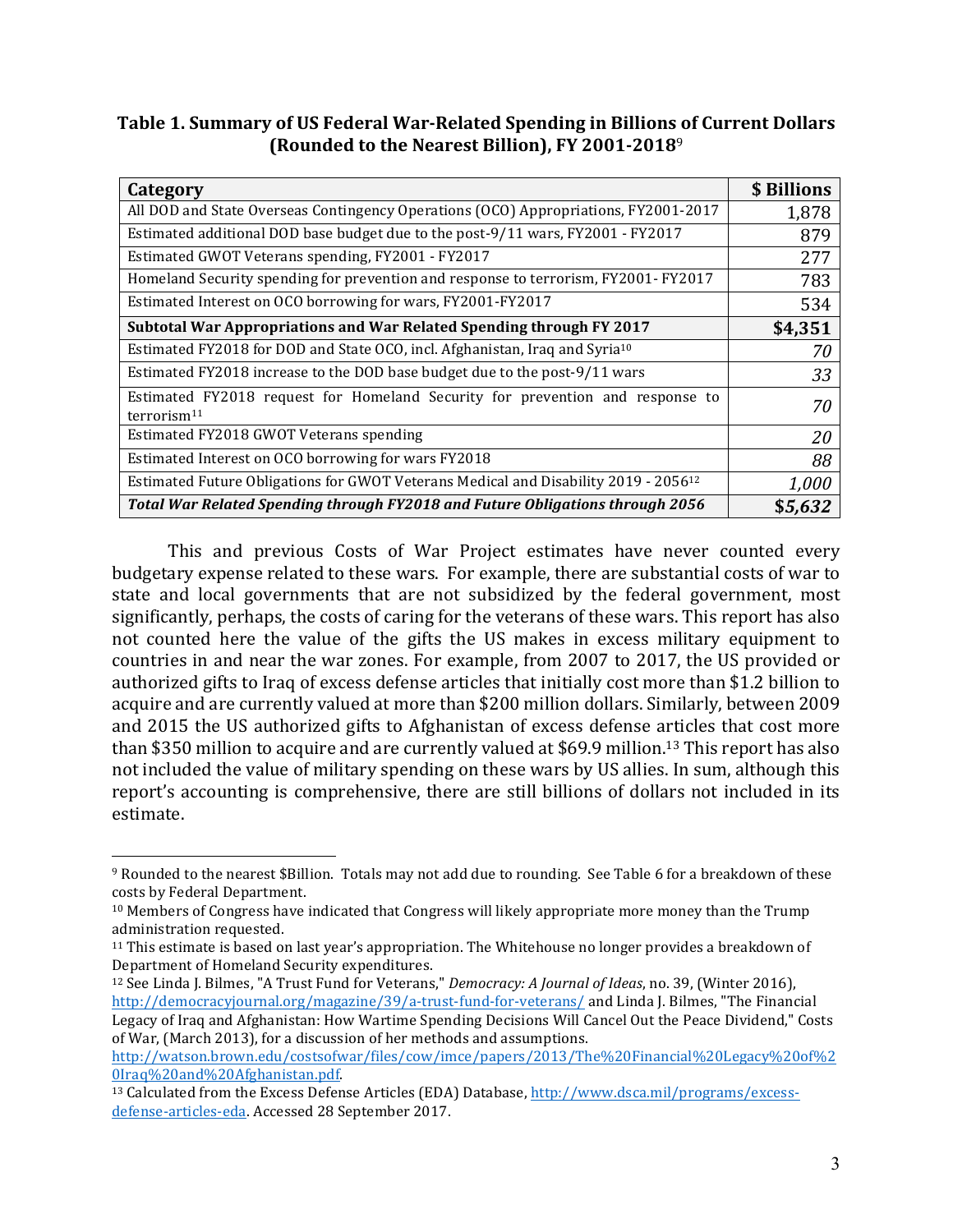Moreover, a full accounting of any war's burdens cannot be placed in columns on a ledger. From the civilians harmed and displaced by violence, to the soldiers killed and wounded, to the children who play years later on roads and fields sown with improvised explosive devices and cluster bombs, no set of numbers can convey the human toll of the wars in Iraq and Afghanistan, or how they have spilled into the neighboring states of Syria and Pakistan, and come home to the US and its allies in the form of wounded veterans and contractors. Wars also entail an opportunity cost — what we might have done differently with the money spent and obligated and how veterans' and civilians' lives could have been lived differently.

There is some question about what to call these wars. After the  $9/11$  attacks, the US launched a "Global War on Terror" alongside its war against the Taliban and Al Qaeda in Afghanistan begun in October  $2001<sup>14</sup>$  The US began its war in Iraq in 2003 and expanded the fight to Syria in August 2014. The Pentagon has called the major wars by various names at different times. For example, from October 7, 2001 to December 31, 2014, the war in Afghanistan, which includes operations in Pakistan, was called Operation Enduring Freedom (OEF), and "Af/Pak," and since 2014 has been called Operation Freedom's Sentinel (OFS). The war in Iraq was called Operation Iraqi Freedom (OIF) from March 19, 2003 to August 31, 2010, when it became Operation New Dawn (OND) until December 2011. The latest iteration of the Iraq war, (Post-Operation New Dawn or P-OND) which now includes Syria, began on August 8, 2014, and is called Operation Inherent Resolve (OIR). Other elements of the counterterror wars include operations in Somalia, Turkey, Yemen, Libya, and many other countries in Europe and Africa. The costs of these other operations are included when they are officially part of the OCO budget authorization. The Department of Veterans Affairs identifies the soldiers who have served in these operations as Global War on Terror (GWOT) veterans. Also known as the "post-9/11 wars," the thread that ties together these operations, now in more than 50 countries, is a focus on what the current administration insists we call "radical Islamic extremism." 

The US plan is essentially to defeat all "radical Islamist" groups militarily.<sup>15</sup> But the more people the US kills, the more seem to join the organizations the US was already fighting, even as new radical groups spring up. Further, political control of territory in Afghanistan, Iraq and Syria often switches hands or remains contested. Consider the situation in Afghanistan as an example of the difficulty of killing for peace. When the US invaded in 2001, the US Central Intelligence Agency estimated that there were 45,000 Taliban.<sup>16</sup> There are no reliable estimates of the number of Taliban, Haqqani network, and Al Qaeda that have been killed by the US and its allies in Afghanistan since the US invasion on October 7, 2001, but

http://www.people.mil/Portals/56/Documents/oepm/GWOT-EM%20-

 $\overline{a}$ 

 $15$  For an overview of the strategy as of late 2016, see the Department of Defense, Inspector General, "Overseas Contingency Operations, FY2018 Comprehensive Oversight Plan," October 201*7*, https://media.defense.gov/2017/Oct/18/2001829251/-1/-1/1/FY2018\_LIG\_COP\_OCO\_OCT2017.PDF

 $14$  The Pentagon recognizes many regions as part of the Global War on Terror as can be illustrated in the list of places where service members can receive medals for GWOT service.

<sup>%20</sup>Approved%20AOEs%20for%20Ops%20-%202017%2005%2011.pdf?ver=2017-05-24-125043-020.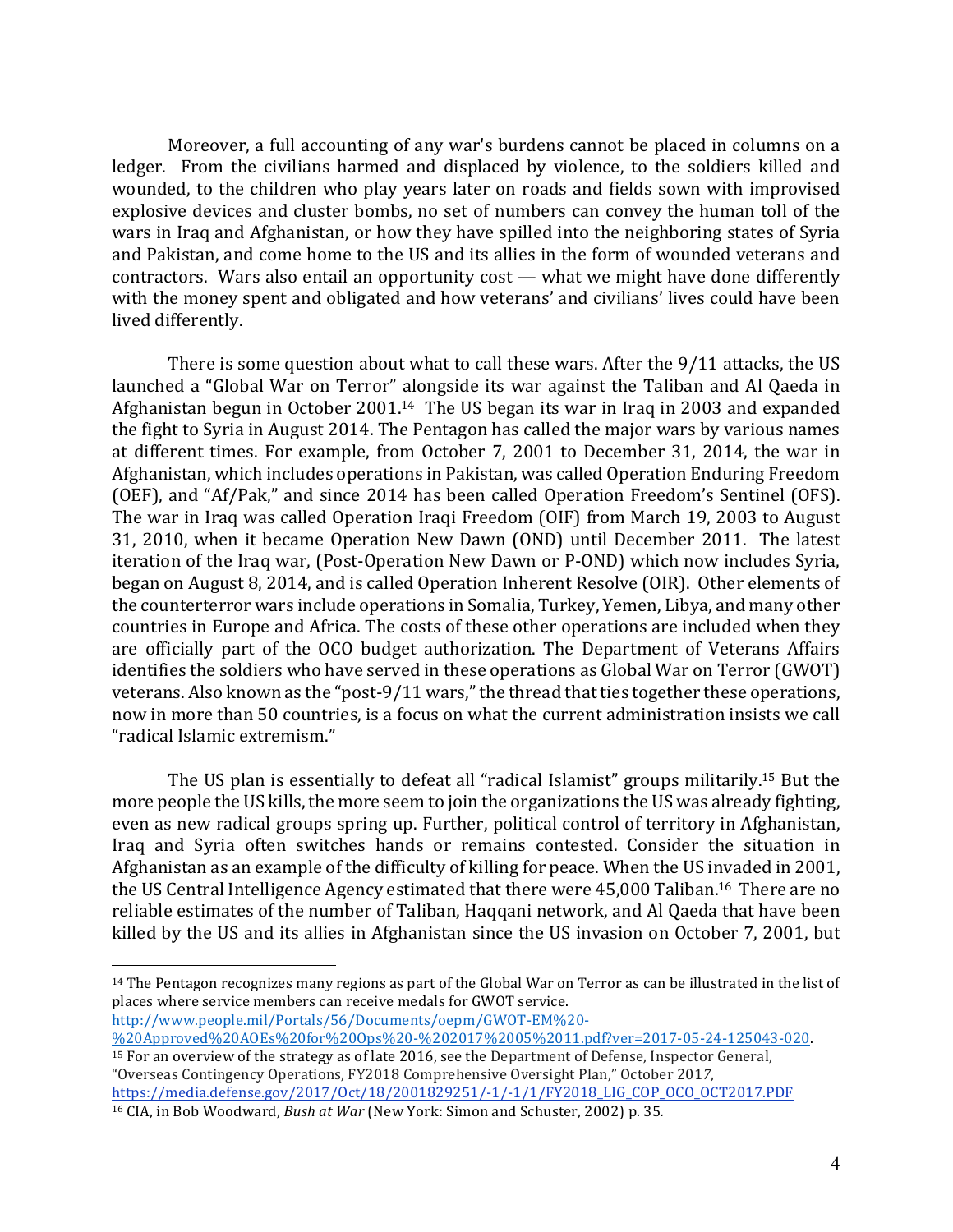one 2014 estimate was that the US and its allies had killed 20,000 members of the Taliban.<sup>17</sup> US General Joseph L. Votel estimated in March 2016 that there are now 20,000-40,000 opposition forces — including members of the Taliban, Al Qaeda and  $ISIL/ISIS - in$ Afghanistan.<sup>18</sup> As of the end of June 2017, according to a US government report, the Afghan government controlled about 60 percent of Afghan territory, a six percent reduction of the amount it controlled at that same point in 2016.<sup>19</sup>

The Trump administration decided to increase the number of US military troops in Afghanistan in response to a Pentagon request for 3,900 additional troops. They will join the 11,000 US troops already there mostly to train and assist Afghan forces.<sup>20</sup> But Afghan security forces themselves are beleaguered. Recruitment and retention of Afghan armed forces and police is difficult. The Afghan government has stopped releasing the number of Afghan military and police killed and injured there  $-$  Afghan officials apparently now consider the death toll of its military and police forces as "classified."<sup>21</sup> The US reported 2,531 Afghan security force personnel killed in action from 1 January to 8 May 2017 and 4.238 wounded in action.<sup>22</sup> Worse, United Nations reports document a rising toll in the civilian deaths and injuries over the last several years and the size of contested areas are growing.<sup>23</sup> The US recently moved to double the size of the safe area in Kabul, Afghanistan's capital, the "Green Zone," because the city is less safe after 16 years of war.

In February 2017, General John Nicholson, Commander of US forces in Afghanistan, testified before the Senate Armed Services Committee that the war there was at a "stalemate."<sup>24</sup> "Neither the Taliban nor the ANDSF is currently capable of fundamentally altering the operational environment, which leaves the government in control of roughly two thirds of the population, the Taliban in control of approximately ten percent, and the rest

<sup>20</sup> The Pentagon had said prior to August 2017 that 8,400 US troops were in Afghanistan, but in late August 2017 they acknowledged that many more were there on a "temporary" basis — less than six months. W.J. Henigan, "U.S. Has More Troops in Afghanistan than Previously Disclosed," *Los Angeles Times*, 30 August 2017, http://www.latimes.com/politics/washington/la-na-essential-washington-updates-pentagon-admitsu-s-has-more-troops-in-1504121477-htmlstory.html. 

<sup>22</sup> SIGAR "Quarterly Report," p. 100.

<sup>&</sup>lt;sup>17</sup> Akmal Dawi, "Despite Massive Taliban Death Toll No Drop in Insurgency," *Voice of America*, 26 March 2014.https://www.voanews.com/a/despite-massive-taliban-death-toll-no-drop-ininsurgency/1866009.html. 

<sup>&</sup>lt;sup>18</sup> General Joseph L. Votel, "Advance Questions for General Joseph L. Votel, U.S. Army Nominee for Commander, U. S. Central Command," 3/9/2016, p. 6. http://www.armedservices.senate.gov/imo/media/doc/Votel\_03-09-16.pdf.

<sup>&</sup>lt;sup>19</sup> Special Inspector General for Afghanistan Reconstruction (SIGAR), "Quarterly Report to the United States Congress," 30 July 2017, p. 88. https://www.sigar.mil/pdf/quarterlyreports/2017-07-30qr.pdf.

<sup>&</sup>lt;sup>21</sup> Helene Cooper and Rod Nordland, "As Trump Rolls Out War Plan, Taliban are Gaining," *The New York Times*, 21 August 2017, https://www.nytimes.com/2017/08/21/world/asia/trump-afghanistan-wartaliban.html?mcubz=3. 

<sup>&</sup>lt;sup>23</sup> See United Nations Assistance Mission in Afghanistan, on the Protection of Civilians, https://unama.unmissions.org/protection-of-civilians-reports. 

 $24$  "We assess the current security situation in Afghanistan as a stalemate where the equilibrium favors the government." General John W. Nicholson, "Statement for the Record," Testimony before the Senate Armed Services Committee, 9 February 2017, p. 2. https://www.armed-

services.senate.gov/imo/media/doc/Nicholson\_02-09-17.pdf.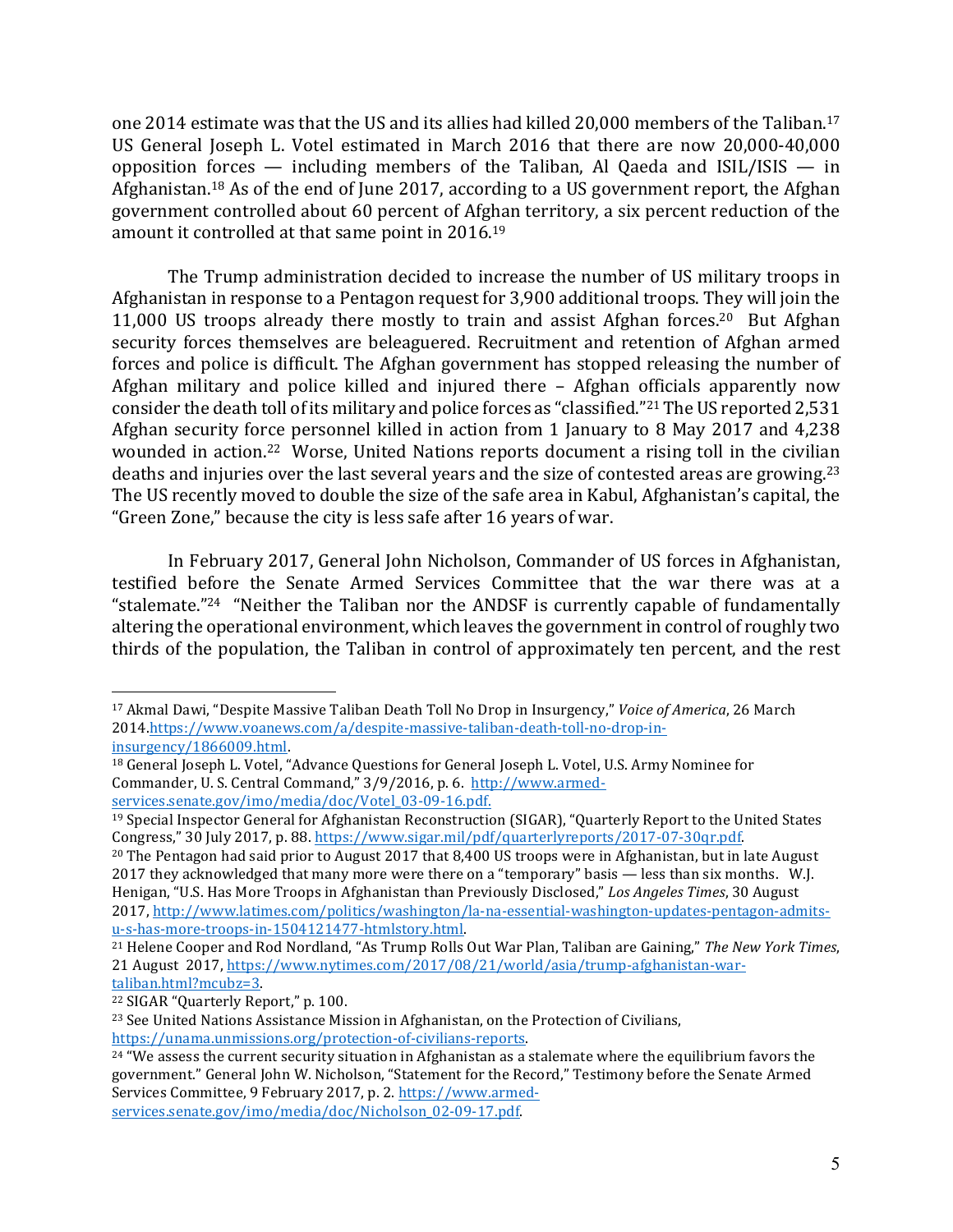contested."<sup>25</sup> A decisive and long-term military defeat of opposition forces in Afghanistan is unlikely but the strategy seems to be more of the same, with its terrible toll in life and limb.

## **Explanation of Estimate of Bottom Lines**

War-related spending occurs in several areas of the US Federal budget. First, the special appropriations for war, described as emergency or "overseas contingency operations" (OCO), are direct war appropriations to the Department of Defense and State Department/US Agency for International Development (USAID). Congressional appropriations to the Pentagon from FY2001-2017 for both the wars and base budget have totaled more than \$1.75 trillion in current dollars. The Department of State has appropriated about \$120 billion for OCO operations during this period. The total OCO appropriations is thus more than \$1.8 trillion in current dollars.

The Pentagon's portion of the OCO spending is over and above the general and continuing funding for the Defense Department, known as the "base budget." But some of the increase in the Pentagon's base budget is due to the wars in Afghanistan, Iraq, and the larger war on terror that have been institutionalized. An additional calculation is the portion of the increase to the Pentagon base budget from FY2001-2017 that can be attributed to the wars: about \$800 billion since 2001.<sup>26</sup>

The full budgetary burden of the wars also includes the costs of providing medical care and disability payments to the many veterans of these wars through the VA and Social Security Administrations. In addition, Homeland Security spending has increased by more than \$500 billion for missions related to preventing and responding to potential terrorist attacks. 

Further, any reasonable estimate of the costs of the wars includes the fact that each war entails fulfilling the US obligation for medical care and support for wounded veterans for years to come. These *future obligations* will total *at least* an additional \$1 trillion in medical and disability payments and additional administrative burden through 2056. The longer the US fights, and the greater the number of troops involved in combat, the larger the obligation the US assumes for the future care of its veterans.

There is no end in sight to the US military presence in Afghanistan and the associated operations in Pakistan. Similarly, despite recent gains, there is little clear sense of how long the US will be engaged in Iraq and Syria. After announcing a withdrawal of US forces in Afghanistan for 2017, the Obama administration announced in mid-2016 that a planned

<sup>&</sup>lt;sup>25</sup> John W. Nicholson, "Statement for the Record," p. 11.

 $^{26}$  This estimate assumes that additions to the Pentagon base budget are in proportion to OCO spending. I calculated additions to the Pentagon base from 2001-2003 as  $30\%$  of OCO spending; at 40% of OCO spending from 2004 to 2008; and at 50% of OCO spending from 2009-2017. Note that there is also an incentive to put non-war base spending in the OCO appropriations since they are not subject to the same budget control as regular spending.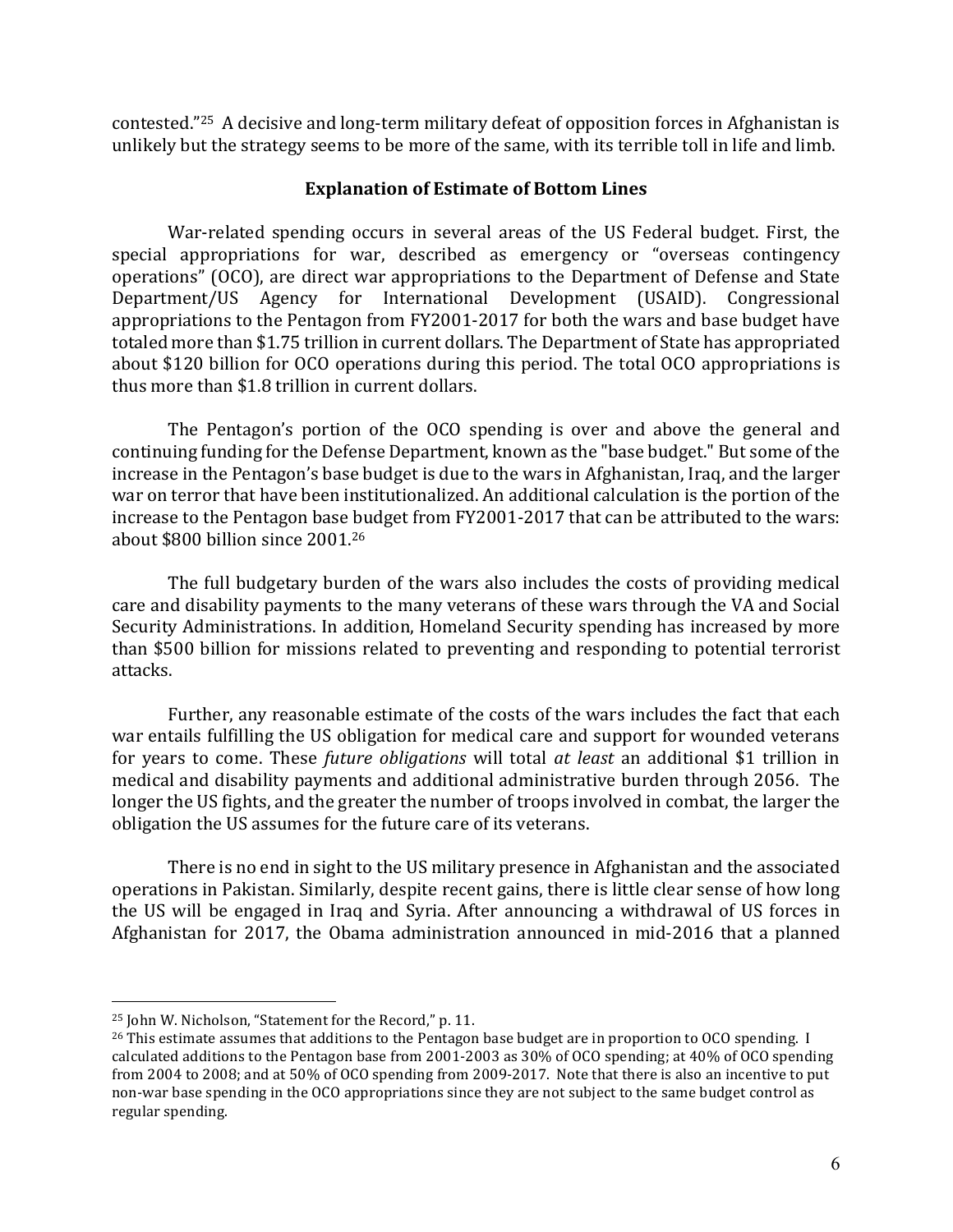reduction of US troops would go more slowly than previously announced.<sup>27</sup> The Trump administration announced both an increase in overall military spending and an increased troop commitment to Afghanistan.<sup>28</sup> Thus, future military spending on the counterterror wars is likely to rise.

Finally, these wars have been largely paid for by borrowing, part of the reason the US went from budget surplus to deficits after 2001. Even if the US stopped spending on war at the end of this fiscal year, interest costs alone on borrowing to pay for the wars will continue to grow apace. The US has already paid some interest on borrowing, estimated here through the current fiscal year. Future interest costs for overseas contingency operations spending alone are projected to add more than \$1 trillion dollars to the national debt by 2023. By 2056, a conservative estimate is that interest costs will be about \$8 trillion unless the US changes the way that it pays for the wars. Although it is unlikely, Congress could decide to increase taxes or sell large numbers of war bonds rather than continue to pay for the wars through borrowing.

In what follows, these categories and estimates of costs of war are discussed and explained in greater detail. An appendix goes into further detail.

#### *Direct War Appropriations: "Overseas Contingency Operations"*

 $\overline{a}$ 

The two largest categories of expenses have been for the wars in Iraq and Afghanistan; spending for these wars peaked, respectively, in 2008 and 2011. The United States started bombing ISIS in Syria in August 2014 and began to appropriate money specifically for that war in FY2014. Although, at the time of this writing, Congress had not yet passed a FY2018 budget, Congress has already appropriated more than \$1.9 trillion for Overseas Contingency Operations to the Department of Defense and the US State Department since late 2001 (Table 2, below).

<sup>&</sup>lt;sup>27</sup> Missy Ryan and Karen DeYoung, "Obama Alters Afghanistan Exit Plan Once More, Will Leave 8,400 Troops," *The Washington Post*, 6 July 2016, https://www.washingtonpost.com/world/national-security/obama-altersafghanistan-exit-plan-once-more/2016/07/06/466c54f2-4380-11e6-88d0-6adee48be8bc\_story.html. <sup>28</sup> Michael D. Shear and Jennifer Steinhauer, "Trump to Seek \$54 Billion Increase in Military Spending," The *New York Times,* 27 February, 2017, https://www.nytimes.com/2017/02/27/us/politics/trump-budgetmilitary.html?mcubz=3.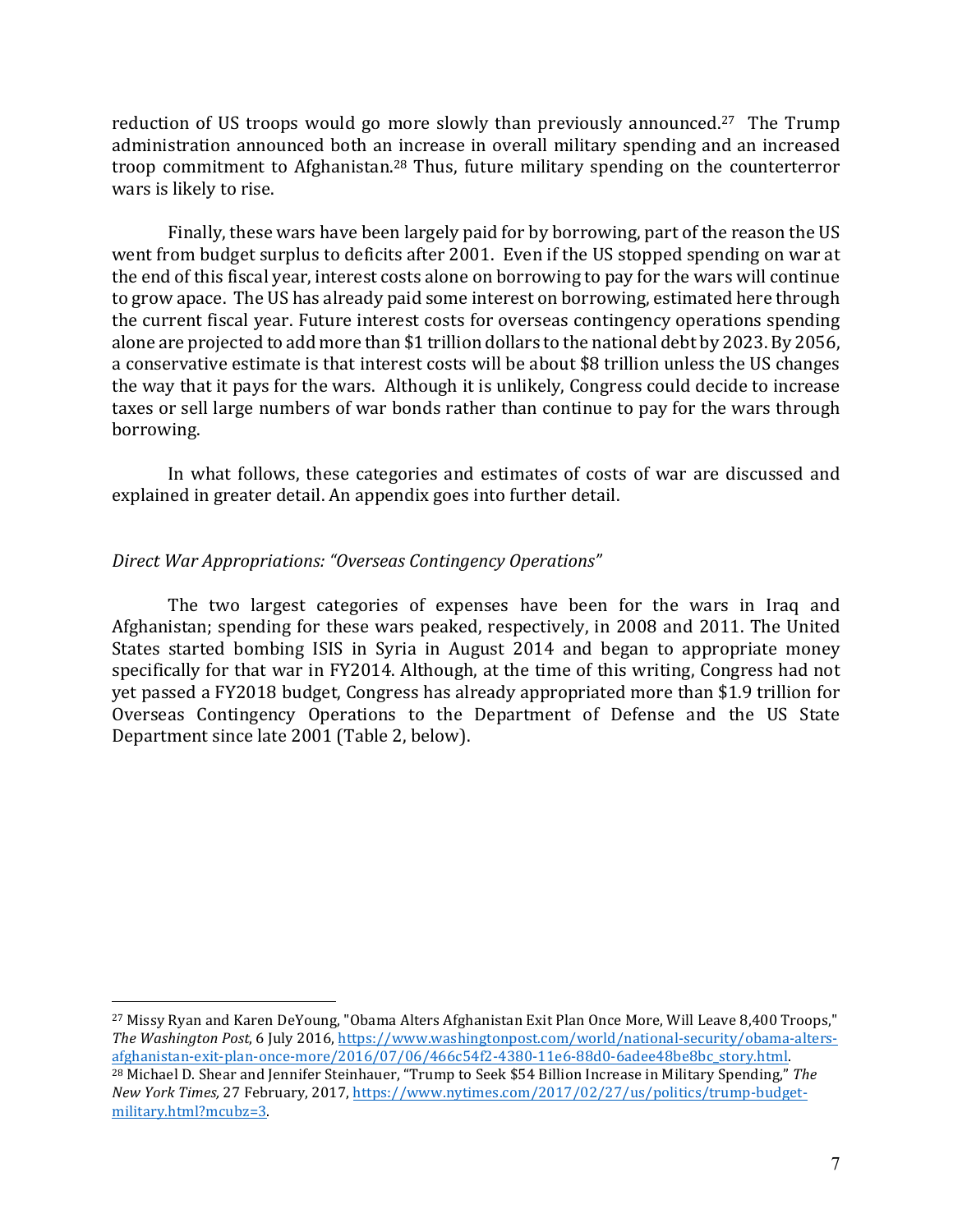| Table 2. Cumulative Direct War Appropriations for DOD and State       |
|-----------------------------------------------------------------------|
| Department/USAID for "Emergency" or "Overseas Contingency Operations" |
| (Billions of Current Dollars) <sup>29</sup>                           |

|                                                                       | <b>Cumulative</b> |                    |                      |
|-----------------------------------------------------------------------|-------------------|--------------------|----------------------|
|                                                                       | Total FY2001-     | <b>Request for</b> | <b>Total Through</b> |
| <b>War Zone/Operation</b>                                             | <b>FY2017</b>     | <b>FY 2018</b>     | <b>FY2018</b>        |
| Iraq                                                                  | \$819.1           |                    | 820.1                |
| Syria                                                                 | 28.1              | 13                 | 41.1                 |
| Afghanistan (incl. Pakistan CSF) <sup>30</sup>                        | 877.4             | 48.9               | 926.3                |
| Pakistan <sup>31</sup>                                                | 9.9               | .9                 | 10.8                 |
| Operation Noble Eagle (ONE) <sup>32</sup>                             | 25.1              |                    | 25.1                 |
| missions<br><sub>0</sub> C <sub>0</sub><br><b>Other</b><br>the<br>and |                   |                    |                      |
| Bipartisan Budget Act <sup>33</sup>                                   | 118.5             | 5.7                | 124.2                |
| <b>Total</b>                                                          | \$1,878 billion   | \$69.6 billion     | \$1,947.6 billion    |

 $^{29}$  Rounded to the nearest \$100 million. Totals may not add due to rounding. Sources: Amy Belasco, "The Cost of Iraq, Afghanistan, and Other Global War on Terror Operations Since 9/11," *Congressional Research Service* (CRS) 8 December 2014; the U.S. Department of Defense Comptroller for recent and future spending, Office of the Under Secretary of Defense, Office (Comptroller) "Fiscal Year 2017 Budget Request: Overview"; Department of Defense, Inspector General, "Overseas Contingency Operations, FY2018 Comprehensive Oversight Plan," October 2017,

<sup>30</sup> Includes Coalition Support Funds for Pakistan.

 $\overline{a}$ 

<sup>31</sup> This figure includes only US security related funding that is *not* for Coalition Support Funds (CSF). Coalition Support Funds for Pakistan are part of the OCO spending for operations in Afghanistan. Both the DOD and State Department receive other OCO funding for Pakistan. For accounting purposes, this report has counted these appropriations under the State Department although this is not entirely accurate. For example, the largest single element of the 8 billion is Foreign Military Financing (FMF) is a State Department appropriation for Foreign Operations that is managed by the Department of Defense. The next largest element of spending is the Pakistan Counterinsurgency Fund and the Pakistan Counterinsurgency Capability Fund; the former is overseen by the Pentagon, and the latter by the State Department. Smaller funds for Counternarcotics are Pentagon appropriations. For a complete breakdown and explanation, see Krondstadt and Epstein, "Direct Overt U.S. Aid Appropriations for and Military Reimbursements to Pakistan, FY 2002-FY2017."

 $32$  Operation Noble Eagle (ONE), begun on 9/11 includes the enhanced security for military bases and US airspace provided by the US military in the DOD budget. ONE was transferred to the Base Budget in 2005. This report includes it in its estimate of OCO spending through FY2004.

33 Belasco describes, "Other war spending," by DOD and the State Department designated for war but not part of war operations or direct support." Belasco, "The Cost of Iraq, Afghanistan, and Other Global War on Terror Operations Since  $9/11$ ," *Congressional Research Service* (CRS) 8 December 2014, p. 7. Other missions include the "DOD European Reassurance Initiative, Operation Odyssey Lightening, the Counter ISIS Train and Equip Fund, the DOD Counter Terrorism Partnership Fund, and so on. See the Office of the Under Secretary of Defense, Office (Comptroller) for Fiscal Years 2017 and 2018, for a discussion.

https://media.defense.gov/2017/Oct/18/2001829251/-1/-1/1/FY2018\_LIG\_COP\_OCO\_OCT2017.PDF ;

Susan B. Epstein, Marian Leonardo Lawson and Alex Tiersky, "State, Foreign Operations, and Related Programs: FY2013 Budget and Appropriations," CRS, 23 July 2012, for State Department Spending FY2011-2013; Pakistan, K. Alan Kronstadt and Susan B. Epstein, "Direct Overt U.S. Aid Appropriations for and Military Reimbursements to Pakistan, FY 2002-FY2018," 6 September 2016 and previous CRS reports for Pakistan. Operation Noble Eagle  $(ONE)$ , begun on  $9/11$ , includes enhanced security for military bases and US airspace provided by the US military in the DOD budget. ONE was transferred to the Base Budget in 2005. This report includes it in the estimate of OCO spending through FY2004.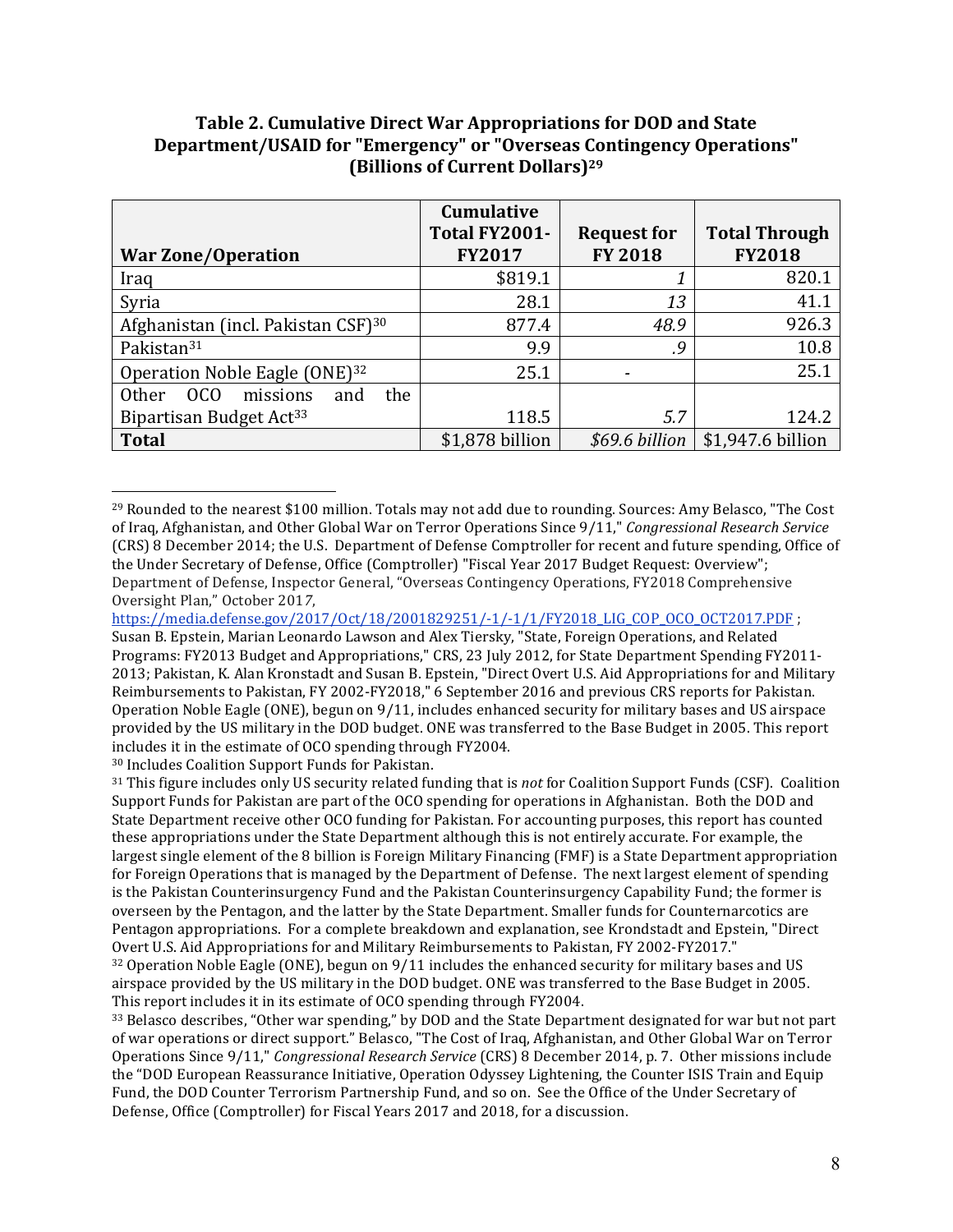Figure 1, below, shows the flow of funding OCO since 2001. It consolidates the OCO for the Defense and State Departments and groups the spending for closely related war zones, specifically Afghanistan and Pakistan, and Iraq and Syria. Unless otherwise noted, focus is on the major operations associated with the war zones of Afghanistan/Pakistan and Iraq/Syria. The Other War Designated OCO includes moneys designated as OCO spending.<sup>34</sup> Yet another category of spending *not* included here are the overseas contingency operation (OCO) spending funded in the base budget for Africa (in Uganda, Trans-Sahara and the Horn of Africa), the Caribbean, and Central America (as part of Operation Enduring Freedom).<sup>35</sup>



**Figure 1. Annual Appropriations by Major War Zone/Overseas Contingency Operations for DOD and State/USAID, FY2001-2018 (Billions of Current Dollars)**<sup>36</sup>

 $\overline{a}$ 

35 For instance, these are called Operation Enduring Freedom Caribbean and Central America (OEF-CCA), Operation Enduring Freedom Trans Sahara (OEF-TS), Operation Enduring Freedom Horn of Africa (OEF-HOA). See for instance, Office of the Secretary of Defense, Fiscal Year 2014, President's Budget, http://comptroller.defense.gov/Portals/45/Documents/defbudget/fy2014/FY2014\_Presidents\_Budget\_Cont ingency\_Operations(Base\_Budget).pdf. And Office of the Secretary of Defense, Fiscal Year (FY) 2018 Justification for Base Funded Contingency Operations and the Overseas Contingency Operations, http://comptroller.defense.gov/Portals/45/Documents/defbudget/fy2018/FY2018\_OCOTF\_Justification\_Bo ok\_FINAL.pdf. 

<sup>34</sup> These have included the DoD European Reassurance Initiative, Operation Odyssey Lightening, the Counter ISIS Train and Equip Fund, the DoD Counterterrorism Partnership Fund, and so on as detailed by the Comptroller of the Department of Defense in various years. For a recent example, see chapter 6 of Comptroller's Defense Budget Overview, United States Department of Defense, Fiscal Year 2018 Budget Request. 

http://comptroller.defense.gov/Portals/45/Documents/defbudget/fy2018/fy2018\_Budget\_Request\_Overvie w\_Book.pdf. 

<sup>&</sup>lt;sup>36</sup> Belasco, "The Cost of Iraq, Afghanistan, and Other Global War on Terror Operations Since 9/11," Congressional Research Service (CRS) 8 December 2014; the U.S. Department of Defense Comptroller for recent and future spending, e.g. the Office of the Under Secretary of Defense, Office (Comptroller) "Fiscal Year 2017 Budget Request: Overview" and the "Fiscal Year 2018 Budget Request."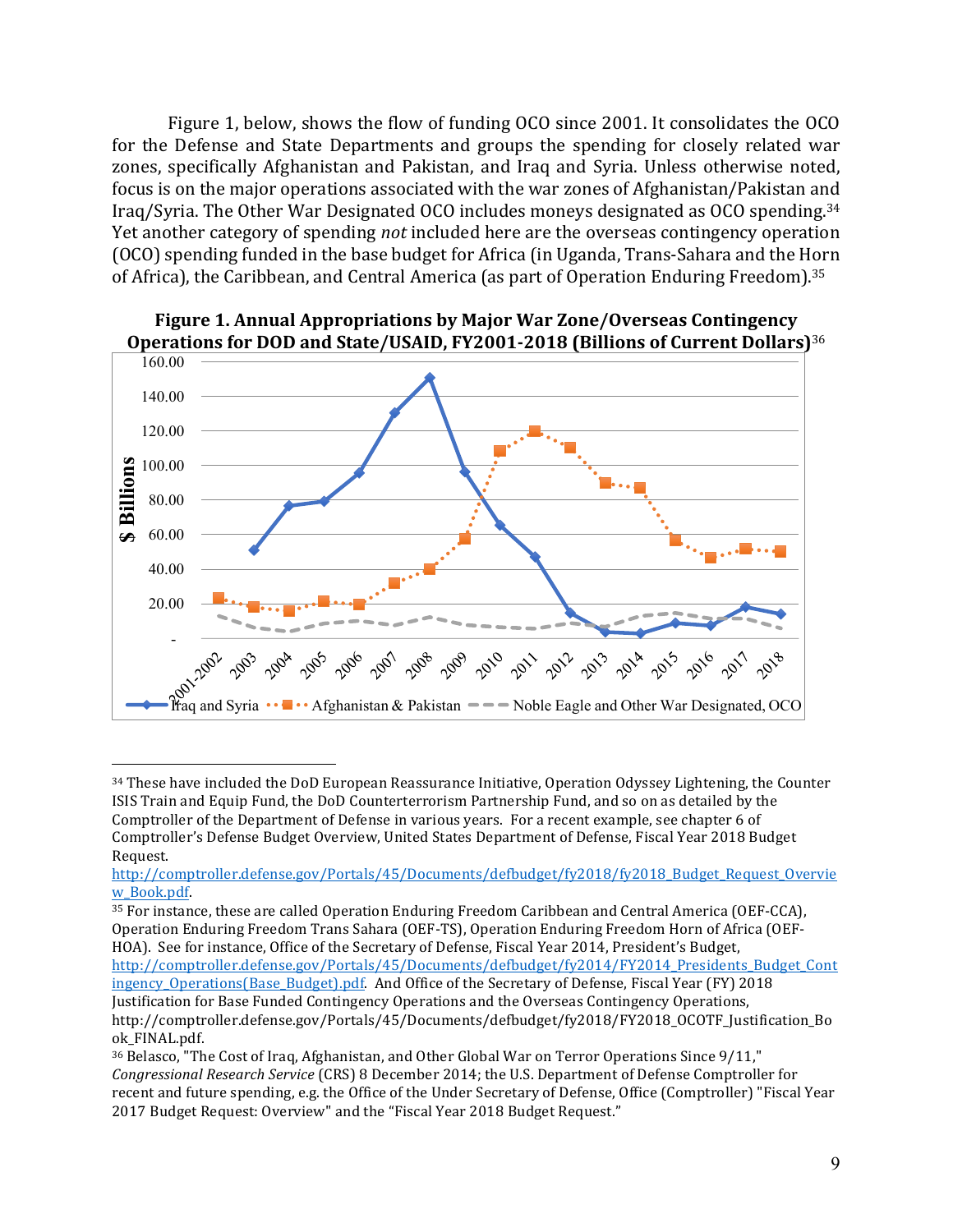Figure 2, below, illustrates the share of the total OCO budget that has been allocated to the major OCO activities from FY2001 to FY2017. To estimate the proportion of total costs that could be attributed to each war zone, based on the proportion OCO spending through FY2017, one could attribute less than  $1\%$  of total costs to the war in Syria, 44% to the Iraq war and about 47% to the war in Afghanistan/Pakistan. Spending on other OCO missions and operations accounts for about 8% of the total OCO spending. "Other" spending includes about \$10 billion spent since FY2015 for a DOD European Reassurance Initiative, meant "to deter Russia and reassure U.S. allies and partners, particularly within Central and Eastern Europe" and money for air strikes against ISIS in Libya, begun in August 2016 known as Operation Odyssey Lightening.<sup>37</sup>



**Figure 2. Shares of Overseas Contingency Operation (OCO) Spending, FY2001-2017** 

Some of the DOD and State Department appropriations include funding intended to facilitate the physical and political reconstruction of Afghanistan and Iraq, in part on the view that a functioning civil society and government will be less hospitable to opposition forces. Special Inspector General reports on Afghanistan and Iraq have found that reconstruction in both Afghanistan and Iraq has had some successes but are also characterized by rampant corruption and incomplete or shoddy work.<sup>38</sup> As Catherine Lutz shows, the reconstruction of Iraq is far from complete and has mainly focused on the security sector.<sup>39</sup>

 $\overline{a}$ 37 United States Government Accountability Office, "Overseas Contingency Operations: OMB and DOD Should Revise the Criteria for Determining Eligible Costs and Identify Costs Likely to Endure Long Term," January 2017. http://www.gao.gov/assets/690/682158.pdf, p. 8.

<sup>38</sup> See for instance the Special Inspector General Afghanistan Reconstruction reports at https://www.sigar.mil/. Special Inspector General Iraq Reconstruction reports can be found in an archive. http://cybercemetery.unt.edu/archive/sigir/20130930184730/http://www.sigir.mil/. 

<sup>&</sup>lt;sup>39</sup> Catherine Lutz, "Reconstructing Iraq: The Last Year and the Last Decade," Costs of War, February 2013.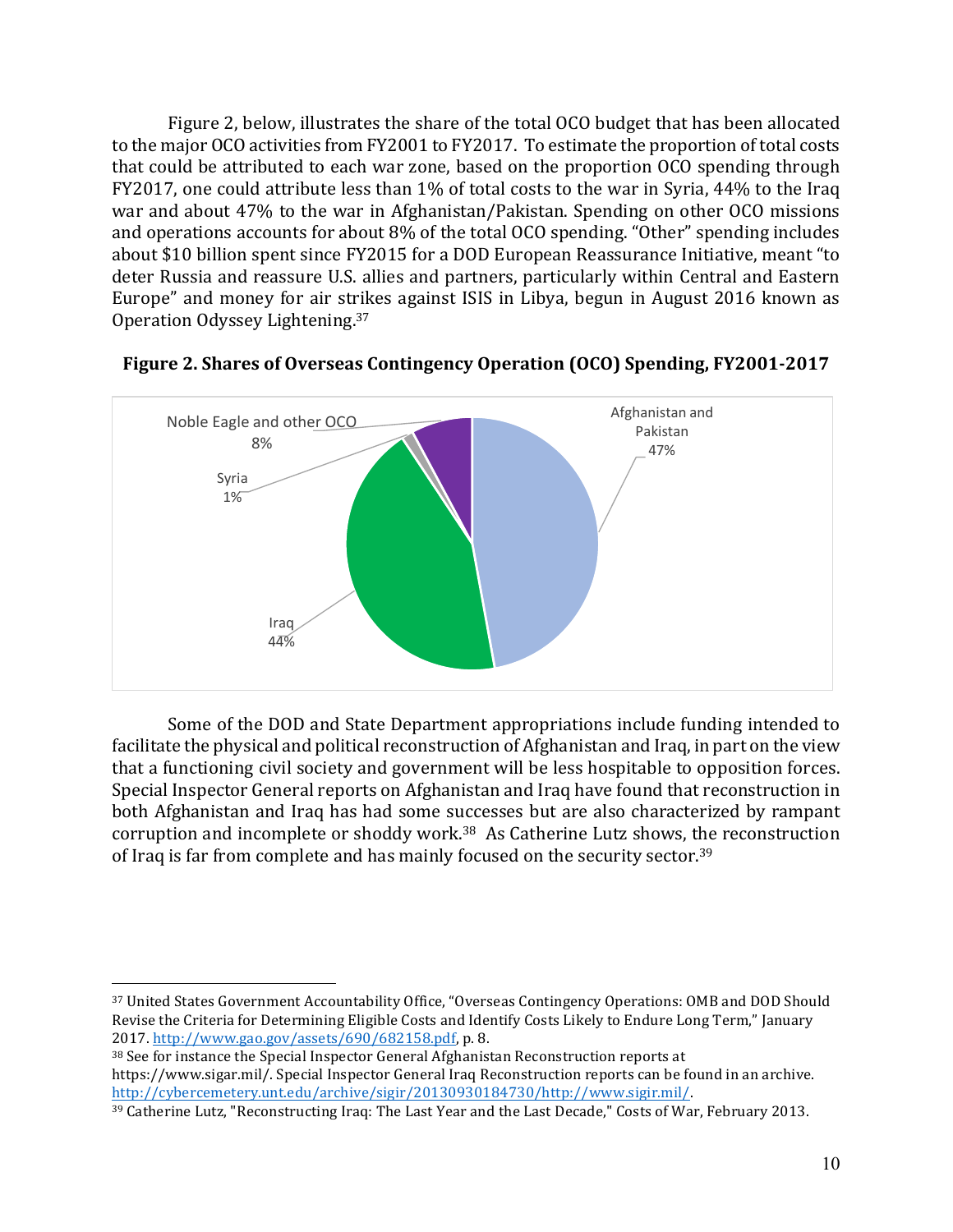#### *Pakistan*

The OCO budget for the Departments of Defense and the State Department contain many programs and projects outside of Afghanistan, Iraq, and Syria. The most significant of these zones of operation, due to its centrality to the war in Afghanistan, is Pakistan, regarded as part of the area of operations for Afghanistan Operation Enduring Freedom and its successor, Operation Freedom's Sentinel.

There are three ways the US operates in Pakistan. Since 2001, the US has used Pakistan as an overland route for supplies to Afghanistan. The US reimburses and compensates Pakistan for the use of its ports and overland transportation of food, fuel and military equipment through Pakistan *en route* to Afghanistan with Coalition Support Funds (CSF), which are included in the budget for OCO in Afghanistan. Since the start of the war in Afghanistan, the US has provided about \$14.5 billion in Coalition Support Funds (CSF) to Pakistan. The Department of Defense describes the role of Coalition Support Funds as reimbursement for "expenses Pakistan incurs to conduct operations against al Qaeda and Taliban forces include providing logistical support for its forces, manning observation posts along the Afghanistan border, and conducting maritime interdiction operations and combat air patrols."<sup>40</sup> As the US has reduced its presence in Pakistan, the importance of this role has declined, as have the associated Coalition Support Funds. In the future, CSF may increase when the additional troops are deployed to Afghanistan, although the timeline for deployments and the extent of Pakistan's involvement is unclear at this time.

Pakistan is also an important zone of US military operations, including drone strikes and cross-border attacks against Al Qaeda, the Taliban and other opposition forces. Since 2004, when the drone strike program began, the US Central Intelligence Agency has made approximately 400 drone strikes in Pakistan, mostly in the so-called Tribal Areas, near the border with Afghanistan.

Further, the US is also a direct supplier of military assistance, equipment and training for Pakistan's military forces in their operations against opposition forces, including al Qaeda, the Taliban, and the Haqqani network. One sign of the importance of Pakistan to the US is that the US State Department has also hardened its embassy and generally increased the security of US personnel in Pakistan.

In sum, since 2001, including Coalition Support Funds, the US has spent more than \$25 billion for security-related purposes in Pakistan, including the money likely to be spent by the end of FY2017 and the Trump administration's request for FY2018. In some years, as Figure 3 illustrates, US direct security assistance and CSF funding has accounted for a significant share of Pakistan's overall military budget.

 $\overline{a}$ <sup>40</sup> Department of Defense, "Overseas Contingency Operations,"

http://comptroller.defense.gov/Portals/45/Documents/defbudget/fy2016/budget\_justification/pdfs/01\_Op eration\_and\_Maintenance/O\_M\_VOL\_1\_PART\_2/DSCA\_OCO\_OP-5.pdf.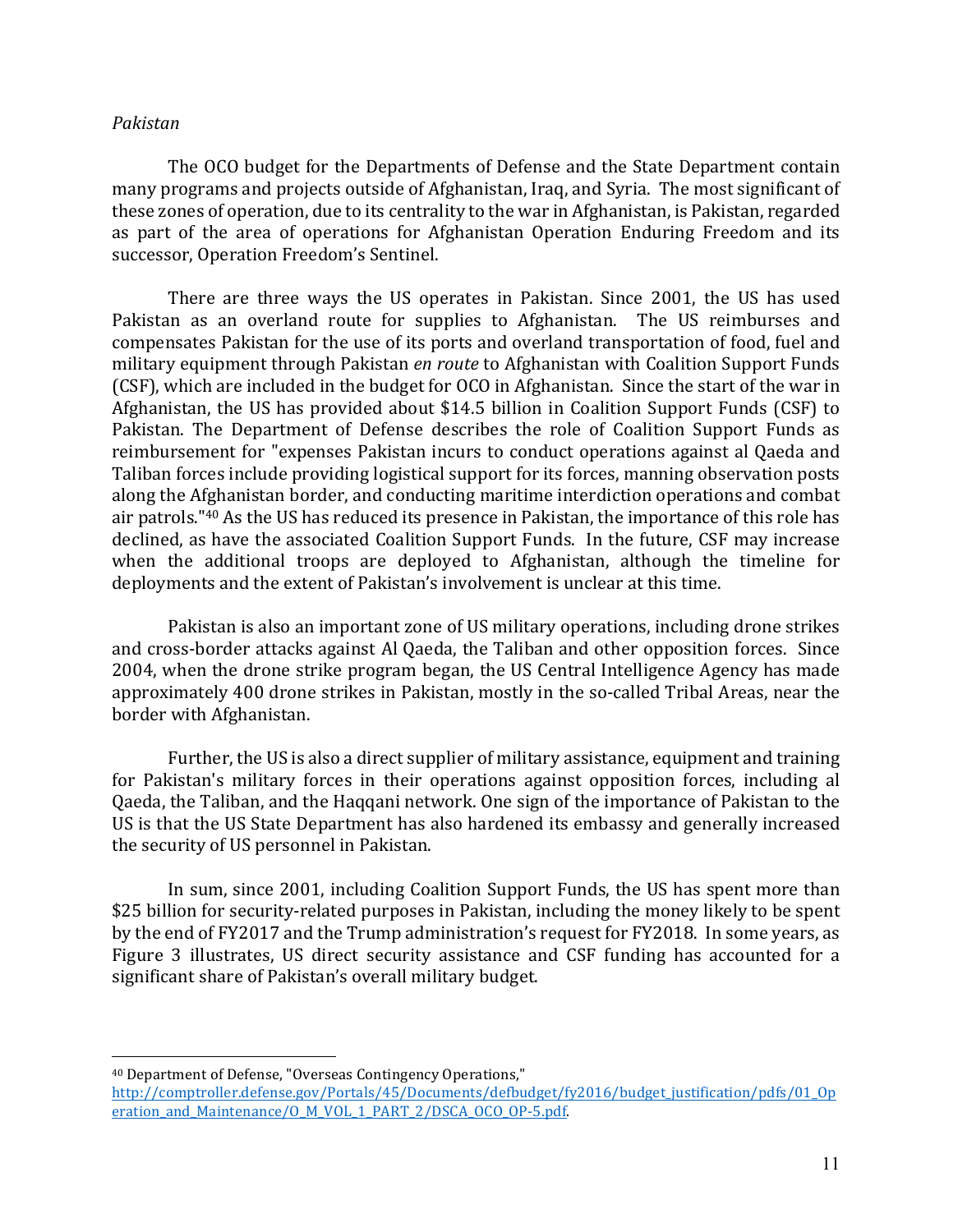**Figure 3. Trends in Percent of Pakistan's Military Budget from US Security Assistance** and Coalition Support Funds Reimbursement, 2001-2016<sup>41</sup>



These figures for US spending on security assistance to Pakistan do *not* include the value of weapons and other military equipment that the US has donated to Pakistani military forces. For example, from 2007 to 2016, the value of Excess Defense Articles given to Pakistan was more than \$176 million.<sup>42</sup> The Excess Defense Articles delivered to Pakistan since 2001 include 14 F-16 fighters delivered in 2007 and 2008, 550 armored personnel carriers delivered in 2010, and more than 100,000 rounds of ammunition for helicopters in 2016. 43

While the Bush and Obama administrations emphasized the necessity of cooperation with Pakistan for the success of the war in Afghanistan, the Trump administration has said recently that it does not appreciate Pakistan's role in the war and indicated that it would like Pakistan to be either a better partner or the US would turn elsewhere, notably, India. In

<sup>&</sup>lt;sup>41</sup> Sources: US spending: "Direct Overt US Aid Appropriations for and Military Reimbursement to Pakistan, FY2000-FY2018," Prepared for by the Congressional Research Service, 24 February 2016 by K. Alan Kronstadt and Susan Epstein. https://fas.org/sgp/crs/row/pakaid.pdf. Pakistan's military budget, Pakistani Military Spending, Stockholm International Peace Research Institute, Military Spending by Country, in constant dollars. http://www.sipri.org/research/armaments/milex/milex\_database. The table is illustrative: US fiscal years and the Pakistani military budget run on different cycles and SIPRI uses constant dollars. The money the US spends on drone strikes in Pakistan is included in the US DOD budget for Afghanistan and not counted here.

<sup>&</sup>lt;sup>42</sup> The articles originally cost the US more than \$879 million to acquire. Calculated from the Excess Defense Articles (EDA) Database, http://www.dsca.mil/programs/excess-defense-articles-eda. Accessed 28 September 2017.

<sup>&</sup>lt;sup>43</sup> See K. Alan Kronstadt, "Major U.S. Sales and Grants to Pakistan since 2001," Congressional Research Service, 4 May 2015. https://fas.org/sgp/crs/row/pakarms.pdf. Also see Excess Defense Articles (EDA) Database, http://www.dsca.mil/programs/excess-defense-articles-eda.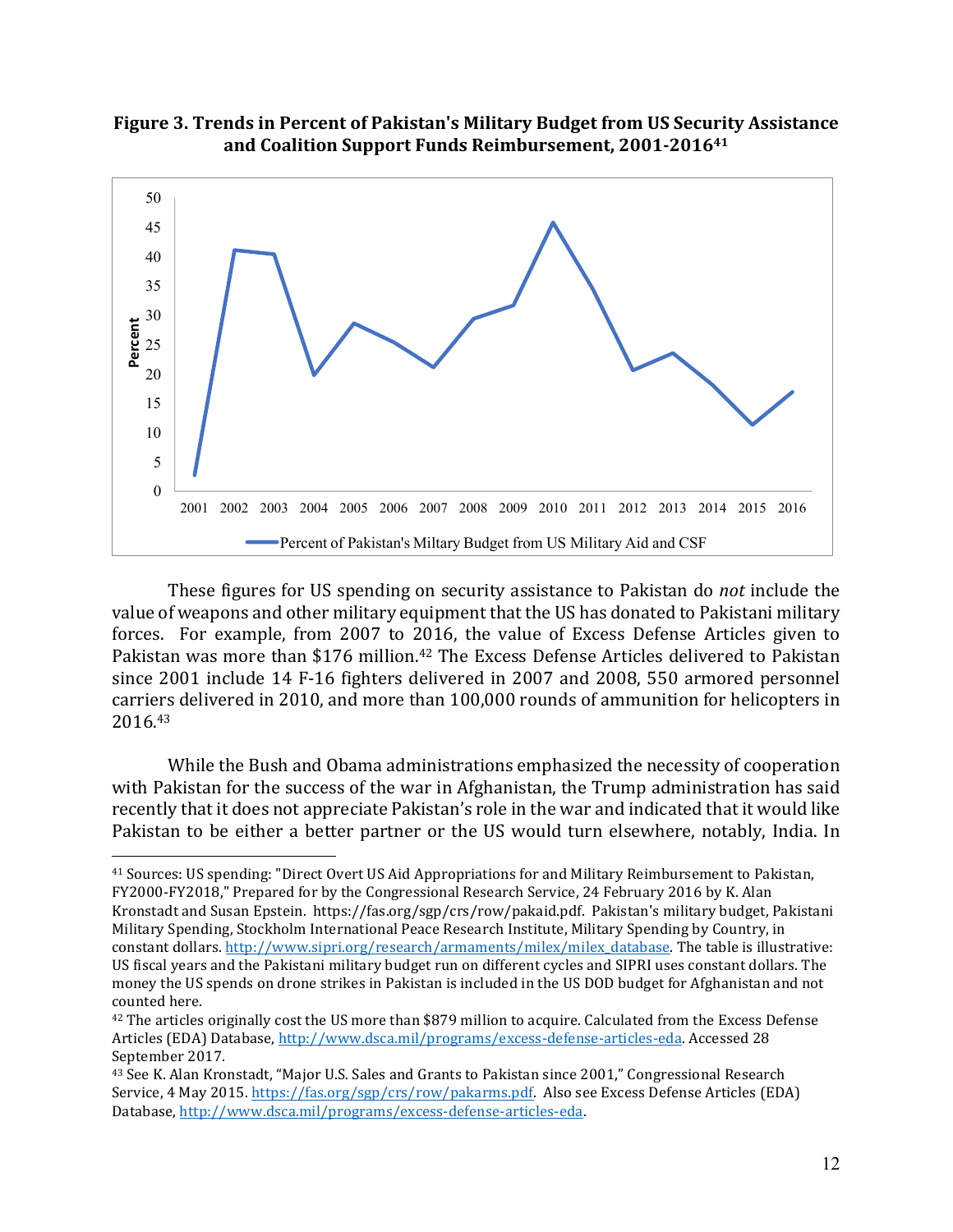August 2017, President Trump said, "We've been paying Pakistan billions and billions of dollars, at the same time, they are housing the very terrorists we are fighting."<sup>44</sup> In August 2017, the Trump administration told Congress that it was withholding \$255 million designated for Pakistan in the FY2016 budget unless and until the Pakistani government became more aggressive against the Taliban and Haqqani network sheltering in Pakistan.<sup>45</sup>

The US has also provided Pakistan with economic and humanitarian assistance since 2001, totaling nearly \$11 billion through FY2017. The Trump administration requested that Congress appropriate an additional \$211 million in economic aid for Pakistan for FY2018. Economic assistance is neither specifically security related, nor part of the OCO budget that is used for Pakistan.

While it is arguable that some of that US economic and humanitarian aid is used for security purposes, or is used to deal with the refugees and food insecurity caused by fighting in the border region, this report does not count this assistance as part of the war effort and reports here only the Congressional Research Service numbers for security assistance and CSF.<sup>46</sup> Despite this, this report notes that, beyond that used for disaster assistance, most of economic assistance money would probably not have gone to Pakistan absent the US war in Afghanistan since the US was giving little or no economic aid to Pakistan prior to the  $9/11$ attacks. All told, Pakistan has received more than \$33 billion in economic and security assistance (including Coalition Support Funds as part of the Afghanistan operational budget) since 2002.

# *Other Zones of Operation*

Outside the main war zones of Afghanistan/Pakistan and Iraq/Syria, other military assistance programs and coalition members receive funding from the US as part of the OCO budget. Croatia, Georgia, Hungary, Jordan, Poland and Romania receive Coalition Support Funds from the OCO budget, as reimbursements for their work in US wars. $47$  As the Department of Defense argues, "Reimbursing partner nation efforts is critical to enabling forces from eligible foreign countries to remain in theater and support US military operations. Without financial support, many of these nations would not be able to participate

<sup>&</sup>lt;sup>44</sup> James Griffiths, "Trump Calls Out Pakistan, India, as he Pledges to 'Fight to Win' in Afghanistan," CNN, 24 August 2017 http://www.cnn.com/2017/08/21/politics/trump-afghanistan-

pakistan-india/index.html. 

<sup>&</sup>lt;sup>45</sup> Gardiner Harris, "U.S. Gives Military Assistance to Pakistan, With Strings Attached," The New York Times, 30 August 2017, https://www.nytimes.com/2017/08/30/us/politics/us-aid-pakistan-terror.html?mcubz=0.

<sup>&</sup>lt;sup>46</sup> K. Alan Kronstadt and Susan Epstein, "Direct Over U.S. Aid Appropriations for and Military Reimbursements to Pakistan, FY2002-FY2018," 6 September 2017.

 $47$  The roles of these governments in the wars in Iraq, Syria, and Afghanistan is described in Department of Defense Budget Justification, "Overseas Contingency Operations, Operations and Maintenance, Defense-Wide," FY2016,

http://comptroller.defense.gov/Portals/45/Documents/defbudget/fy2016/budget\_justification/pdfs/01\_Op eration\_and\_Maintenance/O\_M\_VOL\_1\_PART\_2/DSCA\_OCO\_OP-5.pdf.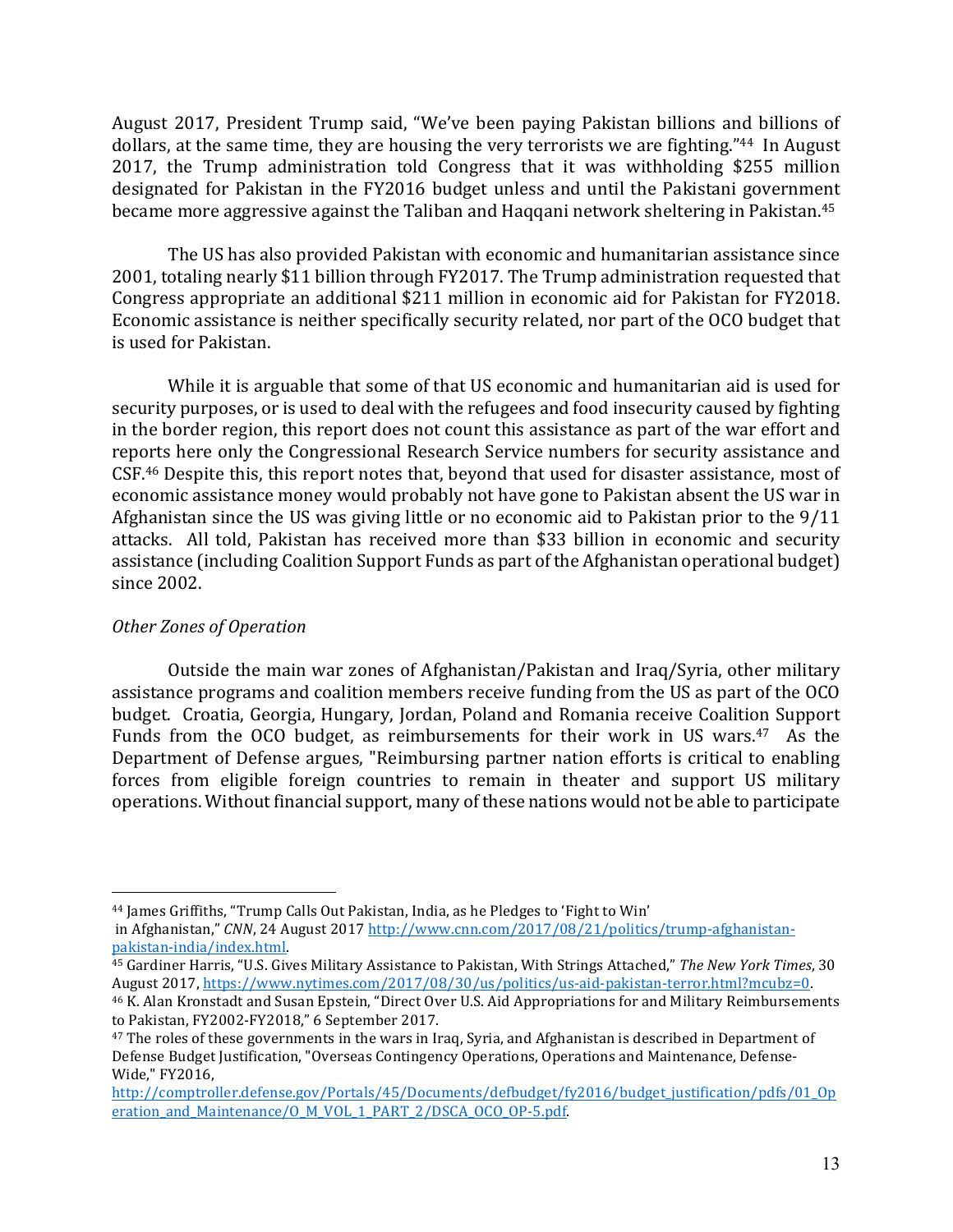in US military operations."<sup>48</sup> As noted above, a small portion of US operations included in the US OCO budget in FY2016 and 2017 were "Operation Odyssey Lightening" which attacked the Islamic State in Libya. These operations were focused on air strikes of ISIS camps.

The US also provides security assistance intended to counter terrorism and provide regime stability to other countries that are *not* part of the OCO budget. Some of the security and economic assistance to European, African and Central American countries that is not charged to the OCO budget appears instead in the base budgets of the Departments of Defense (and State). However, these funds are in service of shoring up the potential of some states to detect threats and combat violent extremism.

In some cases, military and foreign assistance to other countries is comparatively small when compared to other spending for the wars, and this report has not included this spending in this accounting of the costs of war even though some of these activities are quite significant in political or humanitarian terms.<sup>49</sup> For example, this report does not include spending on Uzbekistan. Like Pakistan, Uzbekistan is not a declared war zone, but the US increased its engagement with that country since the 9/11 attacks.<sup>50</sup> Uzbekistan, which shares a border with Afghanistan, has supported the US war in Afghanistan and has been considered an important partner to the US.<sup>51</sup> Uzbekistan allowed US military vehicles the use of Uzbekistan Khanabad airbase as part of its transportation network into northern Afghanistan until November 2005 when the US criticized the Uzbek government and ceased operations at the base. Beginning in 2009, some rail and air transit and overflight permissions were negotiated between the US, NATO and Uzbekistan. Overland transit to Afghanistan through Uzbekistan became more important when the US killed two-dozen Pakistani soldiers in late November 2011 and Pakistan halted US transit to Afghanistan for about 7 months. Military aid to Uzbekistan, which is meant to secure military transportation access to roads into Afghanistan (and for a number of years, access to the military base in Karshi-Khanabad), peaked in 2002, and has totaled more than \$200 million through FY2017. The Trump administration requested an additional \$840,000 in security assistance for

 $\overline{a}$ 

http://comptroller.defense.gov/Portals/45/Documents/defbudget/fy2018/FY18\_Green\_Book.pdf. 

"Uzbekistan: Recent Developments and U.S. Interests," Congressional Research Service, 21 August 2013. https://www.fas.org/sgp/crs/row/RS21238.pdf. Also see the U.S. Department of State, Foreign Operations Assistance: Uzbekistan, various years, http://www.state.gov/p/eur/rls/fs/.

<sup>48</sup> Department of Defense Budget Justification, "Overseas Contingency Operations, Operations and Maintenance, Defense-Wide," FY2018,

<sup>&</sup>lt;sup>49</sup> See Anita Dancs, "International Assistance Spending Due to War on Terror," Costs of War, June 2011 and US Department of State Congressional Budget Justifications for Foreign Operations. Also see Jim Nichol,

<sup>50</sup> Belasco, "The Cost of Iraq, Afghanistan, and Other Global War on Terror Operations Since 9/11," 8 December 2014, p. 90.

<sup>51</sup> See, for instance, United States Department of Defense, Comptroller, *Overview: Overseas Contingency Operations* (June 2014) p. 8.

http://comptroller.defense.gov/Portals/45/Documents/defbudget/fy2015/amendment/FY2015\_Budget\_Re quest\_Overview\_Book\_Amended.pd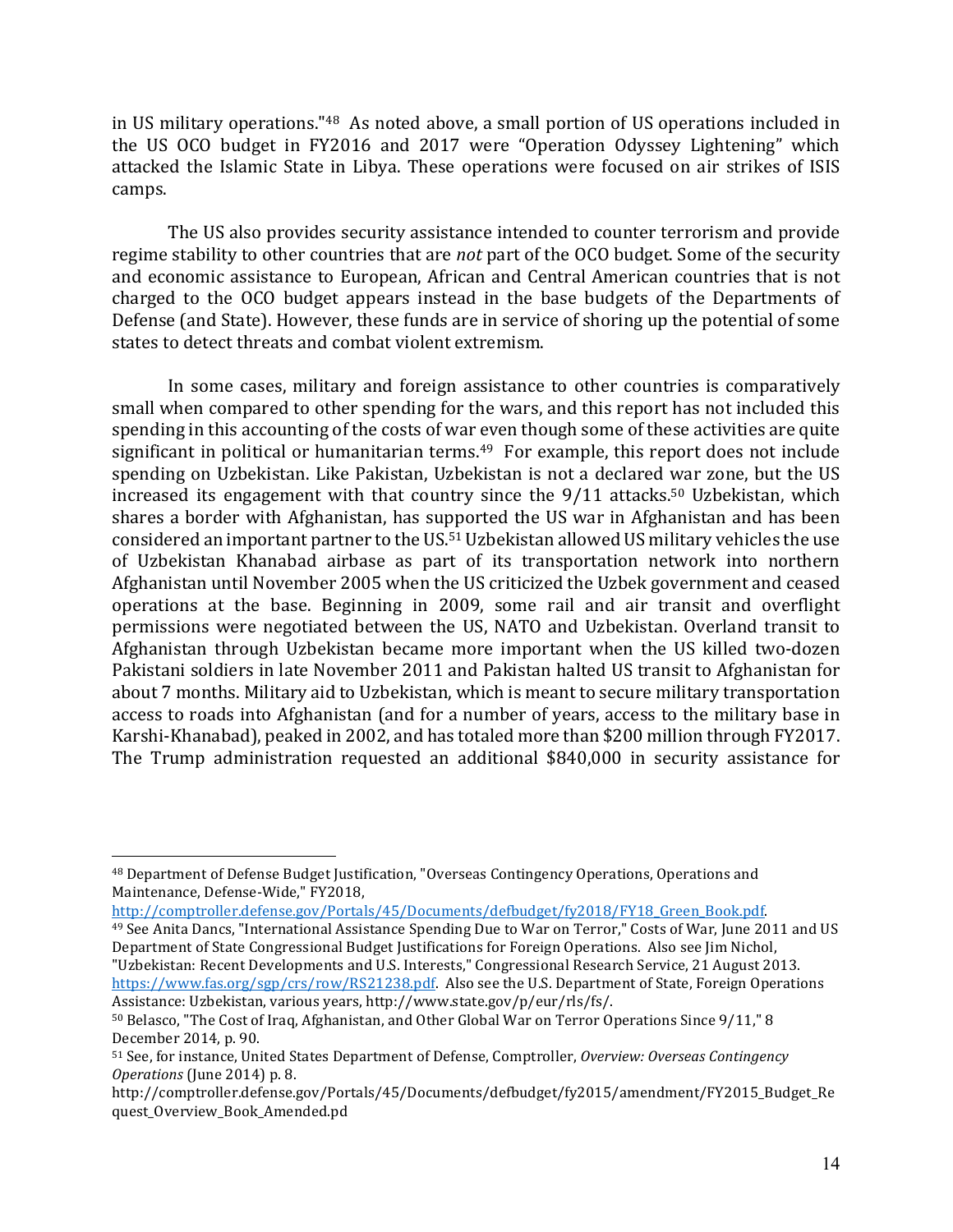Uzbekistan for FY2018.<sup>52</sup> In early 2015, the US announced that it would send Uzbekistan military equipment valued at hundreds of millions of dollars, including 308 Mine-Resistant Ambush Protected Vehicles and 20 Armored Recovery Vehicles.<sup>53</sup>

Similarly, also outside the OCO budget are funds and activities underway in Yemen, arguably an important part of the United States Global War on Terror, where the US plays both a direct and indirect military role.<sup>54</sup> Specifically, the US conducts drone and other air strikes in Yemen against militant organizations, including Al Qaeda in the Arabian Peninsula  $(AQAP)$  and the much smaller branch of ISIS — more than 200 strikes since  $2002 -$  and has supported the government in Yemen against an opposition force, including by supplying the Yemeni government with excess defense articles currently valued at about \$35 million from 2007 to 2012.<sup>55</sup> From FY2001 to FY2017, the US has given more than \$830 million to Yemen for security assistance, and the Trump administration has requested \$6.5 million in FY2018 to fund non-proliferation and anti-terrorism in Yemen.<sup>56</sup> More significantly, the US has supported a Saudi Arabia-led coalition, which is playing a direct military role in the war by between the Yemeni government-in-exile and opposition forces by conducting air strikes on behalf of the government. Specifically, the US provided refueling assistance to Saudi Arabia and weapons for this bombing campaign. In December 2016, after the Obama administration became concerned about the Saudi air strikes, that administration had halted the shipment of some weapons to Saudi Arabia intended for the war in Yemen. In April 2017, 55 members of Congress asked President Trump to halt the US refueling of Saudi aircraft.<sup>57</sup> The Trump administration instead increased its assistance to Saudi Arabia. Only after Saudi Arabia's forces bombed schools and a hospital in Yemen in August 2017, killing civilians, did the US announce it was reconsidering its role.<sup>58</sup> On September 27, 2017, four members of Congress submitted a bi-partisan bill to end US military assistance to Saudi Arabia's war in Yemen.<sup>59</sup>

 $\overline{a}$ 

http://thediplomat.com/2015/07/washingtons-military-gift-to-uzbekistan-questioned/.

<sup>52</sup> Security Assistance Monitor, Data for Uzbekistan,

http://securityassistance.org/data/program/military/Uzbekistan/2001/2018/all/Global//. Accessed 1 October 2017.

<sup>53</sup> Navbahor Imamova, "Exclusive: U.S. Gives Uzbekistan Military Equipment Boost," Voice of America, 22 January 2015, http://www.yoanews.com/content/exclusive-us-gives-uzbekistan-military-equipment-

boost/2609433.html. Uzbekistan is an authoritarian state that has raised flags in Congress as a notorious human rights violator. In July 2015, Congressman Jim McGovern of Massachusetts asked, "Could somebody explain the rationale for the initiative, given Uzbekistan's human rights record?" Quoted in Casey Michel, "Washington's Military Gift to Uzbekistan Questioned," The Diplomat, 9 July 2015,

<sup>54</sup> Yemen received US support through the Counterterrorism Partnership Fund.

<sup>55</sup> Calculated from the Excess Defense Articles (EDA) Database, http://www.dsca.mil/programs/excessdefense-articles-eda.

<sup>56</sup> Security Assistance Monitor, Data for Yemen,

http://securityassistance.org/data/program/military/Yemen/2001/2018/all/Global//. Accessed 1 October 2017.

<sup>57</sup> Mirren Gidda, "U.S. Considering More Military Assistance for Saudi Arabia in Yemen's Civil War," Newsweek, 20 April 2017, http://www.newsweek.com/yemen-civil-war-us-saudi-arabia-airstrikes-houthi-rebels-587018. 

<sup>58</sup> Steve Visser, "U.S. Military Distances itself from Saudi-led War in Yemen," *CNN*, 20 August 2016, http://www.cnn.com/2016/08/20/middleeast/us-military-yemen-saudi-led-coalition/index.html. 59 Dan De Luce, "Lawmakers Demand U.S. Withdrawal From Saudi-Led War in Yemen," *Foreign Policy*, 28 September 2017, http://foreignpolicy.com/2017/09/28/lawmakers-demand-u-s-withdrawal-from-saudiled-war-in-yemen/.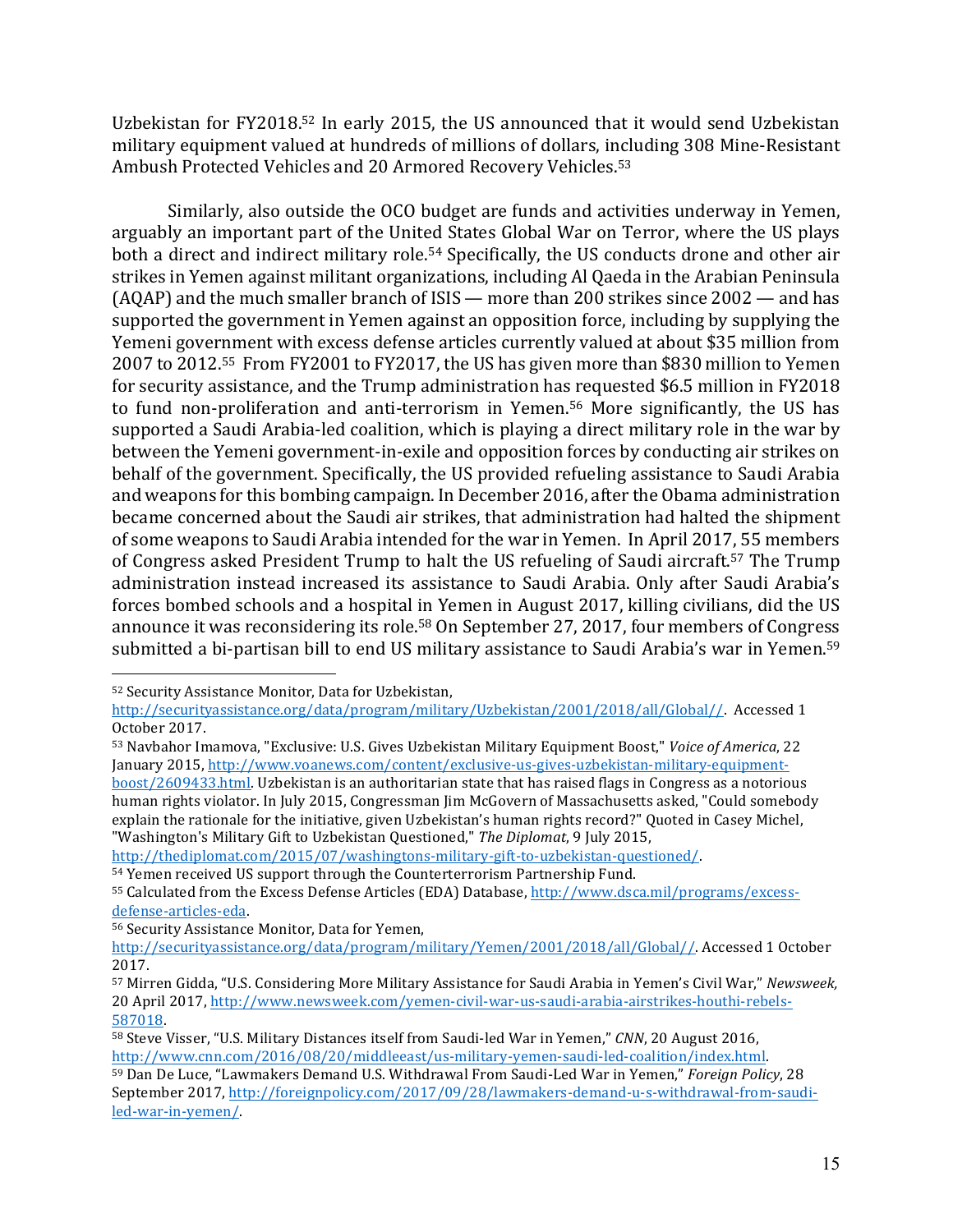The numbers involved in Yemen are small, compared to spending on the Iraq and Afghan wars. Yet, the United Nations has called the situation in Yemen urgent, documenting an unfolding humanitarian disaster where "an alarming 20.7 million people in Yemen need some kind of humanitarian or protection support, with some 9.8 million in acute need of assistance."60

# *Additional War-Related Spending in the Department of Defense Base Budget*

The Department of Defense "base," or non-emergency, budget includes spending for the procurement of new weapons, military construction, the health care and pay of active duty soldiers, operations that are not war, and maintenance. Items in the base budget also include personnel pay and benefits for the civilians who work for the Pentagon and funding for military bases. The base budget is thus much larger than the emergency or OCO budget.

Overall US Pentagon spending  $-$  the total of the base budget and the war (OCO) budgets — grew after  $9/11^{61}$  In FY2001 the entire US military budget was about \$316 billion. In early 2017, the Trump administration asked Congress for more money for military spending, above the already authorized budget. In FY2017, the military budget including OCO spending of about \$583 billion, down from its peak in FY2010 of \$691 billion.<sup>62</sup> The Trump administration request for increased base budget spending in 2018 has not yet been voted upon at the time of this writing.

In theory, spending on the wars and the base budget should be distinct from each other: when Congress declares war, and uses the power of the purse, they fund a war as distinct from the on-going operations of the defense department. Why, then, is a portion of base budget military spending in this estimate of the costs of war, even though Congress makes special appropriations for the Afghanistan and Iraq wars and funds the base budget in separate appropriations?

First, while the categories and the items included and excluded from being considered OCO expenses are *ostensibly* clear, as the US Government Accountability Office (GAO) notes, there is some fuzziness around what is rightfully in the base budget and what is in the OCO budget and, in practice, the two categories are related. Specifically, in September 2010, the Office of Management and Budget (OMB) issued a set of criteria for OCO funding requests that the Pentagon should use, defining distinct categories of what can and cannot be included in requests to Congress for OCO funding (see Table 3).

<sup>&</sup>lt;sup>60</sup> United Nations Office for the Coordination of Humanitarian Affairs, http://www.unocha.org/yemen/aboutocha-yemen. Accessed 29 September 2017.

<sup>&</sup>lt;sup>61</sup> Winslow T. Wheeler, "Unaccountable: Pentagon Spending on the Post-9/11 Wars," Costs of War, June 2011. And Linda Bilmes, "The Financial Legacy of Iraq and Afghanistan," Costs of War, March 2013,

http://watson.brown.edu/costsofwar/files/cow/imce/papers/2013/The%20Financial%20Legacy%20of%2 0Iraq%20and%20Afghanistan.pdf.

<sup>62</sup> See Department of Defense, FY2017 Budget Proposal. http://www.defense.gov/News/Special-Reports/0217\_budget.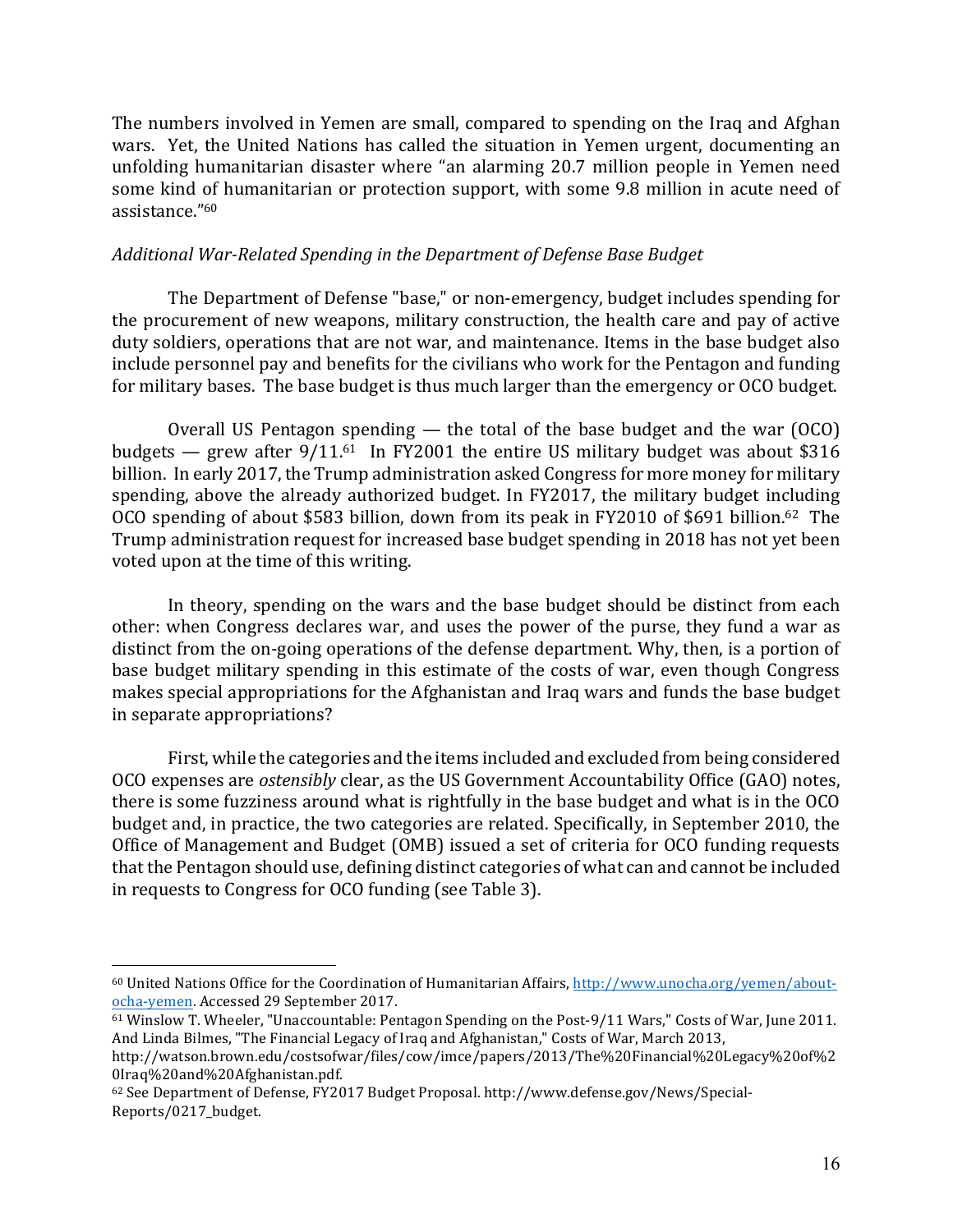# Table 3. Examples of Included and Excluded Items, Office of Management and Budget Criteria for Overseas Funding Requests by the DOD, Issued in September 2010<sup>63</sup>

| Category                                 | <b>Inclusion (OCO Budget)</b>                                                                                                                                             | <b>Exclusion (Base Budget)</b>                                                                                                                                                                                                                                    |
|------------------------------------------|---------------------------------------------------------------------------------------------------------------------------------------------------------------------------|-------------------------------------------------------------------------------------------------------------------------------------------------------------------------------------------------------------------------------------------------------------------|
| Equipment                                | Replacement of losses for items already<br>programed for replacement; repair to original<br>capability; purchase of special, theater-specific<br>equipment                | Acceleration of equipment service life<br>extension programs                                                                                                                                                                                                      |
| Aircraft                                 | Replacement for Combat Losses, defined as<br>losses by accident or enemy action in the<br>theater of operations                                                           |                                                                                                                                                                                                                                                                   |
| Training<br>Equipment                    | Training base stocks of specialized, theater-<br>specific equipment that is required to support<br>combat operations                                                      | Training vehicles, aircraft, ammunition,<br>and simulators                                                                                                                                                                                                        |
| Munitions                                | Replenishment of munitions expended in the<br>war zone                                                                                                                    |                                                                                                                                                                                                                                                                   |
| Military<br>Construction                 | Facilities and infrastructure in the war zone<br>directly tied to combat operations                                                                                       | Facilities and infrastructure in the war<br>zone that is "enduring"                                                                                                                                                                                               |
| Reset of<br>Supplies and<br>Equipment    | In-theater stocks to pre-war levels                                                                                                                                       | Costs for reconfiguring prepositioned<br>stocks                                                                                                                                                                                                                   |
| Operations:<br>Support<br>Commanders     | Within theater, incremental costs to support<br>commanders, including Emergency Response<br>Programs                                                                      |                                                                                                                                                                                                                                                                   |
| Operations:<br>Transport                 | Transport of personnel, equipment, and<br>supplies to, from and within the war zone                                                                                       |                                                                                                                                                                                                                                                                   |
| Operations:<br>Training                  | Deployment of specific training and<br>preparation for units and personnel, military<br>and civilian, to assume their direct missions in<br>the theater                   |                                                                                                                                                                                                                                                                   |
| Operations:<br>Supplies                  | Food, fuel, supplies, contracted services and<br>other support                                                                                                            |                                                                                                                                                                                                                                                                   |
| Operations:<br>Coalition<br>Partners     | Operational costs of coalition partners<br>supporting US missions as mutually agreed                                                                                      |                                                                                                                                                                                                                                                                   |
| Personnel:<br>Pay and<br><b>Benefits</b> | Incremental Pay: special pays and allowances<br>for service members and employees, and<br>allowances for Reserve Component personnel<br>mobilized to support war missions | Recruiting and retention bonuses;<br>Basic pay and the basic allowances for<br>Housing and Subsistence; Family<br>support initiatives, to include<br>construction of childcare facilities, and<br>support for service members' spouse<br>professional development |
| Personnel:<br>Health                     | Short term care directly related to combat                                                                                                                                | Long term care of active duty<br>Personnel injured in combat and in<br>non-combat situations                                                                                                                                                                      |

What can be included in requests for OCO funding are activities in particular geographic areas: "Geographic areas in which combat or direct combat support operations occur: Iraq, Afghanistan, Pakistan, Kazakhstan, Tajikistan, Kyrgyzstan, the Horn of Africa,

<sup>63</sup> The OMB criteria are reprinted in Appendix B of Belasco, "The Cost of Iraq, Afghanistan, and Other Global War on Terror Operations Since 9/11," 8 December 2014, pp. 89-92.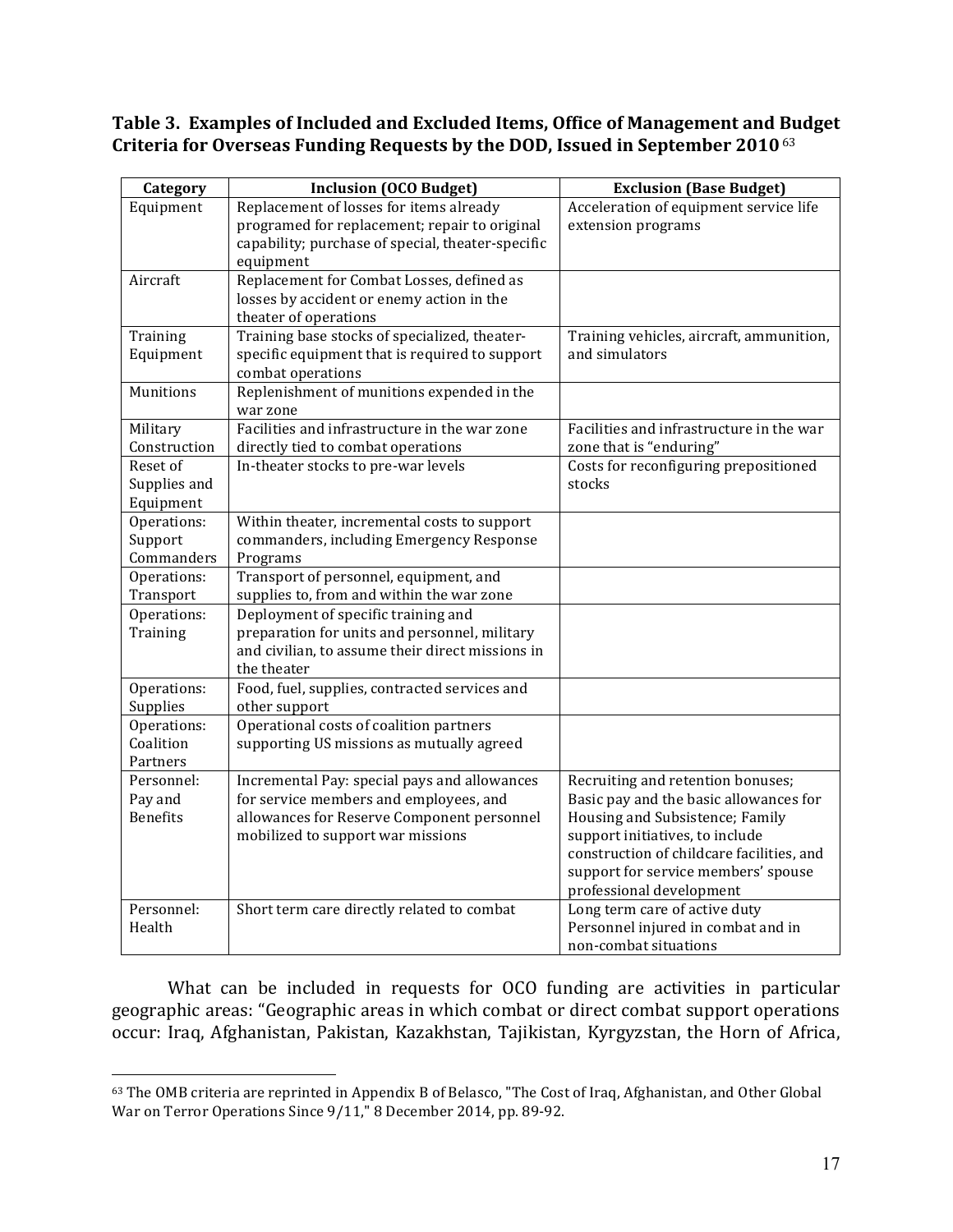Persian Gulf and Gulf nations, Arabian Sea, the Indian Ocean, the Philippines, and other countries on a case-by-case basis."<sup>64</sup> The US government's definitions of the threat and the scope of the wars, the size of US commitments to these wars in terms of numbers of troops and equipment, and what counts officially as war related expenditures have shifted over time. Yet there are areas of operation or spending that are not explicitly enumerated in the OMB criteria as OCO "theaters"  $-$  e.g. US operations in Yemen or in support of Saudi Arabia's war in Yemen. Further, the DOD has admittedly put some items in the OCO budget that should not be there. At the same time, it is arguable that while some expenses in the base budget are not operational, they are certainly war-related, such as the short-term care of service members who are injured in non-combat duties when deployed, and the long-term care of service members injured in combat or non-combat duties. Thus, the GAO has argued that the Office of Management and Budget (OMB) categories need revision.<sup>65</sup>

Second, and more significantly, the effect of the wars has been to increase overall military spending. Winslow Wheeler has argued that, prior to the 9/11 attacks, the Pentagon's base military budget was not expected to significantly increase, yet after the war it did grow substantially. Military spending might well have increased after 2001 even if the 9/11 attacks had not happened, but we should ask: How much of the unanticipated increase in the base budget is due to the wars in Iraq and Afghanistan and the larger war on terror?

In separate analyses, Linda J. Bilmes and Winslow Wheeler have estimated that tens of billions of dollars in extra spending in the Pentagon's base budget are due to the wars in Afghanistan and Iraq. Wheeler attributes much of the increase to the war climate, namely the desire of the administration and members of Congress to show support for the troops in the form of higher pay and modernization of military equipment. Bilmes suggests that increases to the Pentagon base budget are in part due to military pay increases used to bolster military recruitment when it was lagging during the Iraq War – pay increases which she argues are unlikely to be reduced after the wars' end. Bilmes argues that medical expenses of active duty personnel have grown due to the increasing utilization rates by active duty troops and their families, the expansion of the TRICARE medical insurance program, and the more complicated medical needs of active duty soldiers injured during their deployments. Similarly, short term health care expenses directly related to combat are part of the OCO budget, but longer term needs and the infrastructure to provide for health care of soldiers who have deployed to the war zones are not in the OCO budget.<sup>66</sup> In FY2001, appropriations for Military Personnel and the Defense Health program totaled \$91 billion; in FY2015, those programs were budgeted to cost \$160 billion.<sup>67</sup> In addition, the number of civilians employed by the Pentagon is larger than in the past, and has tended to grow even

<sup>&</sup>lt;sup>64</sup> Criterial are reprinted in Appendix B of Amy Belasco, "The Cost of Iraq, Afghanistan, and Other Global War on Terror Operations Since  $9/11$ ," *Congressional Research Service* (CRS) 8 December 2014, pp. 89-92.

<sup>&</sup>lt;sup>65</sup> United States Government Accountability Office, "Overseas Contingency Operations: OMB and DOD Should Revise the Criteria for Determining Eligible Costs and Identify Costs Likely to Endure Long Term," January 2017. http://www.gao.gov/assets/690/682158.pdf. 

<sup>&</sup>lt;sup>66</sup> See Appendix B in Belasco, "The Cost of Iraq, Afghanistan, and Other Global War on Terror Operations Since 9/11," 2014 pp. 89-92.

<sup>&</sup>lt;sup>67</sup> Office of the Undersecretary of Defense, Comptroller, *Defense Budget Overview United States Department of Defense, Fiscal Year 2017 Budget Request*, February 2016, p. 6-2.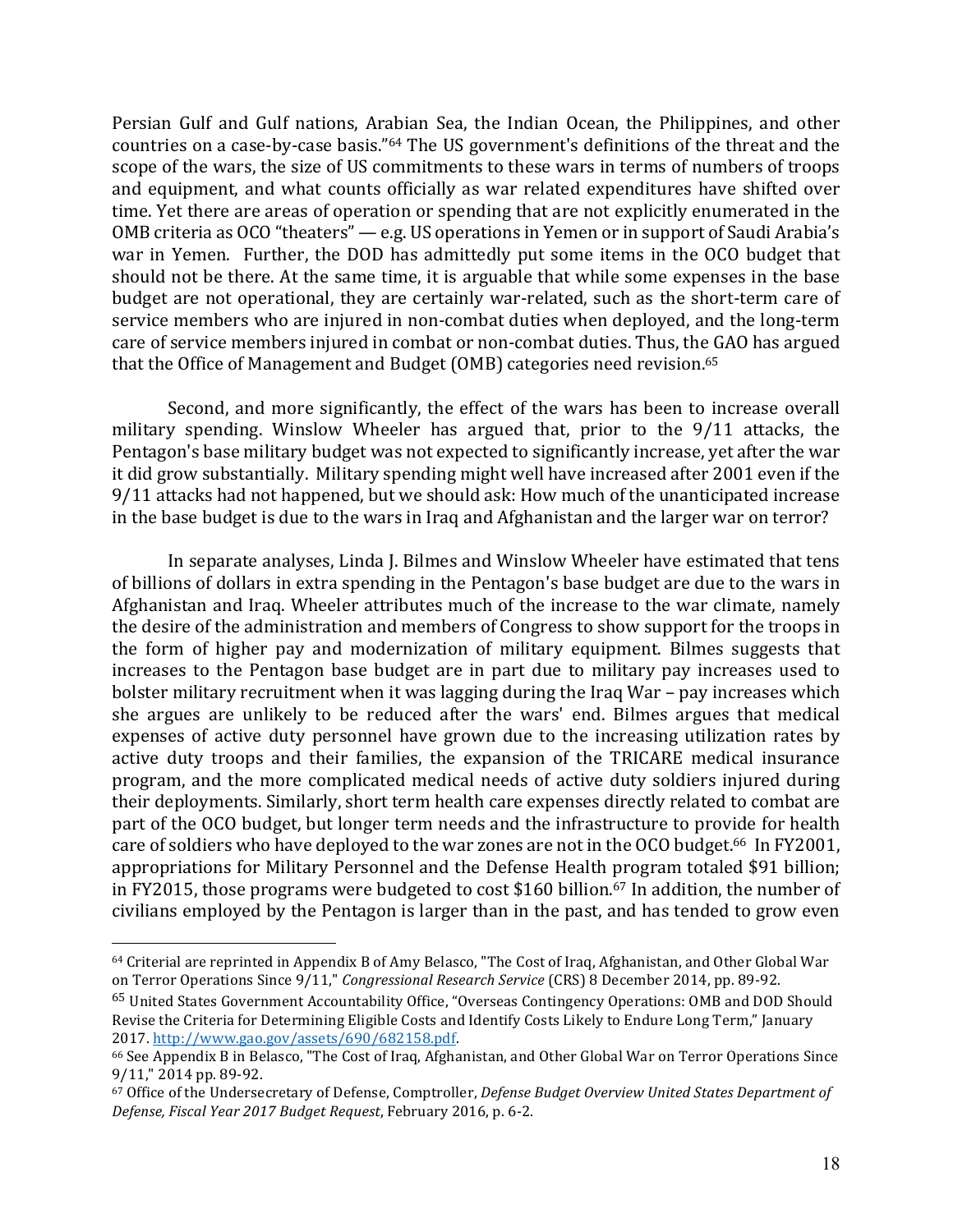as spending on the wars declines. In 2014, the Department of Defense had about 723,400 civilian employees; in 2017, the Department of Defense employed an estimated 730,000 employees and was projected to have 740,000 employees by 2018.<sup>68</sup>

When war spending declines, one would expect base budget spending to decline at about the same rate. While fluctuations in base and war spending do track each other in some years, notably in fiscal years 2004-2008, and 2010, in some years, the two budgets are out of sync. In other words, with a few exceptions, even when war spending declined, for example between FY2011 and FY2016, the annual Department of Defense base budget remained around \$500 billion. While there are other possible explanations for the relative stability of the DOD budget, this report suggests that this reflects both the fact that some War on Terror missions have been normalized into the base budget and that base budget military spending has been inflated by the overall climate of war. Thus, Figures 4 and 5, below, illustrate the trends in war and base budget spending by the DOD, the institutionalization of higher base budget spending, and the failure of the base budget to decline at the same rate as emergency OCO funding, which peaked in 2008.<sup>69</sup>

**Figure 4. Trends in Department of Defense (DOD) Authorizations for Overseas Contingency Operations (OCO) and Base Budget, FY2001-2018 (Billions of Current Dollars)<sup>70</sup>** 



 $\overline{a}$ 

70 Source: Department of Defense, FY2017 Budget Proposal. http://www.defense.gov/News/Special-Reports/0217\_budget; Office of the Under-Secretary of Defense, Office (Comptroller) "Fiscal Year 2017 Budget Request: Overview," p. 1-5. The Department of Defense budget for FY2018 used here is based on their initial request to Congress.

<sup>68</sup> Office of Management and Budget, *Analytical Perspectives: Budget of the U.S. Government, Fiscal Year 2018* (Washington, DC: U.S. Government Printing Office, 2017)

 $69$  Because the Iraq and Afghanistan wars have been, for most of their duration, fought simultaneously, and soldiers frequently served — very often more than once — in both major war zones, it is not possible to disaggregate these additional costs to the base budget by war zone.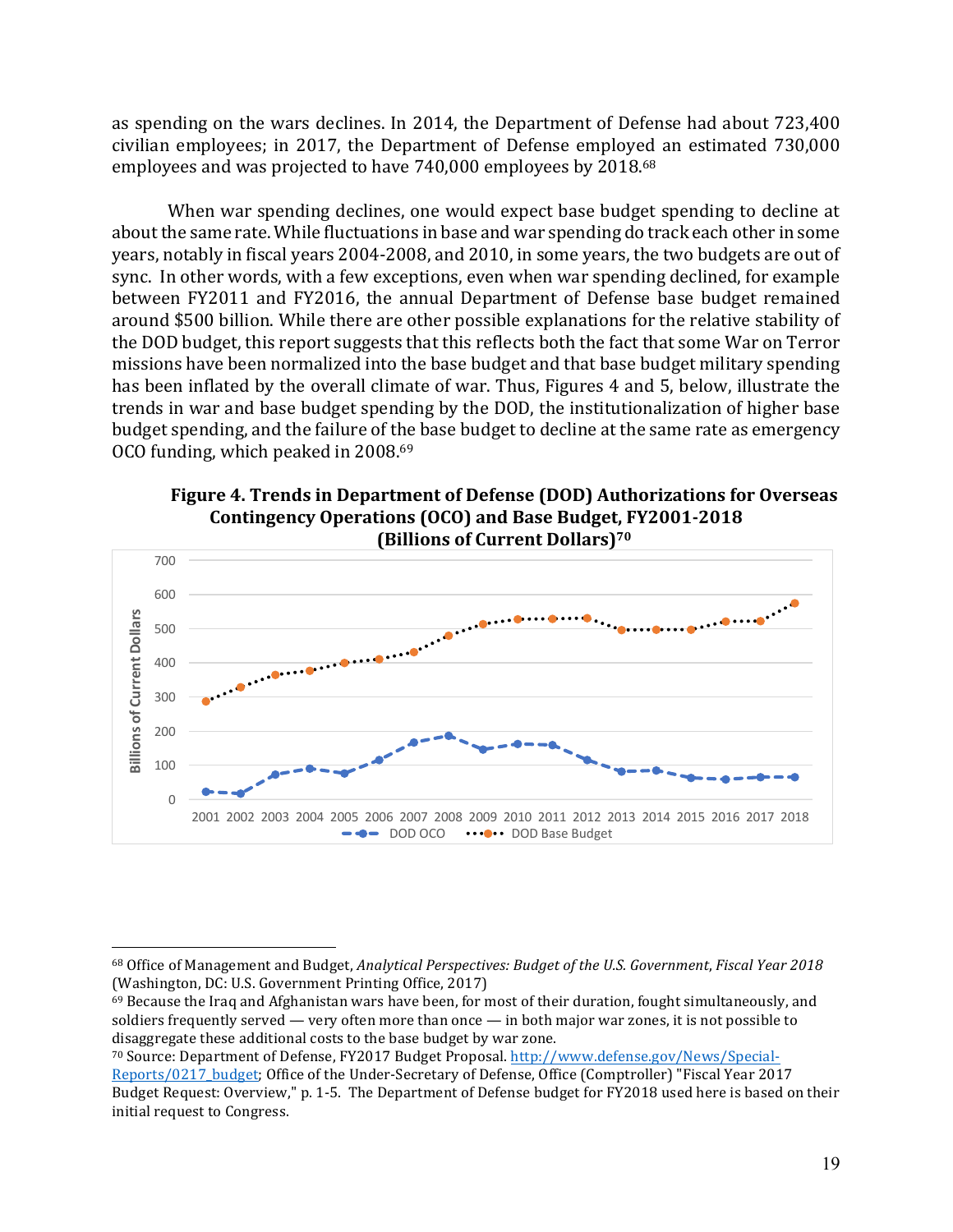



Perhaps largely due to the duration and pace of military operations, health care is consuming a large portion of the Pentagon's base budget. This is in part because active duty soldiers have also been wounded in these wars, or have suffered other injuries related to their deployments and these soldiers often require on-going care. For instance, about 16 percent of service members who have suffered major limb amputations in the Iraq and Afghanistan wars have returned to active duty. This is a much higher rate of return to service for these amputees than in previous wars, and these individuals have on-going medical care associated with, for example, fitting new prostheses as they are needed.<sup>72</sup> Further, there is a higher rate in these wars of what are known as "late" combat related limb amputations  $$ those that occur sometimes many months or several years after a soldier has sustained the initial injury.<sup>73</sup> Other, less dramatic, musculoskeletal injuries may also require long term care.<sup>74</sup> As a consequence of increased spending on active duty soldier's health care, the Pentagon has tried to cut costs of the TRICARE medical insurance program including

 $71$  Calculated using the numbers in the previous table.

<sup>72</sup> Daniel J. Stinner, Travic C. Burns, Kevin L. Kurk, and James R. Ficke, "Return to Duty Rate of Amputee Soldiers in the Current Conflicts in Afghanistan and Iraq," The Journal of Trauma: Injury, Infection and Critical *Care, vol.* 68, no. 6 (June 2010), pp. 1476-1479.

http://opmarketing.com/storage/Research%20EncyclOPedia/Military/OEF%20OIF%20return%20to%20d uty%20rates\_J%20Trauma.pdf.

<sup>73</sup> Daniel J. Stinner, Travic C. Burns, Kevin L. Kurk, Charles R. Scoville, James R. Ficke, Joseph R. Hsu, "Prevalence of Late Amputations During the Current Conflicts in Afghanistan and Iraq," *Military Medicine*, vol. 175, no. 10 (December 2010) pp. 1027-1029. http://militarymedicine.amsus.org/doi/pdf/10.7205/MILMED-D-10-00102. 

 $74$  Brett D. Owens and Kenneth L. Cameron, "The Burden of Musculoskeletal Injuries in the Military," in Kenneth L. Cameron and Brett D. Owens, eds., *Musculoskeletal Injuries in the Military* (New York: Springer, 2017), pp. 3-10.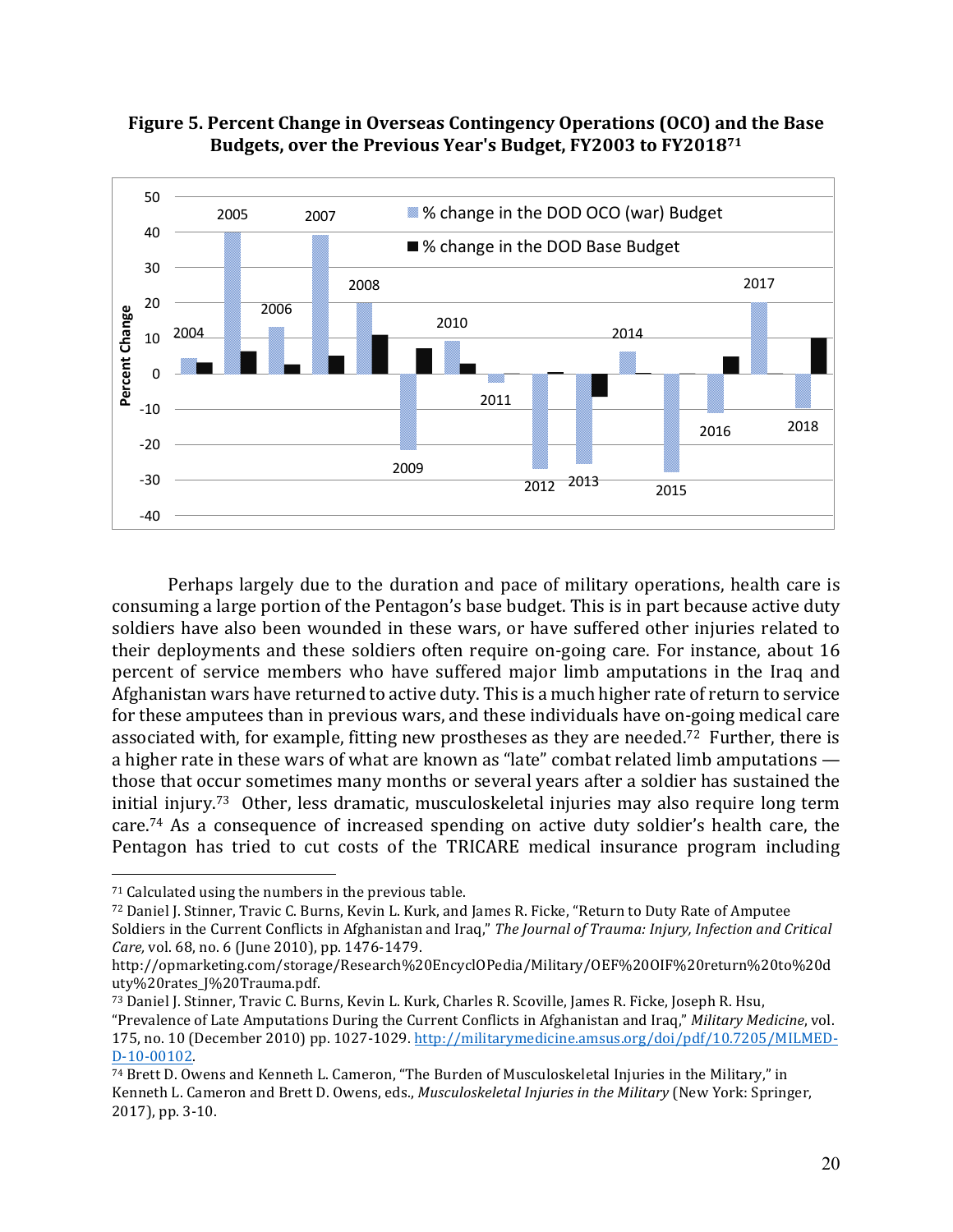increasing co-pay amounts.<sup>75</sup> But the spending for healthcare of active duty soldiers and their dependents will likely remain significant unless the system is completely overhauled. These factors will keep military spending on healthcare high.

The overall war climate affects the willingness of Congress to make cuts in the Pentagon's budget. For instance, Congress has been unwilling to close even those bases that the Pentagon has said it does not need. The Department of Defense, under both Presidents Obama and Trump, has also requested that Congress allow it to close some military bases that it does not need in a new Base Realignment and Closure process. In 2016, Pentagon officials estimated that they had 22 percent excess infrastructure capacity, and that closing excess bases would save more than \$2 billion in annual recurring savings.<sup>76</sup> As of yet, Congress has not acted on this request.<sup>77</sup>

The US military budget in FY2017 and FY2018 included a Request for Additional Appropriations (RAA) meant to "address immediate warfighting readiness and shortfalls."<sup>78</sup> Some of the funds requested are intended to "restore key munitions inventories" and other items that are directly and indirectly related to the fact that the US has been at war for 16 years.

In summary, some costs of the post-9/11 wars have become institutionalized in the Pentagon's base budget in the form of increased weapons procurement, health care, and active duty pay. Even though these costs are not part of the official expenses that can be charged to the OCO according to OMB criteria, the perceived need to spend on these items would arguably not have risen as much or as quickly had the US been at peace. Further, there is little willingness in Congress to cut military spending, even on very expensive items that the Pentagon has said it does not want or need, since the  $9/11$  attacks.<sup>79</sup> The Pentagon has had little reason to exercise budgetary discipline in a war climate.

#### *Homeland Security Missions*

 $\overline{a}$ 

One of the largest ongoing counterterror war-related costs that occurs outside the Defense and State Department Overseas Contingency Operations budgets is associated with

http://comptroller.defense.gov/Portals/45/Documents/defbudget/fy2018/fy2018\_Budget\_Request\_Overvie w\_Book.pdf. 

- <sup>76</sup> Department of Defense, "Department of Defense Infrastructure Capacity," March 2016. http://democratsarmedservices.house.gov/index.cfm/files/serve?File\_id=48FF2A32-DB43-4AB7-92EC-138A6D50C2D7.
- 77 See Joe Gould and Aaron Mehta, "Pentagon to Congress: We Need Base Closures," *Defense News*, 15 April 2016, http://defensenews.com/story/defense/2016/04/15/pentagon-requests-brac/83082038/. Scott Maucione, "DoD Tries to Calm Congress Over New BRAC Request," *Federal News Radio*, 8 June 2017, https://federalnewsradio.com/brac/2017/06/dod-tries-to-calm-congress-over-new-brac-request/.

<sup>75</sup> For a summary, see Department of Defense, Comptroller, "Defense Budget Overview," FY 2018 Budget Request, pp. 5-4 -5-5.

<sup>&</sup>lt;sup>78</sup> Department of Defense, Comptroller, "Defense Budget Overview," FY 2018 Budget Request, pp. 1-1 -1-2. 79 See Lauren Chadwick and R. Jeffrey Smith, "Congress Funds Problematic Weapons the Pentagon Does Not Want," *Center for Public Integrity*, 5 July 2016,

https://www.publicintegrity.org/2016/07/05/19869/congress-funds-problematic-weapons-pentagondoes-not-want.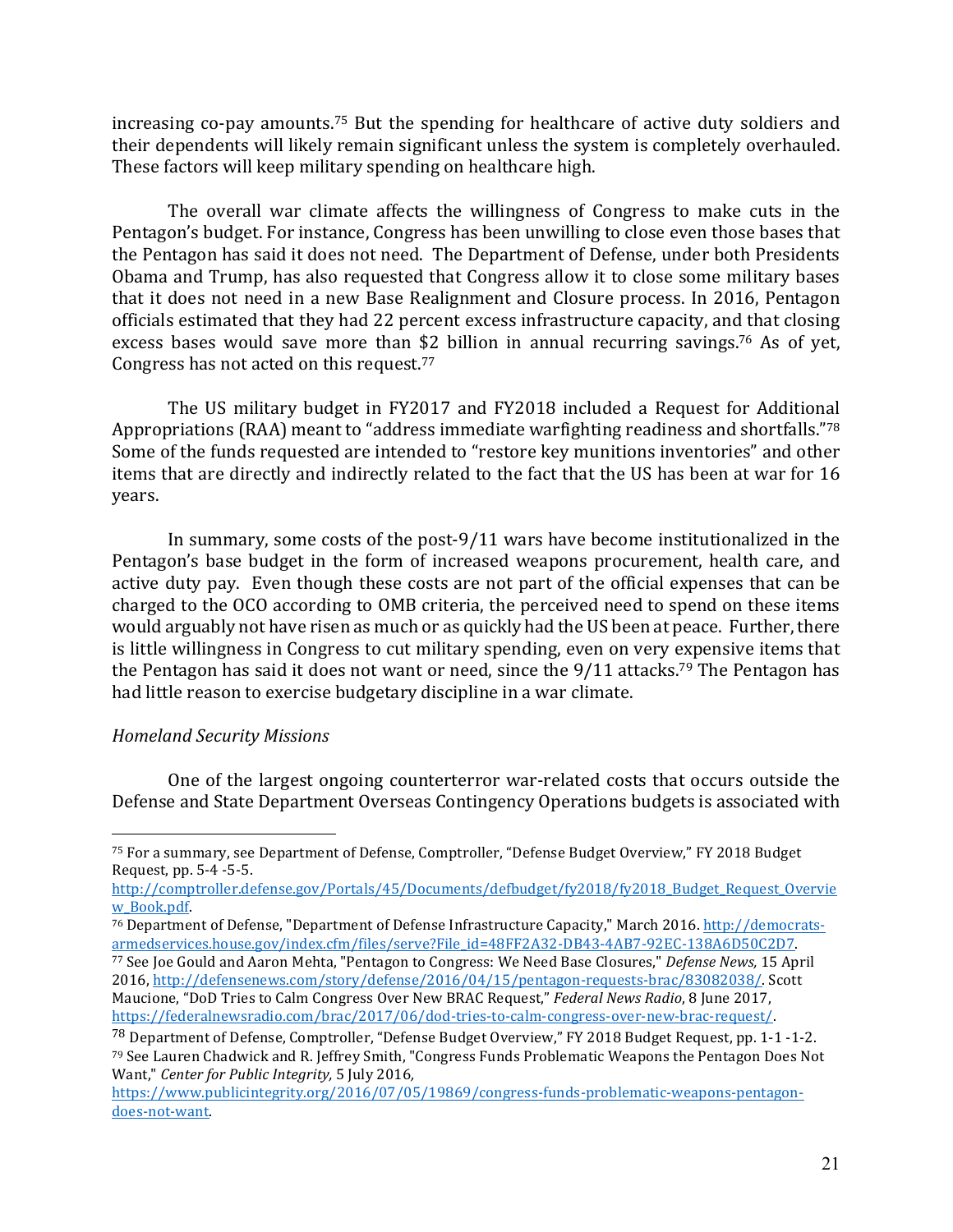Homeland Security spending dedicated to diminishing the risks and potential effects of terrorism and to responding to acts of terrorism should they occur.

Created in 2002, the Department of Homeland Security (DHS) performs many missions previously undertaken by a diverse array of government agencies. For instance, the Federal Emergency Management Agency, the Coast Guard, Customs and Border Protection, and the Secret Service operate within the DHS. In addition, DHS is in charge of Transportation Safety Administration and Immigration and Customs Enforcement. The DHS has a number of responsibilities, in conjunction with other agencies, that are directly and indirectly war related. These missions include "preventing and disrupting terrorist attacks," "protecting critical infrastructure," and "responding and recovering from terrorist incidents."<sup>80</sup> These homeland security missions include appropriations to several departments that are not included in the OCO budget, including the Department of Defense, Department of Transportation, and the Department of State. Since 2002, more than \$780 billion has been appropriated for these missions.<sup>81</sup>

# **Figure 6. Spending for Homeland Security Missions Related to War, FY2002-FY2017 (Billions of Current Dollars)**82



 $80$  The budget for these missions is shared among several agencies, including the Department of Defense, so it is clearer to report on the mission, rather than the DHS budget *per se*.

81 See Anita Dancs, "Homeland Security Spending Since 9/11," June 2011, Costs of War,

 $\overline{a}$ 

http://watson.brown.edu/costsofwar/files/cow/imce/papers/2011/Homeland%20Security.pdf; Office of Management and Budget, *Analytical Perspectives: Budget of the U.S. Government, Fiscal Year 2017* (Washington, DC: U.S. Government Printing Office, 2016) and previous years. For instance,

https://obamawhitehouse.archives.gov/omb/budget/Analytical\_Perspectives. In the FY 2017 *Analytical Perspectives,* see pp. 351-352. In January 2015, Senator Tom Coburn published a review of the Department of Homeland Security. See, Tom Coburn, "A Review of the Department of Homeland Security's Mission and Performance," (January 2015). While it is arguable that other missions directly undertaken by DHS are terrorism related, I have focused on those three missions.

<sup>82</sup> Sources: Homeland Security Budgets and Office of Management and Budget *Analytical Perspectives*, various years, through FY2017.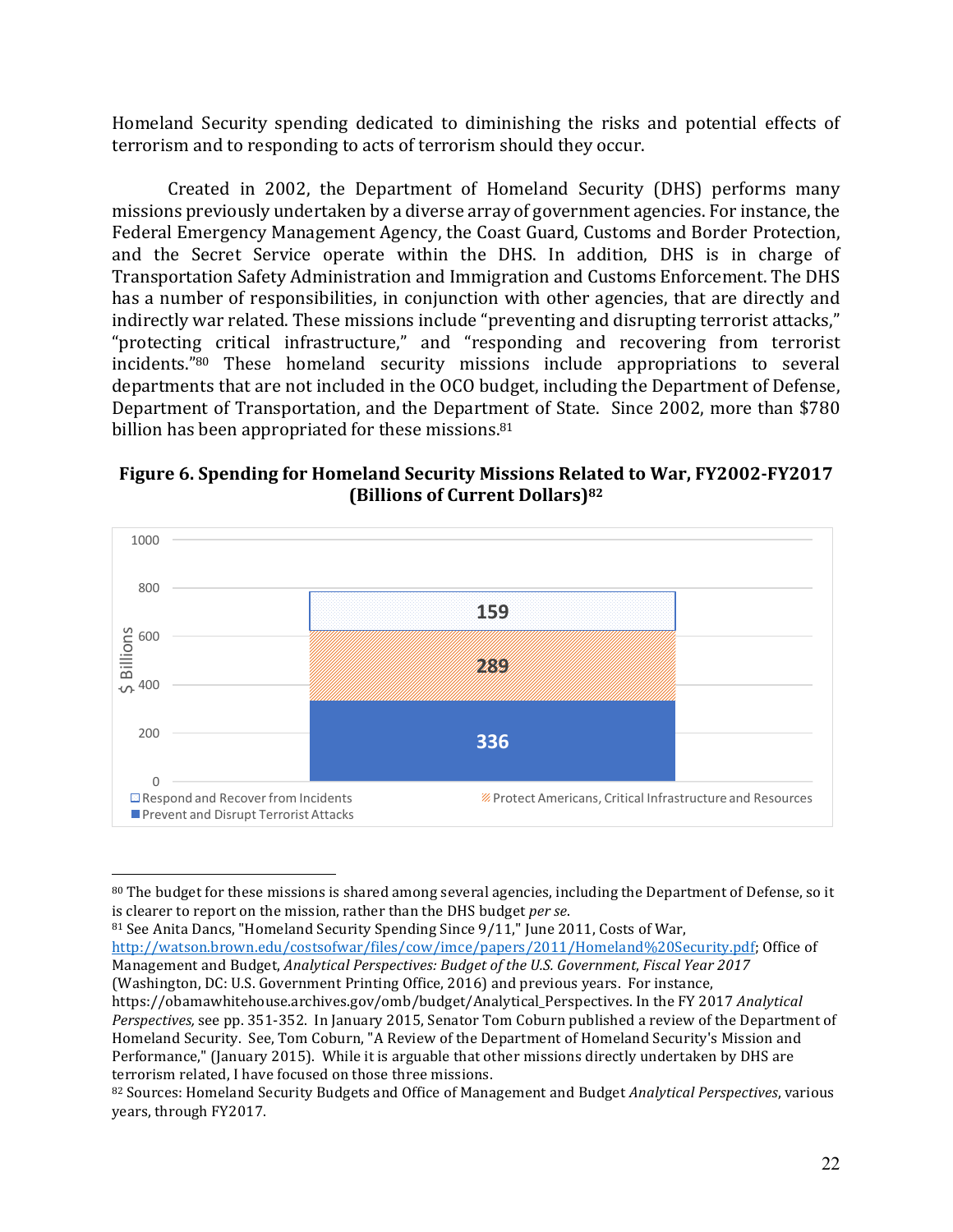This total *does not include* spending for FY2018 for those missions. The White House and the Department of Homeland Security have recently stopped reporting the details of requests and spending on homeland security missions. Specifically, the White House Office of Management and Budget stated in its most recent *Analytical Perspectives* on the budget that, "Previous Analytical Perspectives volumes included a 'Homeland Security Funding Analysis' chapter, and provided additional detailed information on the Internet address cited above and on the Budget CD-ROM. P.L. 115-31 that eliminated the statutory requirement for this information. Therefore, this information is not included in this years' Budget and it will not be included in future Budgets."83 It is unclear why this change was made. However, this lack of transparency will certainly make estimating the costs of Homeland Security specifically dedicated to the GWOT more difficult.<sup>84</sup>

#### *Veterans Care*

 $\overline{a}$ 

The number of Global War on Terror service members in the Department of Veterans Affairs (VA) system has grown to nearly two million people. Of these, as of FY2016, more than one million people were receiving compensation for disability. In the VA's report of May 2014, the VA said that it is currently providing health care to more than 858,000 veterans of the post-9/11 wars (which the VA calls the Global War on Terror (GWOT)). $^{85}$  The VA noted

"As reported in the Fiscal Year 2016 President's budget, DOD refined its characterization of homeland security- related activities to report its spending for this purpose more accurately. This effort resulted in an approximately \$4 billion reduction in estimated homeland security funding for DOD relative to what was previously estimated for 2014, for example. The majority of this reduction is related to lower estimated Army National Guard and Reserve personnel costs due to a more accurate allocation methodology for estimating National Guardsmen and Reservist assignments. The composition of these assignments changed due to troop withdrawal from Afghanistan and associated reductions in manpower required for pre-deployment training and backfilling troops who were deployed. In addition, DOD previously included some activities focused outside of the continental United States, which have been removed from current homeland security estimates. Examples include overseas activities by the Special Operations Command related to counterterrorism and Marine Corps activities related to countering improvised explosive devices. DOD and OMB worked together to restate past estimates using the refined methodology. The results of this effort are shown in Table 22-10.

<sup>83</sup> Office of Management and Budget, *Analytical Perspectives: Budget of the U.S. Government*, *Fiscal Year 2018* (Washington, DC: U.S. Government Printing Office, 2017) p. 4.

https://www.whitehouse.gov/omb/budget/Analytical\_Perspectives. 

<sup>84</sup> In the FY2017 *Analytical Perspectives*, which still included a chapter on Homeland Security, the discussion notes several changes in accounting. These changes amount to reductions in what was spent by the Department of Defense for Homeland Security, but not on what was appropriated. Homeland Security spending was recalculated in the Office of Management and Budget, *Analytical Perspectives: Budget of the U.S. Government, Fiscal Year 2017, p. 347. Specifically:* 

During this effort, DOD also identified adjustments necessary to maintain consistency throughout the database. DOD determined that the funding methodology used prior to Fiscal Year 2012 to account for Protecting Infrastructure and Critical Key Assets (PICKA) was different than the current methodology. DOD previously included funding for both domestic and select international activities as PICKA. In this revision, DOD normalized the historical data to reflect the current practice of reporting only the United States-based portion of those activities related to DOD's homeland security mission. DOD is still reporting the same programs over the Fiscal Year 2004-2017 period; however, this revision provides a better accounting of the estimated homeland security funding within those programs prior to Fiscal Year 2012. Therefore, to allow data comparisons, DOD re- stated PICKA funding data for the Fiscal Year 2004-2011 period, as shown in the other adjustments row.

Further adjustments were also required to correct Prior Year and Budget Year 2012 data entry errors. Net corrections of these errors are shown in the Fiscal Year 2012 column in the other adjustments row."

<sup>85</sup> Department of Veterans Affairs, News Release, 23 May 2017.

https://www.va.gov/budget/docs/summary/fy2018VAsBudgetPressRelease.pdf. And see: Department of Veteran's Affairs, Budget, Vol. II,

https://www.va.gov/budget/docs/summary/fy2018VAbudgetVolumeIImedicalProgramsAndInformationTec hnology.pdf, p. 184.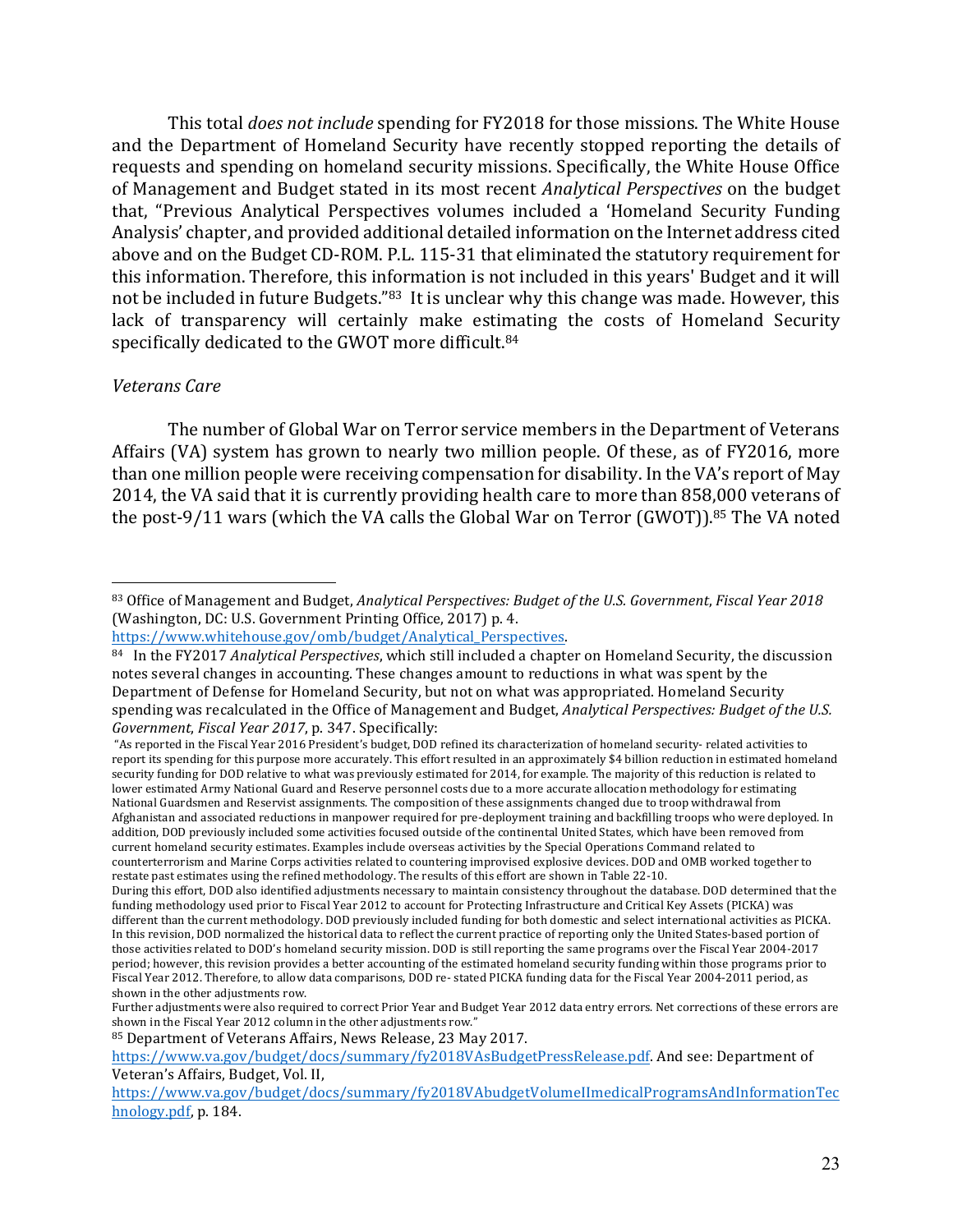in May 2017 that the "Operation Enduring Freedom, Iraqi Freedom, New Dawn, and Operation Inherent Resolve, Veterans and services are up 215 percent for 2010."86

The Department of Veterans Affairs has been under-capacity to deal with the influx of new veterans who are eligible for services and it has had to grow its staffing levels very quickly — doubling in size since 2001 to an estimated  $356,000$  workers in  $2017 -$  to manage these veterans' care and to reduce a large backlog in processing claims for disability. The backlog has declined, and the number of VA staff is projected to grow over the next several years. The Department of Veterans Affairs will increase to an estimated approximately 364,000 workers in 2018.

|                                           | <b>Cumulative Total</b> |
|-------------------------------------------|-------------------------|
| <b>Additional War Related Spending</b>    | <b>\$Billions</b>       |
| VA Medical <sup>88</sup>                  | 42.4                    |
| Social Security Disability <sup>89</sup>  | 7.18                    |
| VA Disability Compensation <sup>90</sup>  | 97 R                    |
| VA Other Costs Related to Afghanistan and |                         |
| Iraq $91$                                 | 144                     |
| Total                                     | 239.9                   |

# **Table 4. Estimated Veterans Spending, FY 2001-201787**

Spending for the veterans of recent US wars includes care for the more than 52,000 US soldiers who were officially wounded in action in Afghanistan and Iraq, and many who were evacuated from the war zones for disease or non-hostile injuries requiring on-going medical care either by the Department of Veterans Affairs or the Department of Defense if they remain in service. More than  $1,600$  soldiers who fought in the post-9/11 wars Iraq or Afghanistan have had battle-injury major limb amputations as of late  $2015.^{92}$  In 2016,

<sup>86</sup> Department of Veterans Affairs, FY2018 President's Budget Request Briefing, 23 May 2017, https://www.va.gov/budget/docs/summary/fy2018VAsBudgetRolloutBriefing.pdf. 

<sup>87</sup> This estimate assumes that reductions spending under the Budget Control Act and increases in demand will yield expenditures that are about the same between FY2013 and FY2018.

<sup>88</sup> Bilmes, "The Financial Legacy of Iraq and Afghanistan": VA medical including direct outlays for Iraq/Afghanistan veterans + directly related medical costs related to: Traumatic Brain Injury; Spinal injury; Women veterans. And author's estimates for FY2015-FY2017.

 $89$  Bilmes, "The Financial Legacy of Iraq and Afghanistan," Disability Pay for fully disabled veterans (90-100%) service-connected. And author's estimates for FY2015-FY2017.

<sup>&</sup>lt;sup>90</sup> For FY2016 the Department of Veterans Affairs reports on "Compensation" for Service Connected Disability or Death Benefits. https://www.benefits.va.gov/REPORTS/abr/ABR-Compensation-FY16-0613017.pdf. The FY2017 is not yet concluded. This report estimates that compensation will be about the same for Fiscal Year 2017 as it was for FY2016, which was \$16.86 billion. That is of course a conservative estimate since the number of veterans deemed for disability compensation will likely grow.

 $91$  Bilmes, "The Financial Legacy of Iraq and Afghanistan," Other VA costs directly related to Iraq/Afghanistan, including investments in: Claims processing for new claims; Mental health/PTSD; IT investment related to claims; Prosthetics; Readjustment Counseling for new veterans.

<sup>92</sup> See Hannah Fischer, "A Guide to U.S. Military Casualty Statistics: Operations Freedom's Sentinel, Operation Inherent Resolve, Operation New Dawn, Operation Iraqi Freedom, and Operation Enduring Freedom,"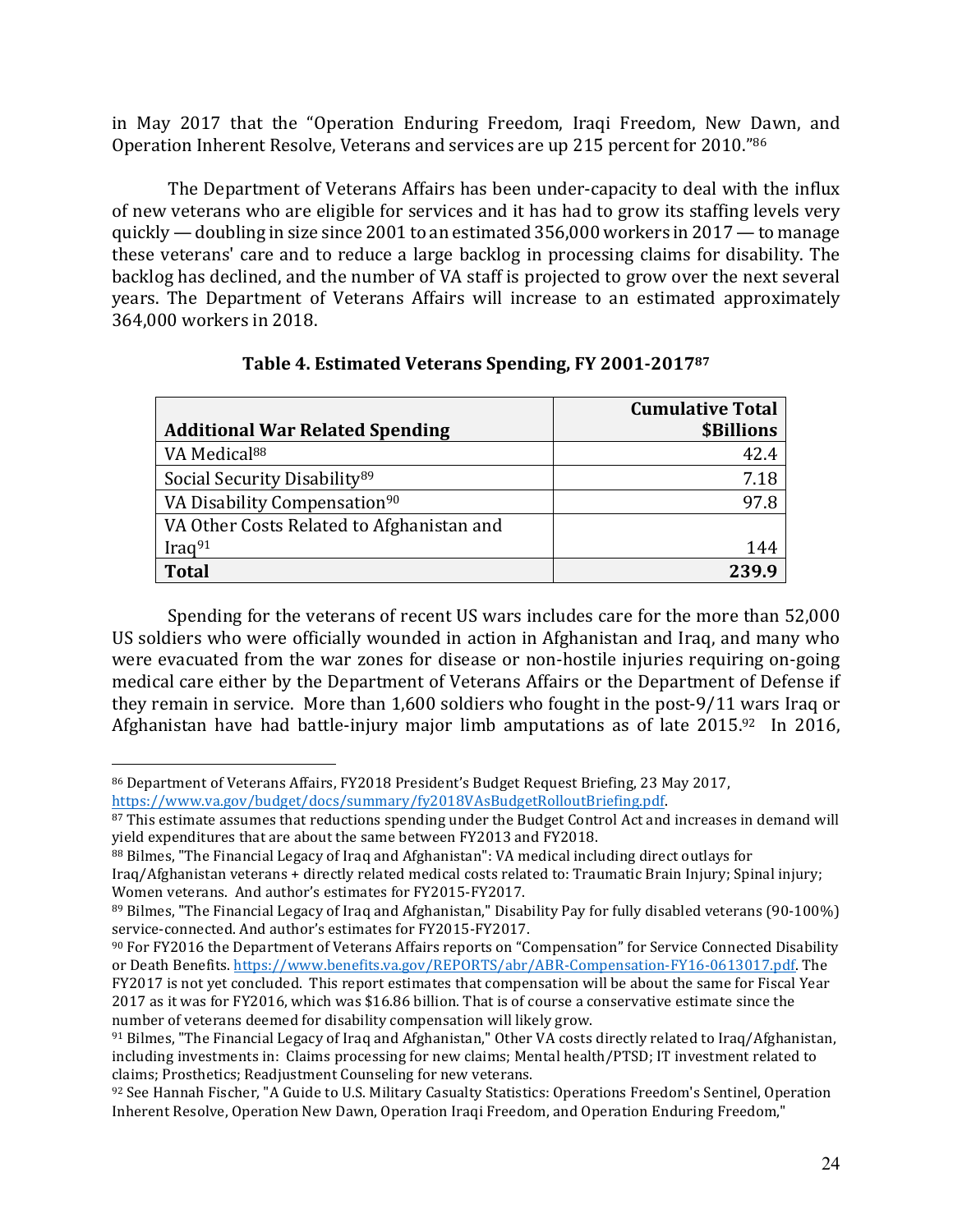thankfully, there were no major limb amputations in either war zone.<sup>93</sup> The veterans of these wars also suffer from skeletal injury, PTSD, and Traumatic Brain Injury at rates higher than the veterans of other wars. More than 327,000 GWOT veterans have been diagnosed with Traumatic Brain Injury as of August 2017.<sup>94</sup> And of course, not all injuries are immediately diagnosed – the VA will be offering services to former soldiers for years to come.

The numbers of GWOT veterans receiving disability payments is rapidly growing. In 2016, the most recent year for which there are figures, the VA added 87,669 new disability compensation recipients to their rolls.<sup>95</sup> Of those veterans of the GWOT whose disability claims had been processed by the VA in 2016, again, the most recent year for which there are figures, more than 1 million GWOT veterans now receive some disability compensation from the VA. Of the total number of Veterans receiving disability compensation payments, more than 874,600 veterans were classified as 30 percent or more disabled.<sup>96</sup> Some disabled veterans also receive Social Security Disability payments, as noted in Table 3.



**Figure 6. Number of Veterans Receiving Compensation for Disability in FY2016<sup>97</sup>** 

 $\overline{a}$ 

https://www.benefits.va.gov/REPORTS/abr/ABR-Compensation-FY16-0613017.pdf.

Congressional Research Service, 7 August 2015. https://www.fas.org/sgp/crs/natsec/RS22452.pdf. Also see Catherine Lutz, "U.S. and Coalition Casualties in Iraq and Afghanistan," for Costs of War, 21 February 2013. FOIA requests show 90,000 medivacs. Bilmes, "The Financial Legacy of Iraq and Afghanistan." Costs of War. 93 Military Health System and Defense Health Agency, Armed Forces Health Surveillance Branch, "2016 Marks

First Year of Zero Combat Amputations Since the Start of the Afghan, Iraq Wars," 28 March 2017, https://health.mil/News/Articles/2017/03/28/2016-marks-first-year-of-zero-combatamputations-since-the-start-of-the-Afghan-Iraq-wars. 

<sup>&</sup>lt;sup>94</sup> Fischer, "A Guide to U.S. Military Casualty Statistics," 2015, p. 4.

<sup>95</sup> Figure based on data from the Department of Veterans Affairs, Veterans Benefits Administration, *Annual Benefits Report, Fiscal Year 2016, Updated February 2017, "Compensation," p. 21.* 

<sup>96</sup> Department of Veterans Affairs, Veterans Benefits Administration, Annual Benefits Report, Fiscal Year 2016, Updated February 2017, "Compensation," p. 22. https://www.benefits.va.gov/REPORTS/abr/ABR-Compensation-FY16-0613017.pdf. 

<sup>&</sup>lt;sup>97</sup> Figure based on Data in the Department of Veterans Affairs, Veterans Benefits Administration, *Annual Benefits Report, Fiscal Year 2016, Updated February 2017, "Compensation," p. 22.* https://www.benefits.va.gov/REPORTS/abr/ABR-Compensation-FY16-0613017.pdf.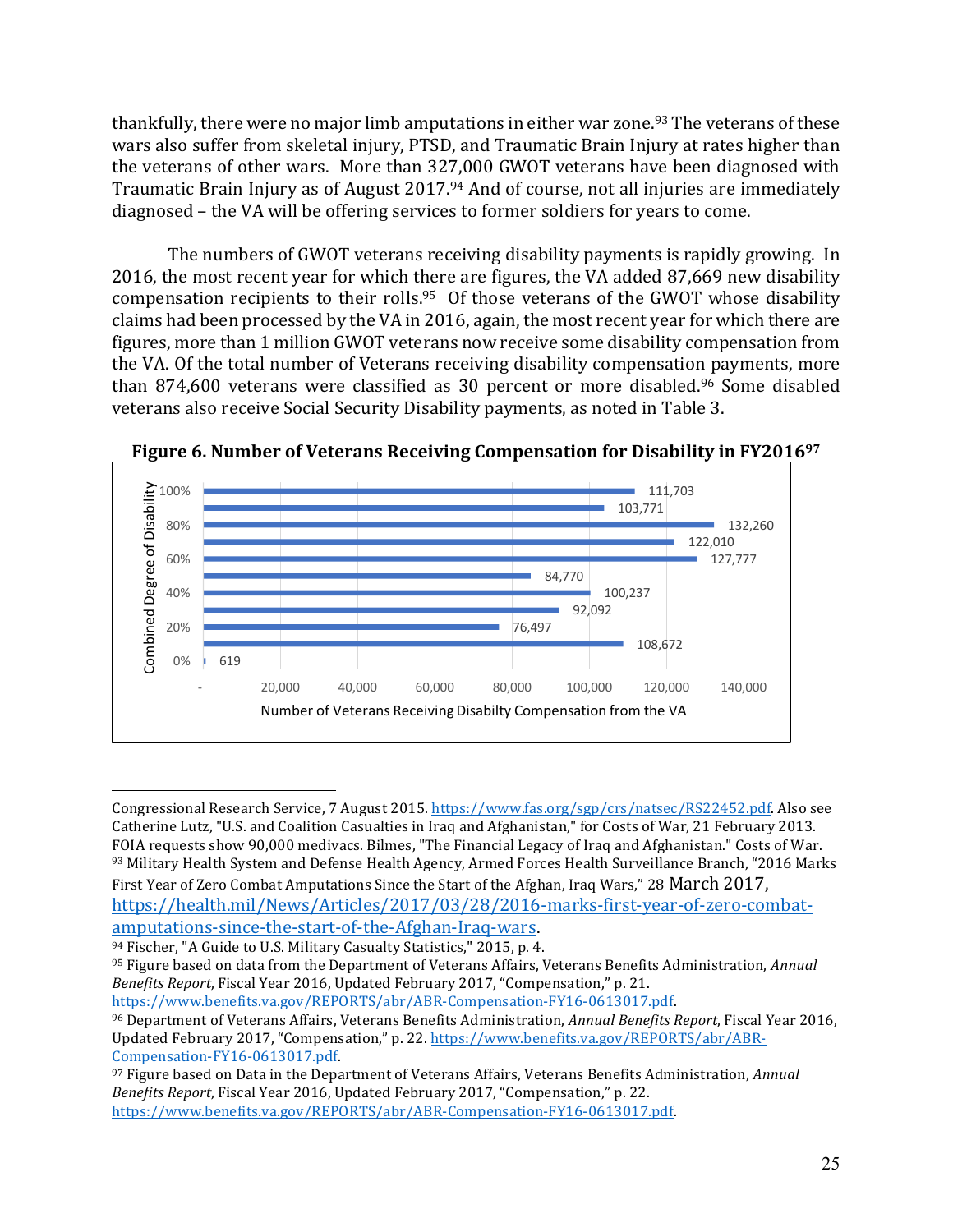This report has not made estimates for the *total* economic costs and consequences of the harm to soldiers and the admitted state of overwhelm that the Department of Veterans Affairs has faced for more than 15 years. As Michael Baker has argued in *Military Medicine*, "direct costs of treatment are only a fraction of the total costs related to mental health and cognitive conditions. Far higher are the long-term individual and societal costs stemming from lost productivity, reduced quality of life, family disruptions, homelessness, impaired health, substance abuse, and suicide."98

Further, this report has not counted the costs of other VA benefits for which Global War on Terror veterans are eligible. For instance, Global War on Terror veterans are eligible for significant educational and mortgage benefits. The VA's Home Loan Guarantee Program has already served more than 600,000 veterans at a cost of more than \$206 billion as of late 2014.<sup>99</sup> More than 815,000 GWOT veterans have so far received educational benefits under programs that were already in place or which have been created specifically for post-9/11 veterans.100

#### **Future Military and Veterans-Related Spending**

There are two major categories of future war-related spending included in this estimate  $-$  costs for the ongoing care of veterans and continuing appropriations for Overseas Contingency Operations. We cannot say when the wars will end, and thus only the projected costs through FY2018 are included; we can say that the costs for the care of veterans will continue after the wars end.

Total costs for the GWOT veterans will increase over time. For every war, peak spending on veterans' disability and medical care occurs decades after their service ends.<sup>101</sup> For instance, the costs for World War I veterans peaked in 1969, and for World War II veterans in 1986. Costs for the care of Vietnam War veterans has not vet peaked.<sup>102</sup> Similarly, the medical costs of veterans of the US post-9/11 wars have not come close to peaking. As Michael Baker has reported in *Military Medicine*, "The costs of caring for veterans appears to peak 30 to 40 years or longer following the conflict because of age-related chronic disease overlying the initial costs of care are likely to escalate exponentially compared to prior wars for a variety of reasons:  $(1)$  there is enhanced survival of devastating injuries not seen in previous conflicts; (2) better health care has resulted in longer life spans; and (3) there are

<sup>98</sup> Michael S. Baker, "Casualties of the Global War on Terror and Their Future Impact," *Military Medicine*, vol. 179, no. 4 (April 2014) pp. 348-355: 352.

 $99$  While these mortgages are short term costs, over the long run, most of those mortgages will be paid back, with interest. Veterans may also be eligible for Specially Adapted Housing (SAH) and Special Housing Adaptation (SHA) grants so that they may modify their home to take account of their service connected disabilities including loss of or loss of use of limbs.

<sup>100</sup> As of mid 2014. Department of Veterans Affairs, "VA Benefits Activity, Veterans Deployed to the Global War on Terror, VBA Data Through Jun 2014, DMDC Data Through May 2014," pp. 7-8.

<sup>&</sup>lt;sup>101</sup> Institute of Medicine of the National Academies (hereafter, Institute of Medicine), *Returning Home from Iraq and Afghanistan: Assessment of Readjustment Needs of Veterans, Service Members, and their Families* (Washington, DC: The National Academies Press, 2013) p. 3.

<sup>&</sup>lt;sup>102</sup> Bilmes, "The Financial Legacy of Iraq and Afghanistan."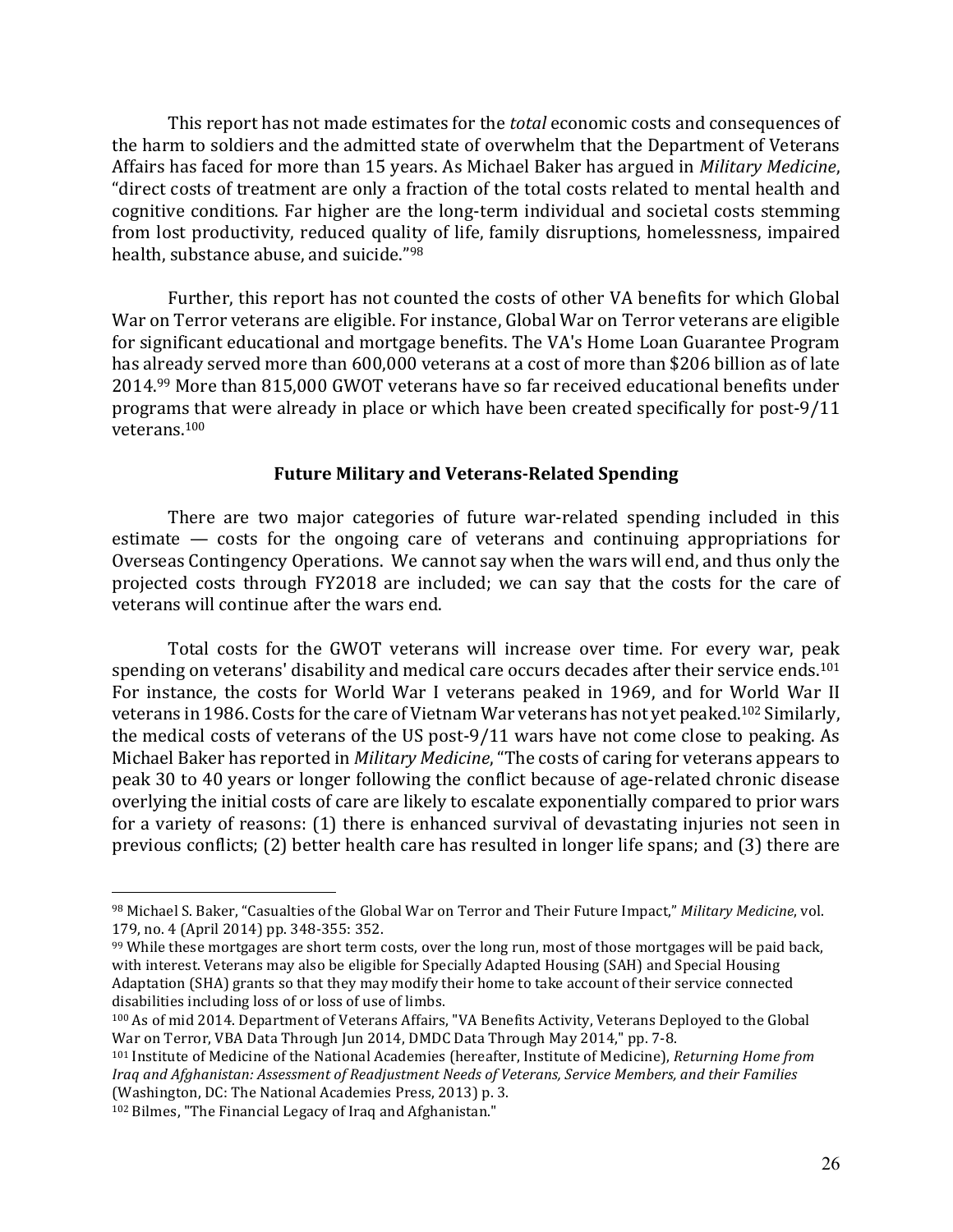more expensive diagnostic and therapeutic tools, treatments, and prosthetics that did not exist for veterans of previous conflicts."103

The costs for veterans of the post-9/11 wars will be comparatively greater than for past wars. One reason is because the veterans of the wars in Iraq and Afghanistan often return with multiple traumas as well as respiratory and cardiac trouble which may take some years after deployment to emerge.<sup>104</sup> This makes it difficult to estimate the future costs of veteran's care and disability benefits based on past wars; GWOT veterans have been making more claims for injury and illness than the veterans of previous wars, and they have higher rates of service connected disability than the veterans of previous US wars.<sup>105</sup> Further, as each veteran ages, their health care needs will become more complex and expensive. A 2015 survey of all post-9/11 veterans found that about 74 percent were under the age of  $45.106$ 

In 2013, Linda Bilmes estimated that of those veterans who have been discharged, to that point, their care over the next forty years would cost approximately \$836 billion through 2053. 

|                                        | <b>Present Value 2014-</b> |
|----------------------------------------|----------------------------|
| <b>Categories of Veterans' Care</b>    | 2053                       |
| Department of Veterans Affairs Medical | 287.6                      |
| Social Security Disability             | 42.3                       |
| Department of Veterans Affairs         |                            |
| Disability                             | 419.7                      |
| VA Related                             | 86.6                       |
| <b>Total</b>                           | 8362                       |

Table 5. Bilmes' 2013 Estimate of Future Obligations for Veterans' Care **FY2014-2053**<sup>107</sup>

In June 2014, Bilmes updated her estimate of future spending on veterans care and projected that through 2054 Net Present Value costs for veterans disability, medical, and associated costs of administration for care of veterans will be more than \$1 trillion because the rate and complexity of medical and disability claims had been higher than Bilmes originally predicted.<sup>108</sup> "In addition, a significant number of veteran's claims are now being

 $\overline{a}$ 

https://www.va.gov/vetdata/docs/SpecialReports/Post 911 Veterans Profile 2015.pdf. p. 6.

 $103$  Baker, "Casualties of the Global War on Terror and Their Future Impact," p. 352.

<sup>104</sup> Commission on Care, *Final Report of the Commission on Care* (Washington, DC: 30 June 2016), p. 166.

<sup>105</sup> Department of Veterans Affairs, National Center for Veterans Analysis and Statistics, " Profile of Post-/11 Veterans: 2014," May 2016, p. 10.

http://www.va.gov/vetdata/docs/SpecialReports/Post\_911\_Veterans\_Profile\_2014.pdf.

<sup>106</sup> Source: US Census Bureau, American Community Survey, cited in the United States Department of Veterans Affairs, "Profile of Post-9/11 Veterans: 2015," March 2017,

<sup>&</sup>lt;sup>107</sup> Long Term Present Value of Medical Care, Social Security, and Disability Claims already submitted through 2014-2053. Bilmes, "The Financial Legacy of Iraq and Afghanistan."

 $108$  Bilmes in email communication with the author, 25 June 2014. Also see Bilmes, "A Trust Fund for Veterans."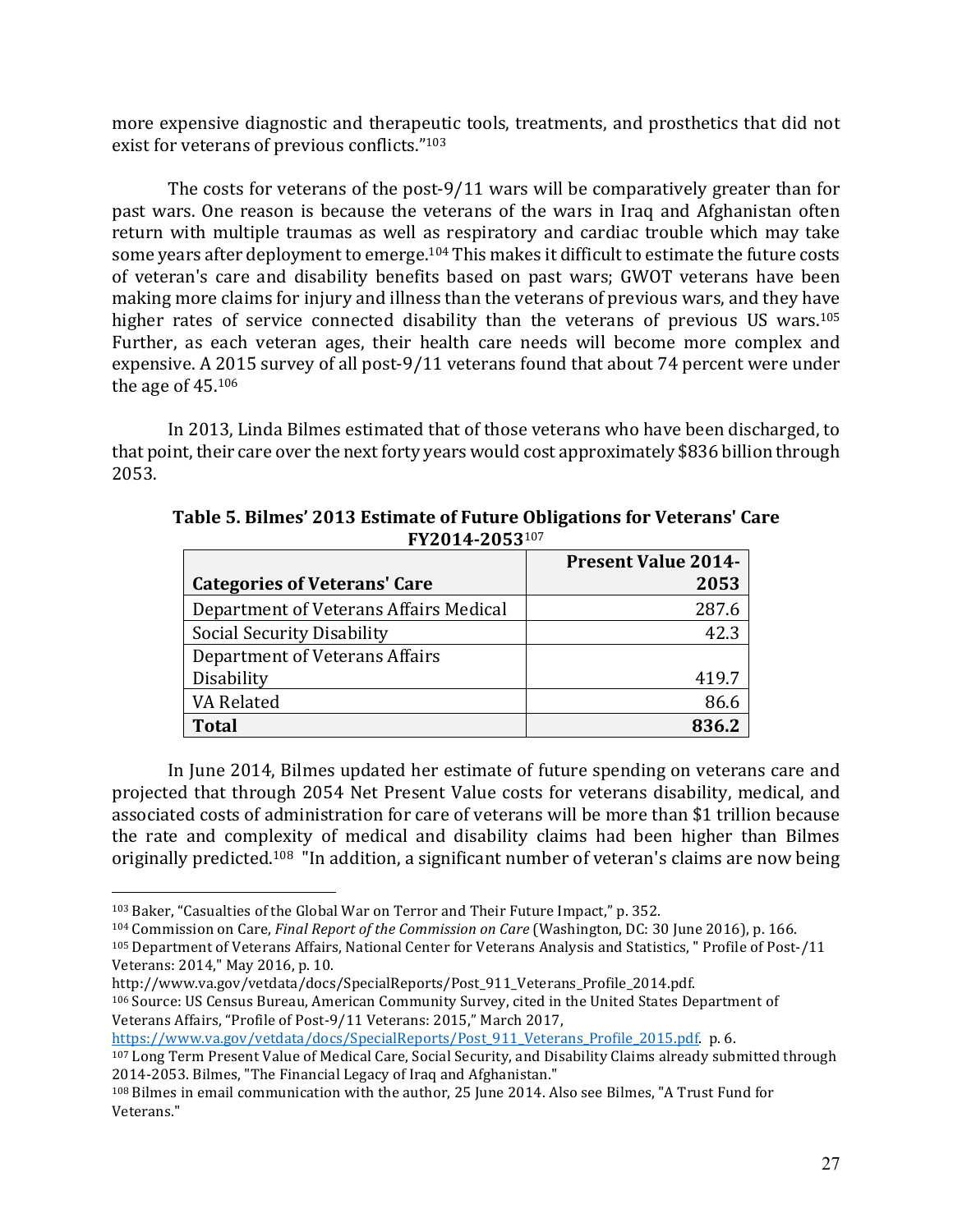appealed, adding to the cost of the process and in most cases, resulting in higher awards for veterans."<sup>109</sup> As the US continues to fight in Iraq and Afghanistan, service members' deployments have been extended far beyond what was projected. This will increase the numbers of veterans with service in those wars who are eligible for VA services. In 2015, the VA noted that it expected the post-9/11 veteran population to increase 33 percent between 2015 and 2020.<sup>110</sup>

In 2016 alone, more than 87,000 GWOT veterans became new disability compensation recipients. Also in 2016, the Department of Defense diagnosed more than 18,000 service members "worldwide" with Traumatic Brain Injuries. Of those, the majority were mild TBI. But there were 88 Penetrating, 171 Severe, and 2,546 Moderate traumatic brain injuries.<sup>111</sup> Similarly, in the first two quarters of 2017, 8,924 service members were diagnosed with TBI. Of those, 23 were classed as Penetrating, 55 Severe, and 1,159 Moderate.<sup>112</sup> These statistics include soldiers who were not deployed; however, the incidence rate of soldiers who were deployed, or within 30 days of return, was 1.5 times higher over the 16 years from 2001 to 2016 than for those never deployed to a war zone.<sup>113</sup> Most of those soldiers with TBI will likely become patients treated by the Department of Veterans Affairs and some number of them will be eligible for disability compensation. Thus, nearly all estimates of the future costs of caring for veterans are probably low.

As Bilmes reminds us, even though the Department of Veterans Affairs has "the fastest-growing budget in the federal government," the department "still lacks sufficient funding to fill thousands of vacancies for doctors and nurses and to finance badly needed repairs to its hospitals and clinics." $114$  Long wait times for services have been a persistent barrier for veterans' access to health care, and ultimately may increase the costs of care.<sup>115</sup>

In sum, this report's estimate of the costs of caring for veterans in the future takes into account the growing number of veterans entering the system due to the longer duration of the wars. It is likely an underestimate of the final costs because more Iraq and Afghan soldiers will enter the VA system over the next several years as the wars continue, and the

<sup>112</sup> DOD Numbers for Traumatic Brain Injury: World Wide Totals, Department of Defense and Veterans Brain Injury Center, as of 10 August 2017, http://dvbic.dcoe.mil/files/tbi-numbers/worldwide-totals-2017-Q1-

113 Military Health System and the Defense Health Agency, "Demographic and Military Traits of Service Members Diagnosed as Traumatic Brain Injury Cases," Fact Sheet, 20 March 2017,

https://health.mil/Military-Health-Topics/Health-Readiness/Armed-Forces-Health-Surveillance-Branch/Reports-and-Publications/Medical-Surveillance-Monthly-Report.

114 Bilmes, "A Trust Fund for Veterans."

 $109$  Bilmes in email communication with the author, 17 August 2016.

<sup>&</sup>lt;sup>110</sup> United States Department of Veterans Affairs, "Profile of Post-9/11 Veterans: 2015," p. 12.

<sup>&</sup>lt;sup>111</sup> DOD Numbers for Traumatic Brain Injury: World Wide Totals, Department of Defense and Veterans Brain Injury Center, as of 10 August 2017. http://dvbic.dcoe.mil/files/tbi-numbers/worldwide-totals-2016\_aug-10-2017\_v1.09\_2017-09-18.pdf. 

Q2\_aug-10-2017\_v1.0\_2017-09-21.pdf. The Defense and Veterans Brain Injury Center archives their statistics at http://dvbic.dcoe.mil/dod-worldwide-numbers-tbi. Note, the DVBIC only counts patients once, from their first encounter, and according to the most severe diagnosis. E.g. if someone is diagnosed in 2015 with mild TBI, but they sustain another injury or are later diagnosed, say in 2017 with moderate TBI, the diagnosis date remains 2015, but the diagnosis is classed moderate.

<sup>115</sup> Institute of Medicine, *Returning Home from Iraq and Afghanistan*, p. 9-10.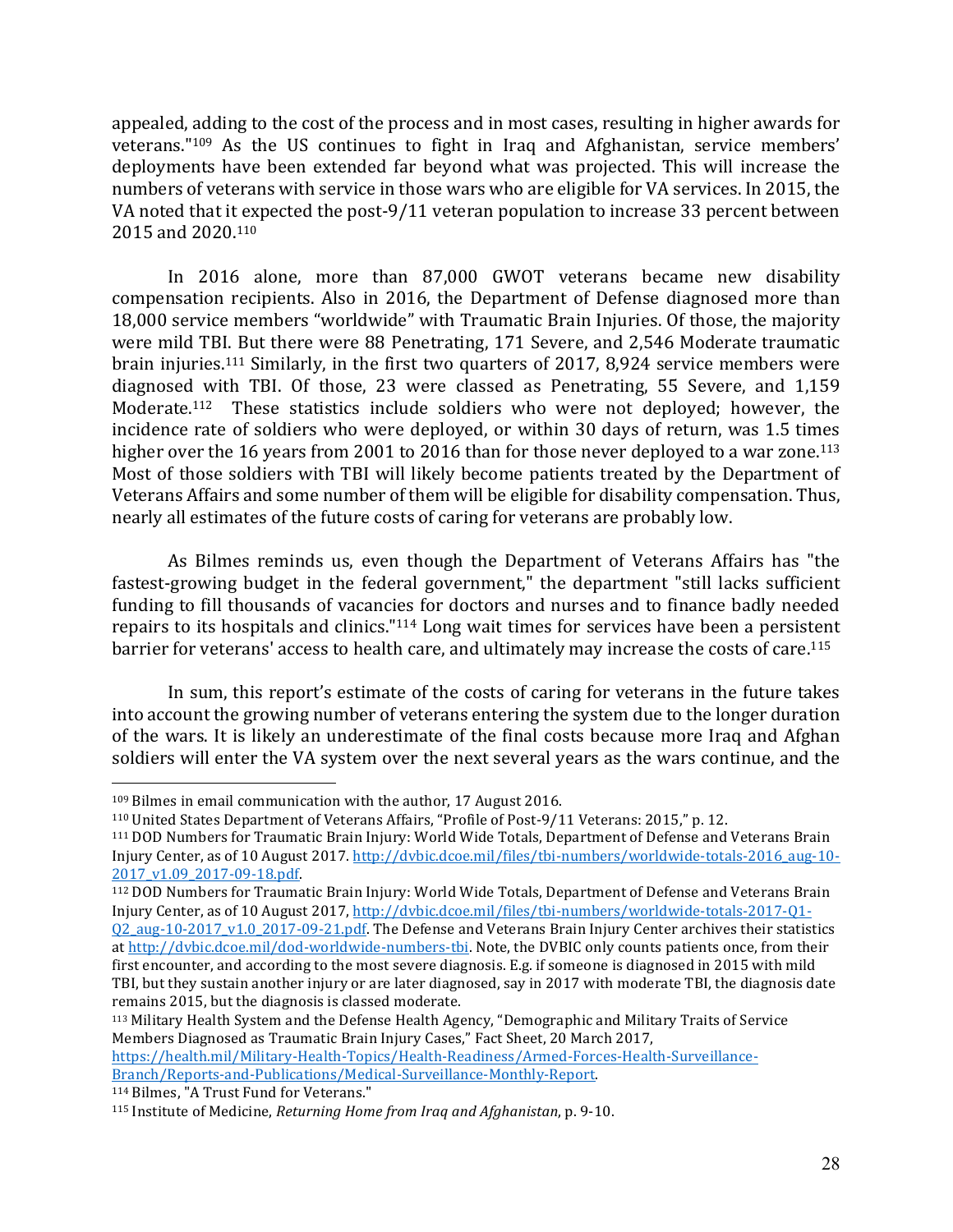costs of administration and services for the veterans of the wars in Afghanistan and Iraq will grow accordingly. The estimate of \$1 trillion in costs for veterans' medical care and disability through 2056 is thus conservative.

## **Macroeconomic, Non-Budgetary and Externalized Costs**

### *Macro-economic Costs*

Earlier Costs of War Project analysis by Heidi Garrett-Peltier, James Heintz, and Ryan Edwards showed that the wars likely cost tens of thousands of jobs, affected the ability of the US to invest in infrastructure, and probably led to increased interest costs on borrowing, not to mention greater overall federal indebtedness.<sup>116</sup> Military spending is much less productive of jobs than spending on other sectors of the economy. As Garret-Peltier writes, "each \$1 million of spending on defense creates 5.8 jobs directly in defense industries and 1.1 jobs in the supply chain, for a total of 6.9 jobs per \$1 million of federal defense spending. In comparison, spending that same amount in wind or solar energy creates a total of 8.4 or 9.5 jobs, respectively. Energy efficiency retrofits create 10.6 jobs per \$1 million, which is more than 50 percent above the level of job creation supported by military spending. General infrastructure, which here includes street/highway/tunnel/bridge construction as well as new and repair construction of schools and other non-residential buildings, creates over 40 percent more jobs than the military, with a total multiplier of 9.8 jobs per \$1 million spending." $117$  She concludes that "If we look at the average job creation potential of healthcare, education, clean energy, and infrastructure, \$230 billion could have created about 2.8 million jobs instead of the 1.5 million created through war spending, thus the average opportunity cost is about 1.3 million jobs annually." $118$ 

Most worrisome, perhaps, is that, unlike past wars, the post-9/11 wars have been funded, from the beginning, primarily by borrowing. In simple terms, the US started FY2001 with a budget surplus. The US went into deficit spending in 2002 and has not balanced a budget since then. No additional taxes have been raised for these wars; indeed, taxes were cut in many categories for most of the war years, and they recently rose only for households with incomes over \$400,000 and only in recent years. Using a standard macroeconomic model of the US economy, Ryan Edwards estimates that as of 2017, the US has already incurred an additional approximately \$534 billion in interest on borrowing to pay for the wars.<sup>119</sup> Over the next several decades, assuming (in theory) no more military spending on these wars, but also no additional tax increases or spending cuts, **cumulated interest costs** on borrowing to pay for the wars will ultimately rise to dwarf the \$1.5 trillion of direct military spending from 2001-2013, adding more than \$7.9 trillion to the national

<sup>116</sup> See respectively, research briefs by Heidi Garrett-Peltier, "The Job Opportunity Costs of War," Costs of War, 24 May 2017; James Heintz, "Military Assets and Public Investment," Costs of War June 2011, and Ryan D. Edwards, "Post-9/11 War Spending, Debt, and the Macroeconomy," Costs of War, June 2011.

 $117$  Garrett-Peltier, "The Job Opportunity Costs of War," p. 3.

<sup>&</sup>lt;sup>118</sup> Garrett-Peltier, "The Job Opportunity Costs of War," p. 5.

 $119$  Edwards calibrates a standard Solow model to model feedbacks from deficit-financed government defense spending into current GDP, the capital stock, and interest rates. See Edwards, "Post-9/11 War Spending, Debt, and the Macroeconomy."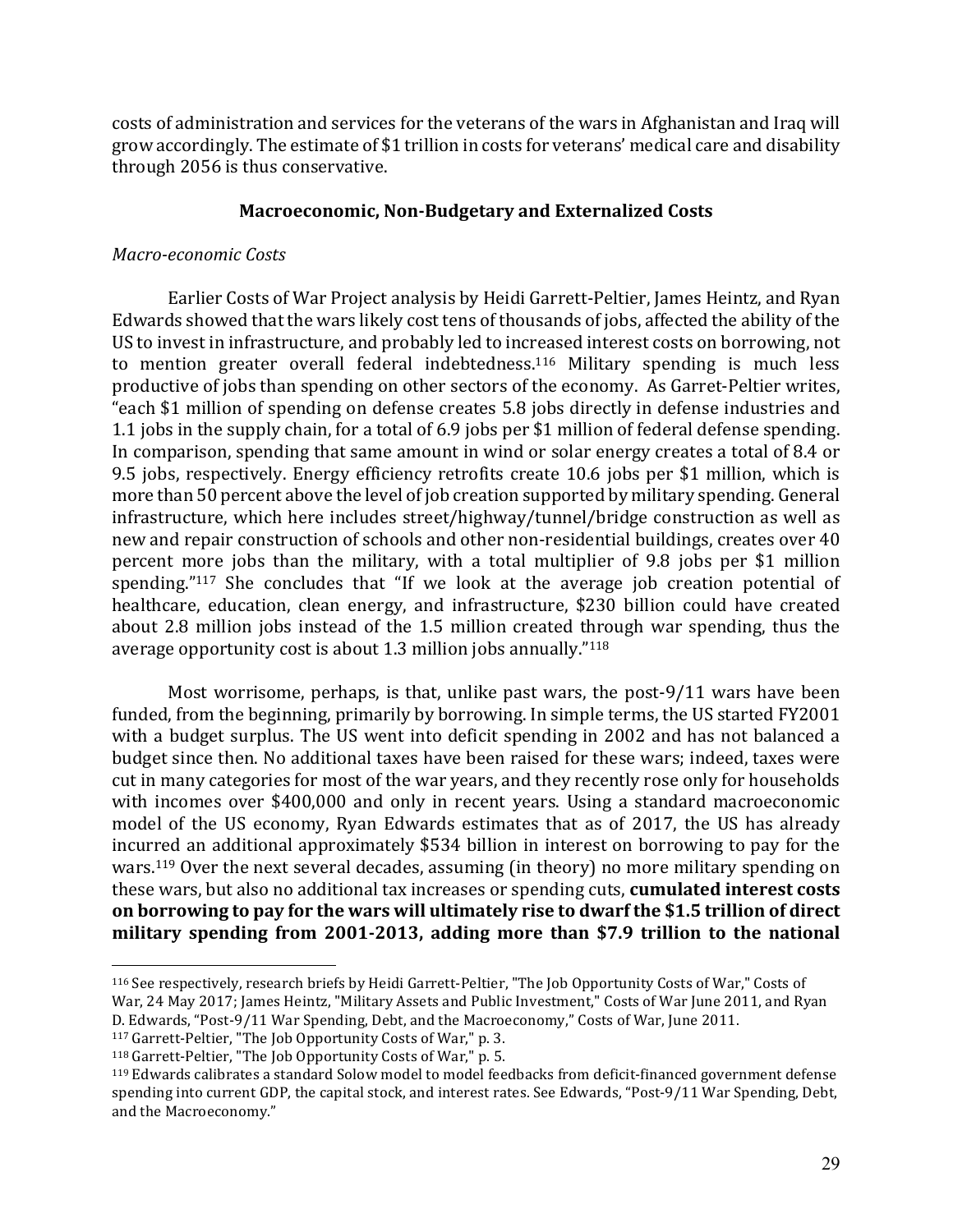**debt**.<sup>120</sup> Thus, even if military spending plateaus, interest costs will far surpass total war costs unless Congress devises another plan to pay for the wars.

The severity of the burden of war-related interest payments will depend on many factors, not least, the overall future health of the US economy, interest rates, government fiscal policy, and national savings. But in the past, unfinanced war spending has played a significant role in raising the US national debt, and it has few of the benefits associated with other sources of debt, such as reductions in taxes and increases in spending intended to combat the recession of 2008-2009 that have also raised the debt.

#### *Externalized Costs*

 $\overline{a}$ 

Some of the costs of the wars in Iraq and Afghanistan have been externalized and therefore do not appear in this accounting focused on US federal outlays and obligations. There are many costs for veterans' care borne by families, state and local governments, and nongovernmental associations. Specifically, as Zoe Wool's 2013 Costs of War paper shows, the externalized costs include the social costs of care for disabled veterans borne by their families.<sup>121</sup> Americans have generously helped each other and many family members take on the burden of care. Linda Bilmes estimated in 2011 that the costs to US military families of the uncompensated expenses of caring for injured family members may be as much as \$300-400 billion over the next several decades. <sup>122</sup> More recently, a 2014 RAND Corporation Study, *Hidden Heroes*, estimated that post-9/11 caregivers were providing a "yearly value" of \$3 billion in care, suggesting that Bilmes' estimate was quite conservative.<sup>123</sup> The RAND study also found that many caregiver's mental and physical health were directly affected by the burden of caregiving; in fact, post-9/11 caregivers suffered at higher rates than the caregivers of other veterans. $124$ 

Further, state and local governments assume some of the costs of veterans care and benefits.<sup>125</sup> In addition, other costs of caring for Afghan and Iraq war veterans has been taken up by non-governmental organizations. For example, as of September 2017, more than

 $120$  Edward's calculation is based on only the direct war appropriations noted in table 2 for DoD and State Department.

<sup>121</sup> Zoë H. Wool, "The War Comes Home: Institutionalizing Informal Care and the Family Consequences of Combat Injuries," Costs of War, February 2013.

<sup>&</sup>lt;sup>122</sup> Linda J. Bilmes, "Current and Projected Future Costs of Caring for Veterans of the Iraq and Afghanistan Wars," Costs of War June 2011. Alison Howell and Zoë H. Wool, "The War Comes Home: The Toll of War and The Shifting Burden of Care," Costs of War June 2011 and Zoë H. Wool, "The War Comes Home:

Institutionalizing Informal Care and the Family Sequelae of Combat Injuries," Costs of War February 2013. 123 Rajeev Ramchand, Terri Tenielian, et al, *Hidden Heroes: America's Military Caregivers* (Santa Monica: RAND Corporation, 2014), p. 122.

<sup>124</sup> Rajeev Ramchand, Terri Tenielian, et al, *Hidden Heroes*.

<sup>&</sup>lt;sup>125</sup> See Brian Smith, "The Cost of Iraq and Afghanistan Veterans' Care to Texas," 3 January 2015, http://watson.brown.edu/costsofwar/files/cow/imce/papers/2015/The%20Cost%20of%20Iraq%20and% 20Afghanistan%20Veterans%27%20Care%20to%20Texas.pdf; Luke Lattanzi-Silveus, "Costs of the Wars in Afghanistan and Iraq for the State of Rhode Island," 1 January 2015,

http://watson.brown.edu/costsofwar/files/cow/imce/papers/2015/Costs%20of%20the%20Wars%20in% 20Afghanistan%20and%20Iraq%20for%20the%20State%20of%20Rhode%20Island.pdf.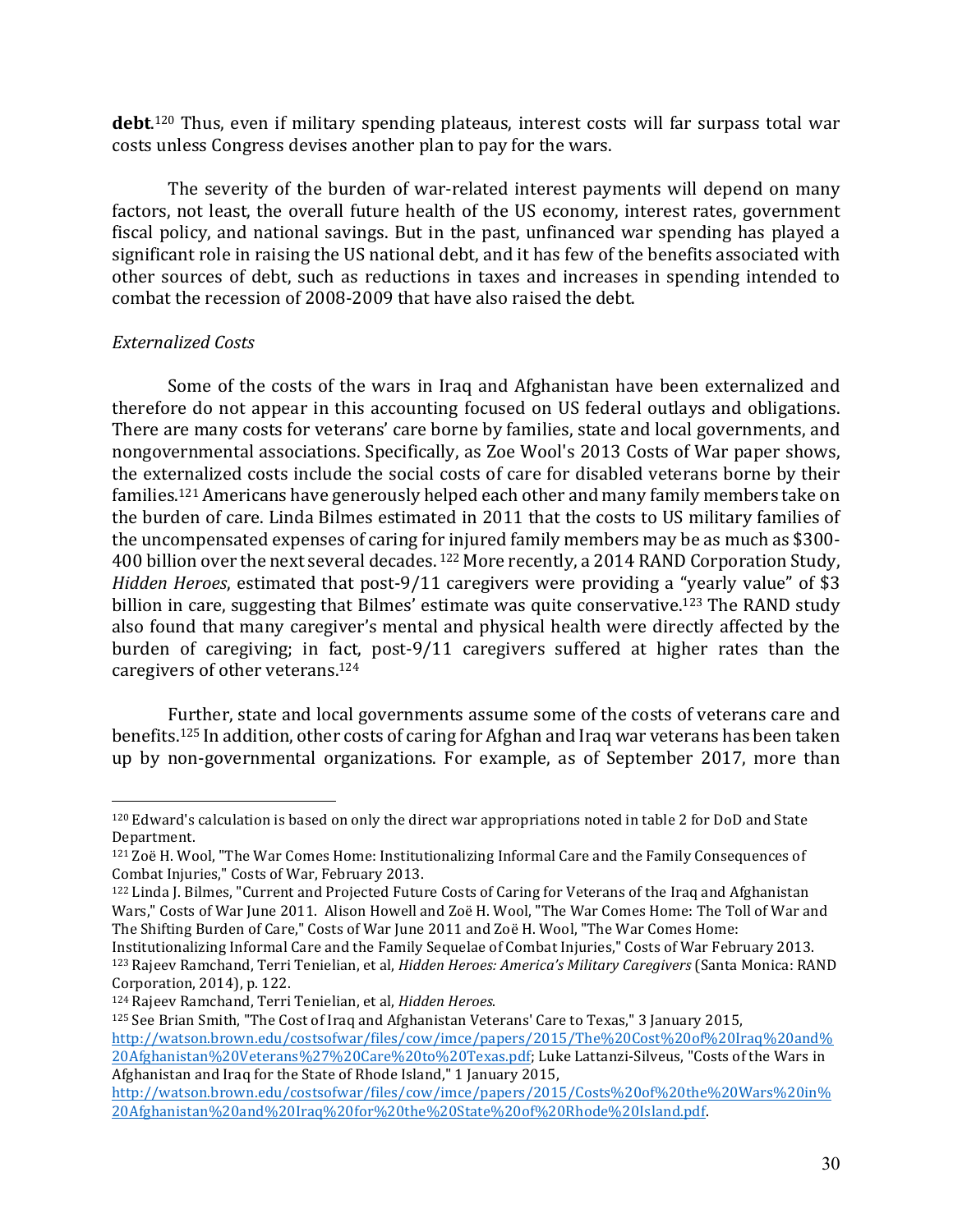100,000 post-9/11 veterans and service members have been helped by the Wounded Warrior Project, which provides support for veterans' physical and mental health.<sup>126</sup>

Each one of the nearly 7,000 US soldiers killed by wars in Iraq and Afghanistan could be assigned a statistical value of human life  $-$  a dollar value to their deaths. The Costs of War Project has not estimated the economic impact on the United States economy  $-$  the loss of economic productivity — of the deaths and injuries of US service members due to the wars.

The economic costs of the war for other countries are also not included in this *accounting*. The costs incurred outside the US by its allies and by the people and governments of Afghanistan, Pakistan, and Iraq total in the many billions of dollars. For example, the disruption caused by war to Iraq's health care and economic infrastructure has led to continued adverse health effects and a devastating economic burden for the people of Iraq and the region. The same can be said of the wars in Afghanistan and Pakistan. There are millions of refugees created by the wars, the burden of whose care has fallen to international humanitarian organizations and host countries.

The United Kingdom spent about \$14 billion in Iraq from 2003-2011 and was projected to spend about \$30 billion in Afghanistan by the time of its complete withdrawal.<sup>127</sup> By one estimate published in 2011, the budgetary costs of German military involvement in Afghanistan is more than \$15 billion (12 billion Euros), at the low end, and this number does not include medical costs, or the interest costs of financing the German participation in the war. $128$ 

While the US has assisted the governments of Afghanistan, Pakistan, and Iraq, there are still likely hundreds of billions of dollars worth of reconstruction and military costs borne by those governments. Further, there is also increased military spending in Pakistan (beyond what the US has given in military aid). While the US does provide some money to the victims of war in Pakistan through USAID Civilian Victim Support Program grants, local governments in Pakistan, especially in Balochistan and Kyber Paktunkhwa, provide assistance to civilian victims of conflict and terrorism.<sup>129</sup>

In addition, there is a budgetary burden to international organizations' involvement in humanitarian assistance in the war zones which is shared broadly by many of the world's governments. This burden includes the costs of work by UN agencies, nongovernmental

<sup>126</sup> Wounded Warrior Project, https://www.woundedwarriorproject.org/mission/who-we-serve <sup>127</sup> BBC, "Iraq War in Figures," 14 December 2011, http://www.bbc.co.uk/news/world-middle-east-

<sup>11107739.</sup> James Kirkup, "Afghan War Will Costs British Taxpayers £20 billion by Time Mission is Complete, The Telegraph 19 May 2012,

*http://www.telegraph.co.uk/news/worldnews/asia/afghanistan/9275712/Afghan-war-will-cost-Britishtaxpayers-20-billion-by-time-mission-is-complete.html.*

<sup>&</sup>lt;sup>128</sup> Tilman Brück, Olaf J. de Groot, and Friedrich Schneider, "The Economic Costs of the German Participation in the Afghanistan War," *Journal of Peace Research*, (November 2011) vo. 48, no. 6, pp. 793-805.

<sup>&</sup>lt;sup>129</sup> See Open Society Foundations, "After the Dead are Counted: U.S. and Pakistani Responsibilities for Victims of Drone Strikes," 2014, pp. 22-23. https://www.opensocietyfoundations.org/sites/default/files/after-deadare-counted-20141120.pdf.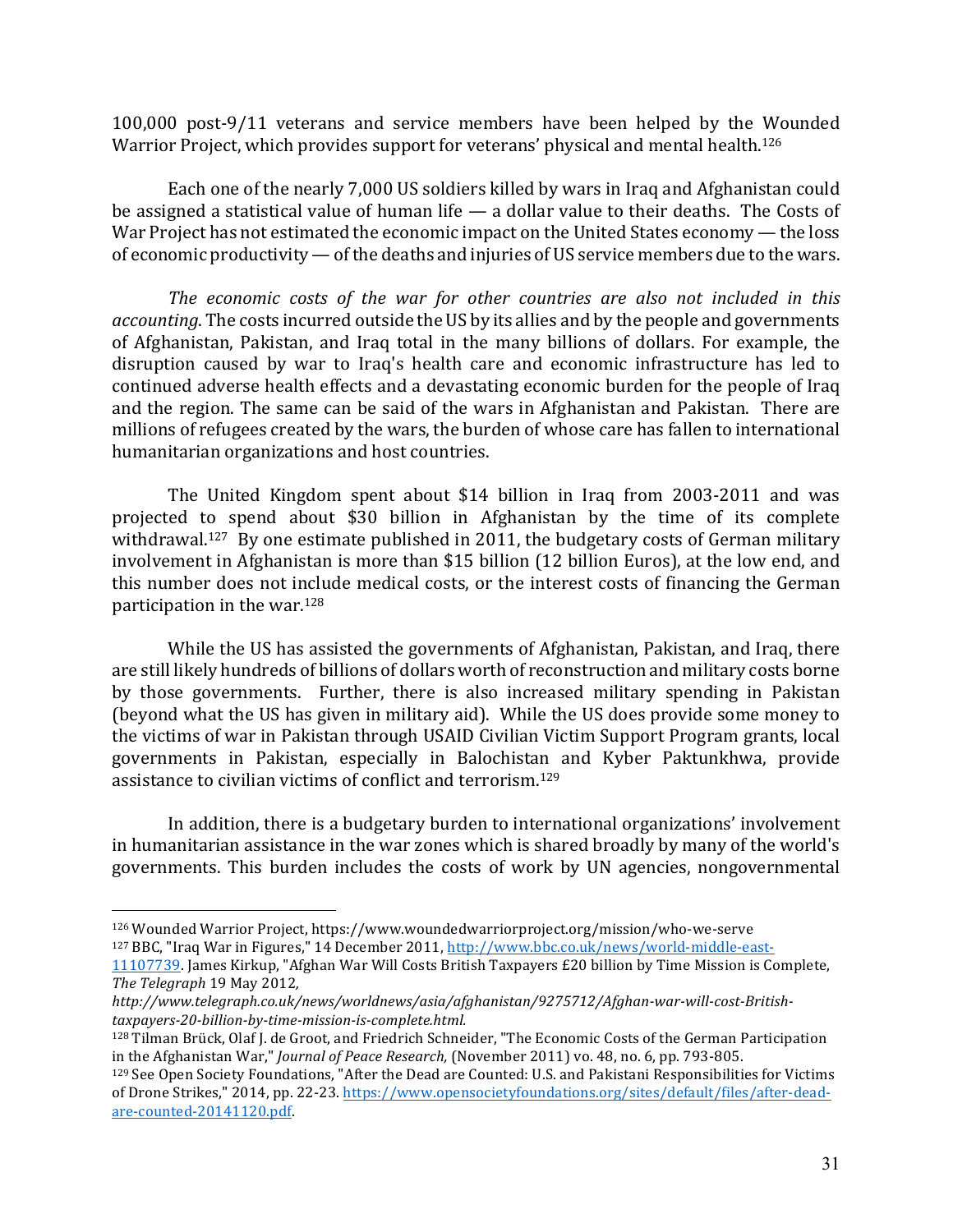organizations, humanitarian organizations such as the International Committee for the Red Cross and Handicap International, and regional governments that care for refugees and displaced people in the war zones.

### **Conclusion**

By this comprehensive yet conservative estimate, the wars in Iraq and Afghanistan have cost and will cost more than \$5 trillion for the US, including for future veterans' care and for the President's request for FY2018 Overseas Contingency Operations. It does not *include* all future interest on debt associated with the wars, which will likely be many trillions of dollars. Table 6 is a more detailed a breakdown of the categories of costs, with potential future interest costs in the last line as a separate entry.

| Table 6. Detailed Summary Estimate of Costs to Date and Future Costs of Wars, |
|-------------------------------------------------------------------------------|
| Rounded to the Nearest \$Billion <sup>130</sup>                               |

| <b>Appropriations and Expenditures FY2001-FY2017 Costs</b>              | \$Billion |
|-------------------------------------------------------------------------|-----------|
| 1. Total Department of Defense, all OCO                                 | 1,758     |
| 2. Total State Department and US/AID, all OCO                           | 120       |
| 3. Estimated additions to the Pentagon "base" budget                    | 879       |
| 4. Veterans total medical and disability                                | 277       |
| 5. Additions to Homeland Security                                       | 783       |
| 6. Interest on Pentagon War Appropriations <sup>131</sup>               | 534       |
| Subtotal FY2001-FY2017 Costs                                            | \$4,351   |
| <b>Estimates of Future Spending</b>                                     |           |
| Department of Defense, all OCO, request for FY2018 <sup>132</sup>       | 67        |
| Estimated increases to Pentagon base budget due to war                  | 33        |
| State Department/USAID, all OCO, request for FY2018                     | 3         |
| Homeland Security for prevention and response to terrorism, request for |           |
| <b>FY2018</b>                                                           | 70        |
| Veterans' costs for medical and disability, FY2018                      | 20        |
| Estimated Interest on borrowing to pay for wars, FY2018                 | 88        |
| Future Veterans' costs for medical and disability, FY2019-2056          | >1,000    |
| <b>Subtotal Future War-related Spending</b>                             | 1,281     |
| <b>Total Costs to Date and Estimated Future Federal Budget Costs</b>    | \$5,632   |
|                                                                         |           |
| Cumulative Interest through 2056 on war appropriations through          |           |
| FY2013133                                                               | > \$7,900 |

<sup>130</sup> In current dollars. Italics indicates the figure is based on a budget request or the previous year's budget authority or the likely future obligation, in the case of veterans' costs.

<sup>&</sup>lt;sup>131</sup> As estimated by Ryan Edwards, and rounded to the nearest \$100 billion. See Edwards, "Post-9/11 War Spending, Debt, and the Macroeconomy."

 $132$  Congress has on occasion appropriated more than requested for OCOs.

<sup>133</sup> As estimated by Ryan Edwards, and rounded to the nearest \$100 billion. See Edwards, "Post-9/11 War Spending, Debt, and the Macroeconomy." As noted above, war appropriations for Iraq and Afghanistan were not funded with new taxes, but by borrowing. This adds interest costs war to spending, specifically, the interest costs already paid, and future interest costs. The severity of the burden of war-related interest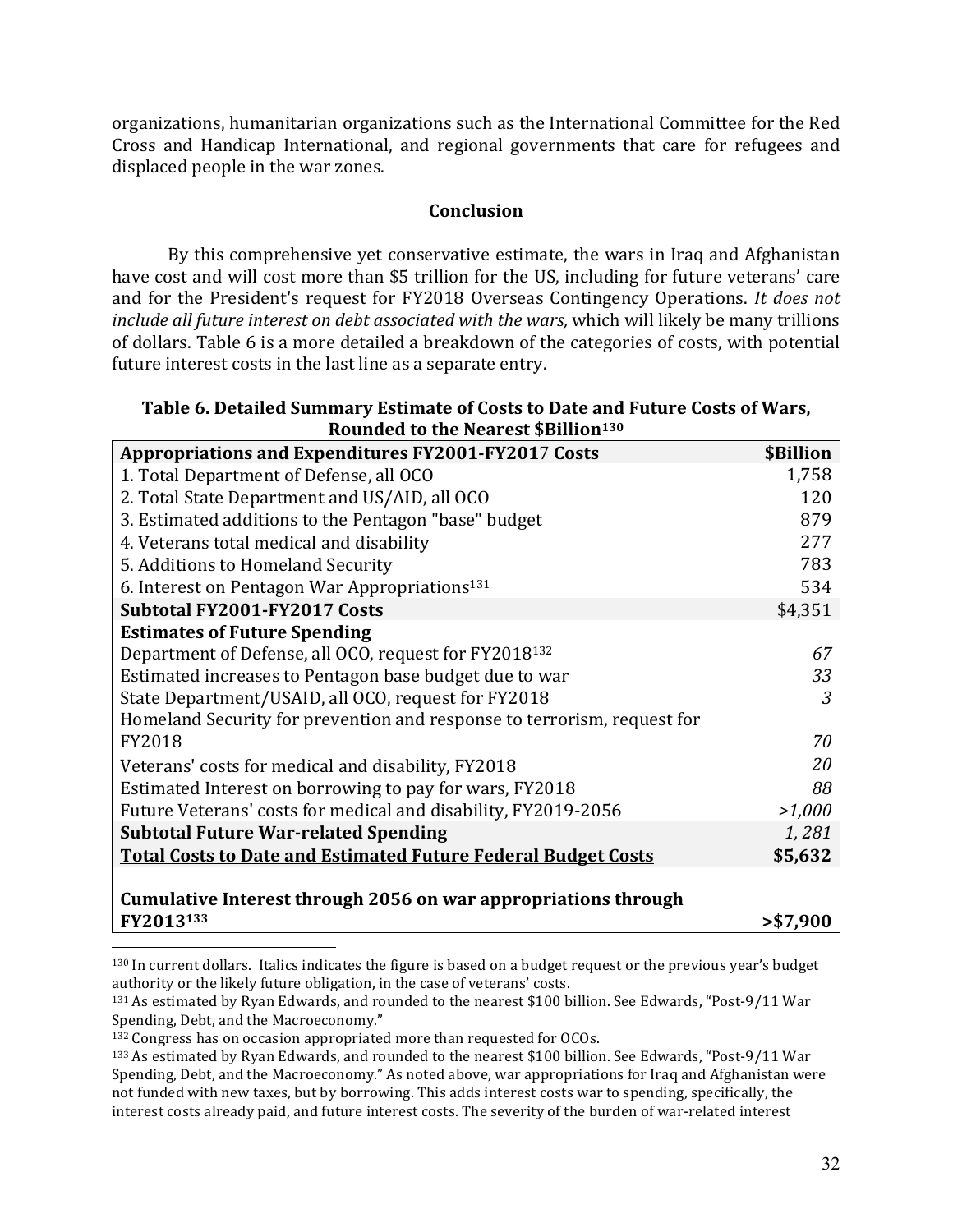As explained earlier, this estimate does not include all the costs of the war for which it is difficult to come to a reasonable estimate or which are smaller and/or scattered in various federal and state budgets. For example, as noted above, this report has not included the various costs of veterans' care that have fallen to state and local governments, or costs externalized to military families and Americans more generally. Nor has this report included an estimate of the larger and longer-term macro-economic consequences of the wars.

This paper's estimate of current and future costs of war demonstrates, once again, that the actual costs of these wars *greatly* exceeds pre-war and early projections of the costs of the Iraq and Afghanistan wars. Indeed, optimistic assumptions and a tendency to underestimate and undercount war costs have, from the beginning, been characteristic of most estimates of the budgetary costs and the fiscal consequences of these wars.

Nowhere is the optimism of those who argued that the wars would be relatively inexpensive clearer than in the estimates of the budgetary costs of the Iraq war. In mid-September 2002 Lawrence Lindsey, then President Bush's chief economic adviser, estimated that the "upper bound" costs of war against Iraq would be \$100 to \$200 billion. Overall, Lindsey suggested however that, "The successful prosecution of the war would be good for the economy."134 On December 31, 2002, Mitch Daniels, then the director of the Office of Management and Budget, estimated that the costs of war with Iraq would be \$50 to 60 billion.<sup>135</sup> Daniels suggested that Lindsay's estimates were much too high, although neither official provided details for the basis of their estimates. There were other pre-war estimates for the costs of war in Iraq. For instance, in September 2002, US House of Representatives Budget Committee Democratic staff estimated costs of \$48 to 60 billion, assuming 30 to 60 days of combat and a 2½ month occupation.<sup>136</sup> The headline in *The Wall Street Journal* covering the Congressional estimate read, "Lindsey Overestimated Costs of Iraq War, Democrats Say."137 Later in 2002, Yale economist William Nordhaus suggested a nearly \$2 Trillion cost for the Iraq war if the war were to be protracted and difficult. He argued that while the main component of costs could be higher oil prices  $(\$778$  billion), a long war could cost \$140 billion in direct military spending and another \$615 billion to pay for occupation, peacekeeping, reconstruction and nation-building, and humanitarian assistance.<sup>138</sup> To this, Nordhaus added an estimated \$391 billion in negative macroeconomic consequences. The most comprehensive estimate of the long-term budgetary costs of both wars  $-$  including direct and indirect spending and other economic effects — is *The Three Trillion Dollar War* 

payments will depend on many factors, not least, the overall future health of the US economy, interest rates, government fiscal policy, and national saving.

<sup>134</sup> Lindsey, quoted in *Wall Street Journal*, 15 September 2002.

<sup>135</sup> Elizabeth Bumiller, "Threats and Responses: The Cost; White House Cuts Estimates of Cost of War with Iraq," *The New York Times,* 31 December 2002.

<sup>136</sup> Assessing the Costs of Military Action Against Iraq: Using Desert Shield/Desert Storm as Basis for Estimates, An Analysis by the House Budget Committee. September 2002.

<sup>&</sup>lt;sup>137</sup> Bob Davis, "Lindsey Overestimated Costs of Iraq War, Democrats Say," The Wall Street Journal, 24 September 2002.

<sup>138</sup> William D. Nordhaus, "The Economic Consequences of a War with Iraq," in American Academy of Arts and Sciences, *War With Iraq, Costs, Consequences, and Alternatives* (Cambridge: American Academy, 2002) pp. 51-86.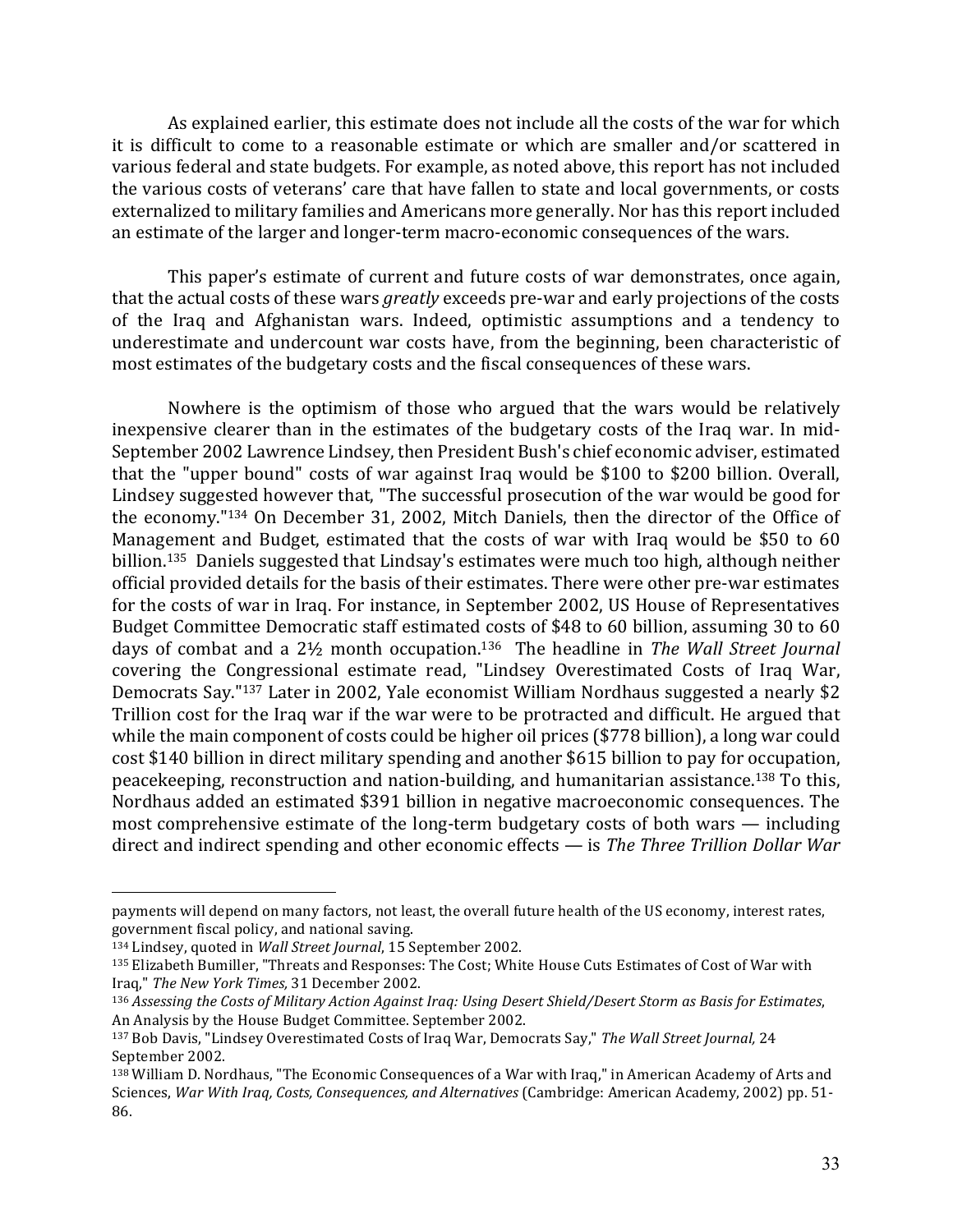by Joseph E. Stiglitz and Linda J. Bilmes.<sup>139</sup> The Stiglitz-Bilmes estimate was conservative in many respects. Not including the increased burden to our national debt, the costs of war have exceeded even their cautious estimates.

<sup>139</sup> Stiglitz and Bilmes, *The Three Trillion Dollar War.*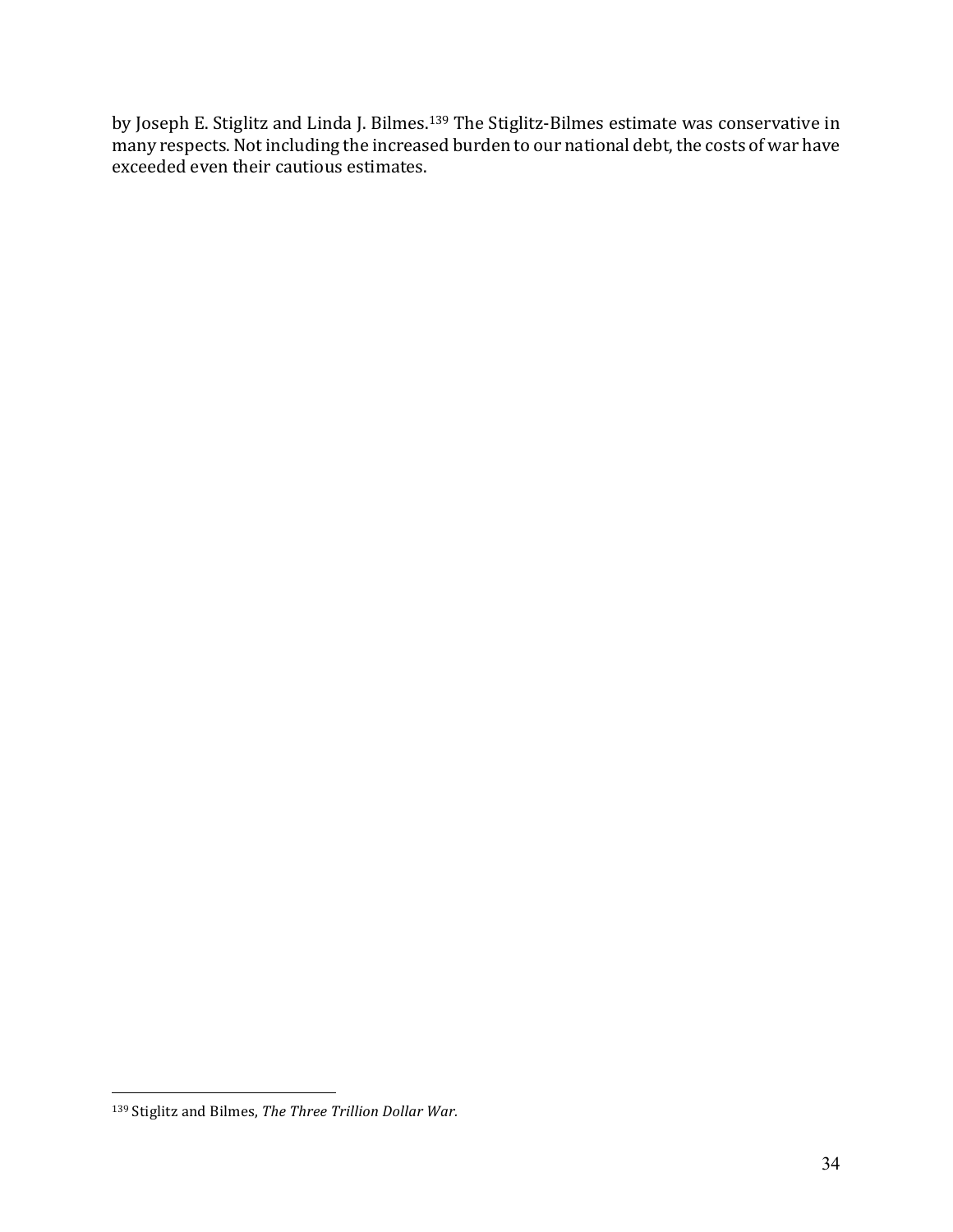### Appendix: Differences in Estimates of US War Spending

This appendix details how this accounting of the costs of war is the same or different from other counts.

Much less comprehensive accounts of US war spending are available, for example, from the US Department of Defense, which counts only its Overseas Contingency Operations spending.<sup>140</sup> In its FY2018 "National Defense Budget Estimates," the Department of Defense Comptroller listed OCO spending for FY2001-FY2018 totaling \$1.75 Trillion.<sup>141</sup> This report's figures essentially agree with this accounting of Department of Defense OCO spending for the wars.

As mentioned at the beginning of this paper, the Pentagon also publishes an "Estimated Cost to Each Taxpayer for the Wars in Afghanistan, Iraq and Syria." In the July 2017 report, the Pentagon estimated a total for Afghanistan, Iraq, and Syria of \$1.52 trillion. The Department of Defense estimated a total cost to the single individual taxpayer of \$7,740 from FY2001-FY2018.<sup>142</sup> If this report only counted DOD spending, the estimate of annual bill per taxpayer would be essentially the same as the Pentagon's. But, as this report has argued, the counterterror wars have cost more when we consider the role of government departments and wars' effects on the Pentagon base budget. Using this more comprehensive estimate of all the global war on terror costs since 2001, and using the same number of taxpayers that the DOD uses, this report estimates that the costs of war over this period, FY2001-FY2018, is \$23,386 per taxpayer. Yet, since the wars are essentially paid for by borrowing, neither number is reflective of the true costs of war.

Figure 7, below, compares the annual bill per taxpayer using the two different ledgers, the more comprehensive accounting this report uses with the Department of Defense accounting released in July 2017.

http://comptroller.defense.gov/Portals/45/Documents/defbudget/fy2018/FY18\_Green\_Book.pdf. 

<sup>&</sup>lt;sup>140</sup> For example, an unclassified Pentagon accounting of "Costs of War through November 30, 2012" reports different figures from the Belasco CRS report of  $2011 -$  in some years lower, perhaps due to rounding, and in some years higher for reasons that are sometimes explained. Further, this DOD report does not include related State Department spending, and omits "non-DOD classified programs." The DOD report puts "total costs" of war at 1,206.6 billion from 9/11/2001 through 30 November 2012. Office of the Assistant Secretary of Defense for Public Affairs, unclassified, "Costs of War Update as of November 30, 2012," Generated January 2, 2013. 

<sup>&</sup>lt;sup>141</sup> "National Defense Budget Estimates for FY 2018" Office of the Undersecretary of Defense (Comptroller) Revised August 2017, Table 2-1,

<sup>&</sup>lt;sup>142</sup> Department of Defense, "Estimated Cost to Each Taxpayer for the Wars in Afghanistan, Iraq and Syria." July 2017, 

http://comptroller.defense.gov/Portals/45/Documents/defbudget/fy2018/Section\_1090\_FY17\_NDAA\_Cost\_ of Wars to Per Taxpayer-July 2017.pdf.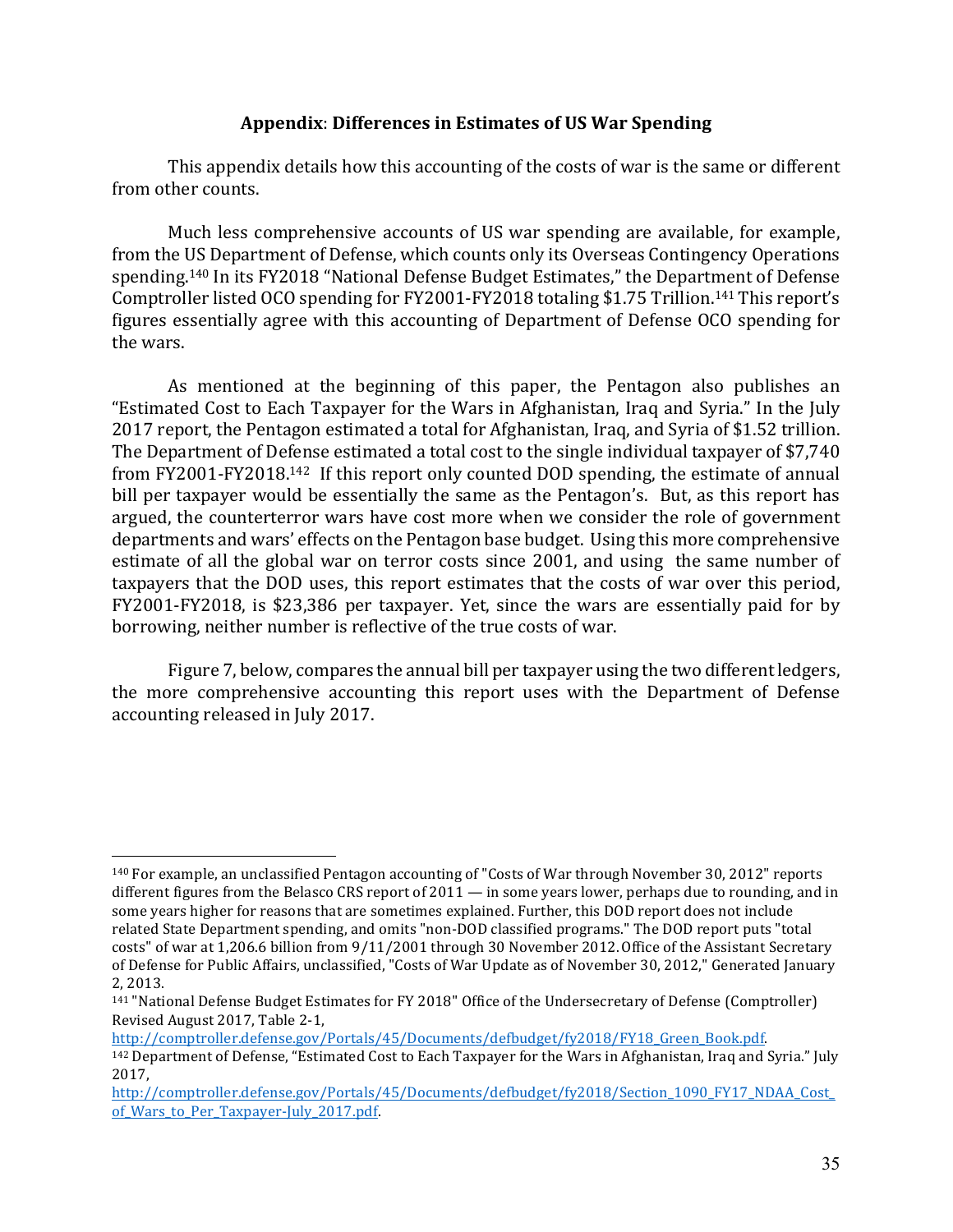

Figure 7. Comparison of DOD and Costs of War Project Estimates of Annual War Costs **per Taxpayer, FY2001-FY2018**<sup>143</sup>

Other experts tallying the costs of these wars have included spending for other warrelated activities, such as by the Department of Veterans Affairs, increases in Homeland Security spending due to war, and future costs that are obligations, such as veterans' benefits. The most recent Congressional Research Service (CRS) report on the costs of the wars and other related expenses of December 2014 by Amy Belasco, CRS specialist in Defense Policy and Budget, takes this view of the costs of the wars.<sup>144</sup> Belasco's CRS report includes some of the costs of veterans' care, but does not include disability compensation costs. 

Belasco is admittedly circumscribed by accounting practices in the Pentagon, which she diplomatically notes that others describe as having "limited transparency."<sup>145</sup> Despite these and other difficulties, Belasco's outstanding work remains an authoritative accounting

 $\overline{a}$ <sup>143</sup> Rounded to the nearest dollar. FY2018 numbers are based on the DOD projections. For FY2001 and 2002, I have added the total spending for both years and used the number of taxpayers for FY2002. Sources: Total individual filers from DOD and DOD estimate, Department of Defense, "Estimated Cost to Each Taxpayer for the Wars in Afghanistan, Iraq and Syria." July 2017. Costs of War Project Estimate of total war spending, not including future spending on veterans' medical care and disability from Neta C. Crawford, United States Budgetary Costs of Post-9/11 Wars Through FY2018: A Summary of the \$5.6 Trillion in Costs for the US Wars in Iraq, Syria, Afghanistan and Pakistan, and Post-9/11 Veterans Care and Homeland Security" October 2017.  $144$  Amy Belasco, "The Cost of Iraq, Afghanistan, and Other Global War on Terror Operations Since  $9/11$ ," *Congressional Research Service* (CRS) 8 December 2014. This is an update of her previous reports, including Amy Belasco, "The Cost of Iraq, Afghanistan, and Other Global War on Terror Operations Since 9/11," *Congressional Research Service,* 29 March 2011. More recent numbers on appropriations are found in Pat Towell and Amy Belasco, "Defense: FY2014 Authorization and Appropriations," Congressional Research Service, R43323, 8 January 2014. Towell and Belasco's paper recounts the uncertainty over budgeting due to the Budget Control Act, sequester and continuing resolutions in late 2013.

<sup>145</sup> Belasco, "The Cost of Iraq, Afghanistan, and Other Global War on Terror Operations Since 9/11," *Congressional Research Service,* 29 March 2011, p*.* 42.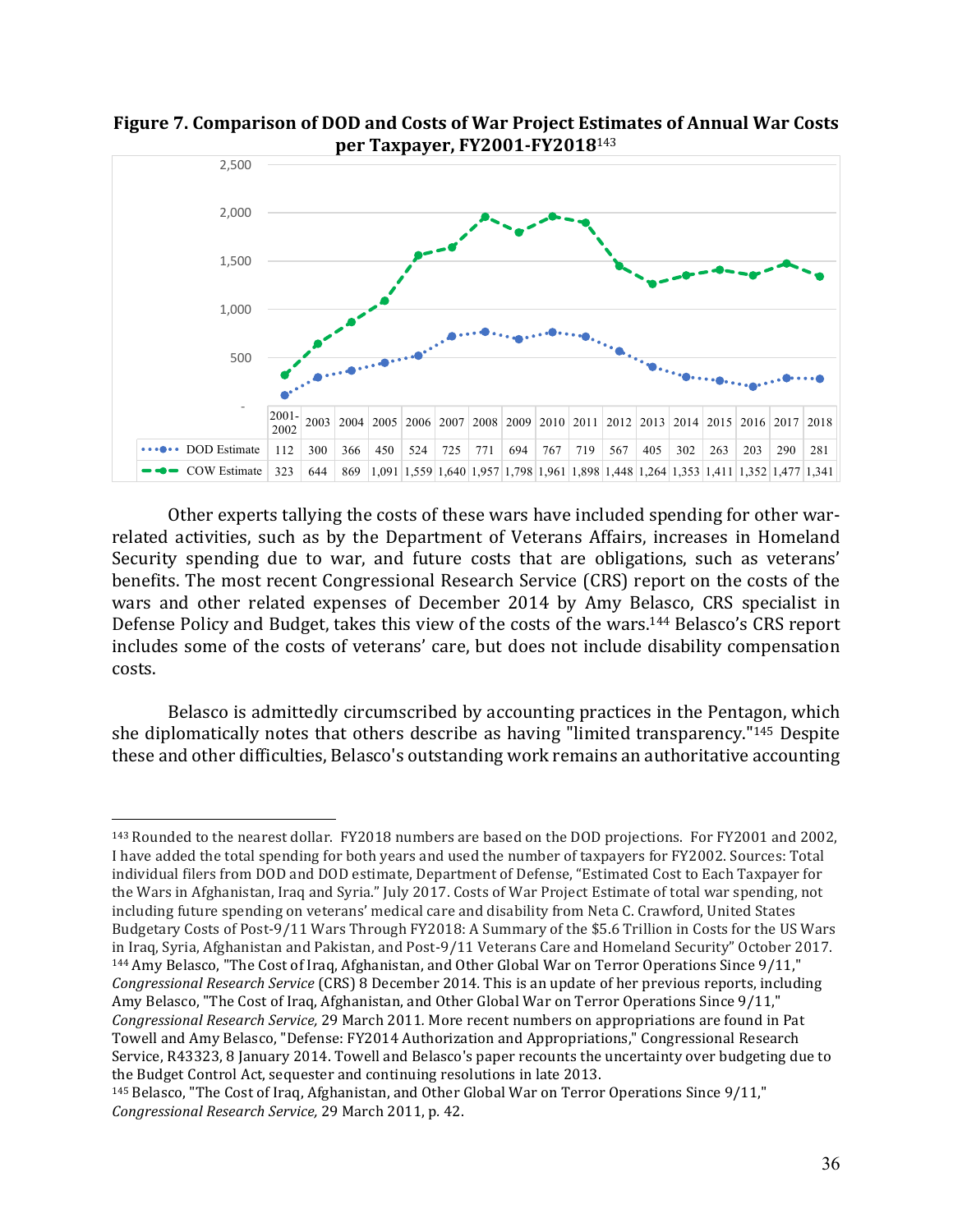of major expenses and this report has relied on her reporting of DOD and State Department/USAID spending through FY2014.

While such focused accounts are useful for some purposes, they understate the wider budgetary impact of the wars and their long-term implications for US government spending. Thus, Belasco's CRS report does not include everything that seems relevant to an accounting of the costs of the post-9/11 US wars. For instance, the CRS Belasco report does not include the Homeland Security budget related to terrorism. Further, while Belasco does count appropriations for VA medical expenses, she does not consider the costs of future obligations to veterans nor estimate the costs of interests on borrowing to pay for the wars. Belasco notes that, "Other observers and analysts define war costs more broadly than congressional appropriations and include estimates of the life-time costs of caring for OEF/OIF/OND veterans, imputed interest costs on the deficit, or increases in DOD's base budget deemed to be a consequence of support for the war." Belasco goes on to say that "Such costs are difficult to compute, subject to extensive caveats, and often based on methodologies that may not be appropriate."146

Belasco is correct. The approach taken by the Costs of War Project, and by Bilmes and Stiglitz, is more inclusive.<sup>147</sup> As a result, and some of the estimates, especially of likely increases to the Pentagon base budget and future costs, *are* subject to important caveats, which are discussed in what follows. Further, Belasco had a somewhat different  $\lim$   $-$  to tell Congress how much it had appropriated for war related purposes. Similarly, the Department of Defense was tasked with reporting only its spending on the defined OCO missions. There are many ways to think about the costs of the US war depending on one's assumptions about the scope of the wars, how emergency costs differ from and are related to the costs that have been institutionalized in the Pentagon's base budget, and how to estimate the future obligations for the care of veterans as a cost of the ongoing wars. The aim in this report is to give an accounting of what has been appropriated for the major war zones *and* in *war related* spending. The Department of Defense and Belasco's CRS numbers are thus the tip of the iceberg.

From the beginning, keeping track of war and war-related spending has not been easy for the average citizen or journalist. The Brookings Institution, Anthony Cordesman at the Center for Strategic and International Studies, and the National Priorities Project, have also tried to clarify the funding and other metrics associated with America's longest wars.<sup>148</sup> But, this is no easy task for any war, and these wars have been particularly challenging.

Specifically, Congress has not funded these wars as it has funded past wars, by enacting a war tax or selling large numbers of war bonds, which would made these "pay as

<sup>&</sup>lt;sup>146</sup> Belasco, "The Cost of Iraq, Afghanistan, and Other Global War on Terror Operations Since 9/11," 2011, p. 3. <sup>147</sup> Joseph E. Stiglitz and Linda J. Bilmes, *The Three Trillion Dollar War: The True Costs of the Iraq Conflict* (New York: Norton, 2008).

<sup>&</sup>lt;sup>148</sup> See for instance, Anthony H. Cordesman, "U.S. Military Spending: The Cost of Wars," CSIS, 10 July 2017, https://csis-prod.s3.amazonaws.com/s3fs-

public/publication/170710\_Cost\_War\_AHC.pdf?am9DzafqgSHdhfNj2mvflnZUyM5j4L8M.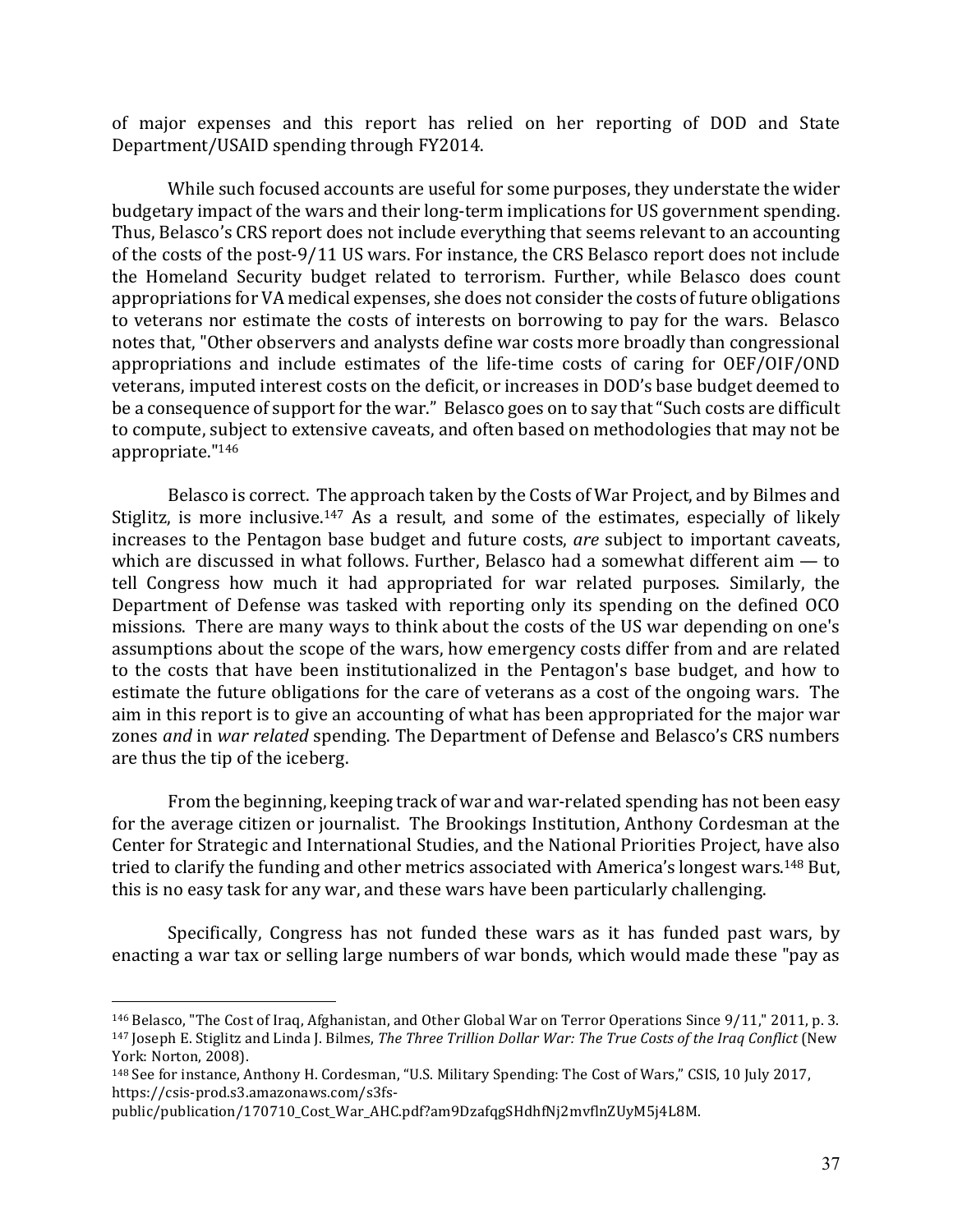you go" wars.<sup>149</sup> Hence DOD and State Department OCO spending are considered here as borrowed. This report has dealt with this layer of complexity by including the costs of borrowing as an expense in each fiscal year, just as individuals would include the costs of borrowing on a home or a car when they calculate their expenses. The cost of *future* interest on the borrowing entailed by deficit spending for these wars is suggested as a separate category  $-$  the US could change the way we pay for these wars, much the same way that someone paying back a car loan or home mortgage might accelerate their payments or refinance.

This gets to the general problem of the difficulty in estimating future costs. The Congressional Budget Office projects that that costs of executing the Pentagon's plans in future years will be higher than the Pentagon has suggested in its own projections.<sup>150</sup> For instance, US slowed the pace of its withdrawal from Afghanistan, only to announce an increase in troops in August 2017. And, as this report emphasized above, because these wars are ongoing, it is uncertain how many more service members will be wounded and need care over time.

Another complication is that some of what is included in the White House's Office of Management and Budget and Pentagon criteria for OCO spending is in need of updating, as discussed above. Specifically, though the scope of the war in Afghanistan widened into Pakistan in 2002 and is included in the OMB criteria, later expansions are not included in the OMB criteria. These include when the US expanded its war into Syria in August 2014 and when the US began operations in Libya against ISIS in 2016.

Furthermore, the US federal budgeting process is itself complicated, and spending on the post-  $9/11$  wars has never been part of regular appropriations processes. While Congressional appropriations were initially described as "emergency" war spending, the Congress and the Executive Branch currently describe the wars in Afghanistan, Pakistan, Iraq, and Syria as Overseas Contingency Operations (OCO).

Adding a layer of uncertainty, the budget can change during a fiscal year. Specifically, while a President might request a certain amount, adjustments may be made in the middle of a fiscal year, such as when the Trump administration announced that it wanted to increase US military spending overall, as well as spending on the ongoing wars. During the Bush, Obama, and now the Trump administrations, Congress has consistently authorized more money than requested by the administrations. Recently, for instance, while President Trump requested a \$603 billion total Defense budget, members of Congress proposed adding another \$18.5 billion to that total; Trump had requested \$64.6 billion for OCO, but the House Armed Service Committee proposed a budget of \$75 billion.<sup>151</sup>

<sup>&</sup>lt;sup>149</sup> The Treasury Department did sell a small number of Patriot Savings bonds from December 2001 to December 2011. See 

https://www.treasurydirect.gov/indiv/research/indepth/ebonds/res\_e\_bonds\_eepatriotbond.htm. 150 Congressional Budget Office, "Long-Term Implications of the 2016 Future Years Defense Program," (CBO, January 2016).

<sup>151</sup> Department of Defense, "Defense Budget Overview: United States Department of Defense Fiscal Year 2018,"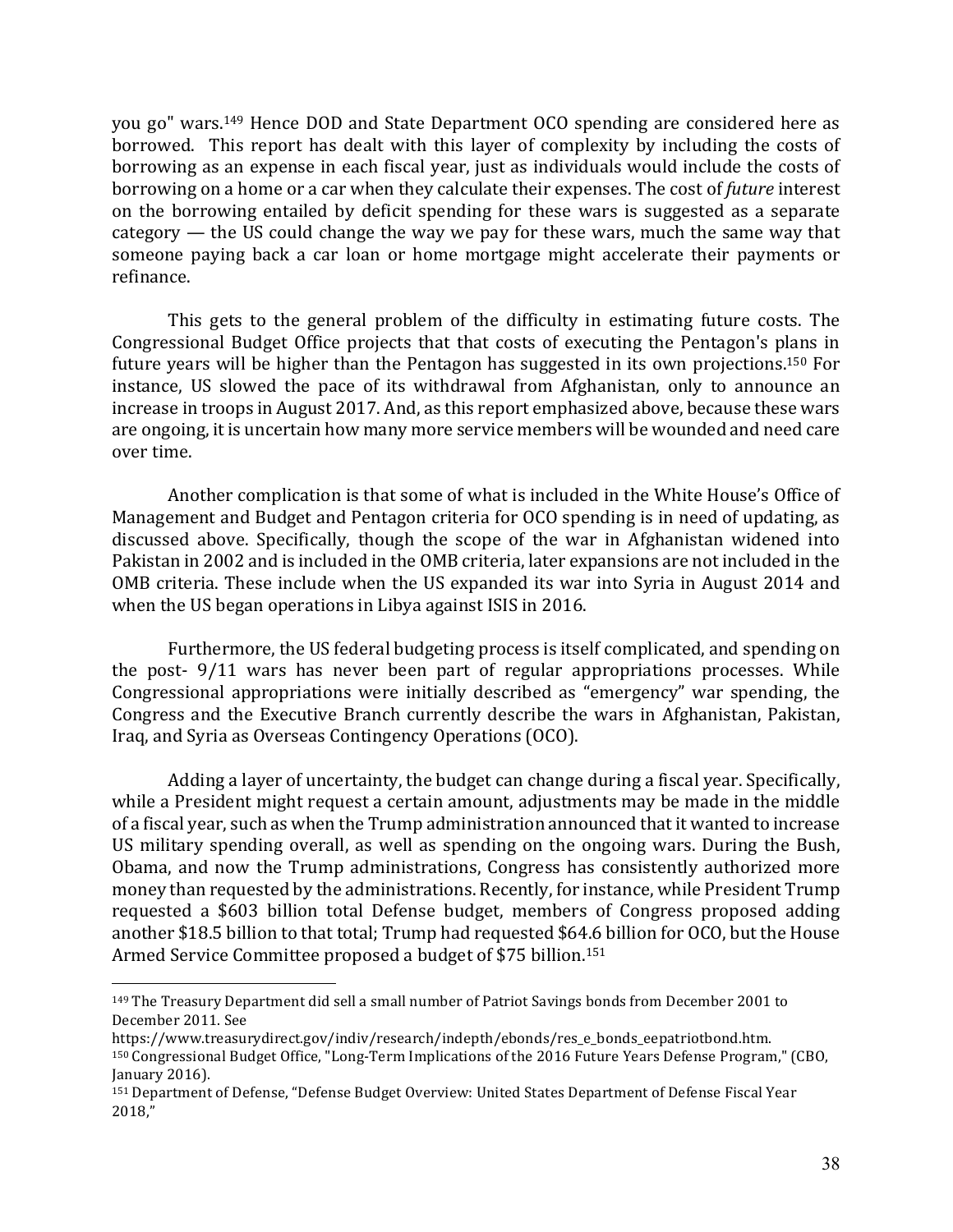As if this were not complicated enough, there are two additional wrinkles  $-$  flexible funding and the Budget Control Act of 2011. Flexible funding has been used by the Pentagon since the start of the wars. As the Congressional Research Service's Amy Belasco reported, "Flexible funds have played an important role in war funding, making up a significant share of total funding ranging from a high of 100% in FY2001 immediately after the 9/11 attacks to a low of 7% in FY2003. Between FY2005 and FY2014, flexible war funding fluctuated between 15% and 23% of total DOD war funding. After FY2008, the share of flexible funding enacted declined, presumably reflecting less uncertainty as war needs decline. The FY2015 DOD request reverses this trend, rising to  $26\%$  of war funding."<sup>152</sup> While flexible funding makes it possible for the Pentagon to move resources quickly, without having to wait for specific Congressional authorization, there is decreased transparency.

Further, reporting for previous spending is not always accurate. For instance, in June 2016, the Inspector General of the Department of Defense published a report showing that the Air Force has underreported the costs of its air war in Syria. A few years earlier, the Inspector General reported that the Marine Corp had produced unreliable data that included inaccuracies totaling more than \$1 billion in  $FY2008.153$ 

Another factor making the total costs of the war difficult to track has been the effect of the Budget Control Act of 2011 and sequestration (automatic across-the-board spending cuts) applied to the Pentagon's base military budget. OCO spending is not capped by the Budget Control Act. As a consequence, the Obama administration began to put items that would normally have been in the base Pentagon budget into the OCO request. The US Government Accountability Office (GAO) has argued that instead, certain activities currently covered in the Pentagon's OCO budget should go into the base budget to reflect the fact that some OCO spending is not included in activities recognized by Congress as statutory costs of war. Further, the GAO argues that the costs the Pentagon has identified as those which will " endure" following the end of the specific wars should be transferred into the base budget.<sup>154</sup> Todd Harrison at the Center for Strategic and International Studies argues that, "since the BCA was enacted, OCO funding has become a convenient tool for Congress and DoD to

http://comptroller.defense.gov/Portals/45/Documents/defbudget/fy2018/fy2018\_Budget\_Request\_Overvie w\_Book.pdf. Mike Stone, "House Committee Eyes \$18.5 Billion Increase to Trump Defense Budget," Reuters, 26 June 2017. http://www.reuters.com/article/us-usa-defense-budget-idUSKBN19H2QB.

 $152$  Amy Belasco, "The Cost of Iraq, Afghanistan, and Other Global War on Terror Operations Since  $9/11$ ," *Congressional Research Service* (CRS) 8 December 2014, p. 50.

<sup>&</sup>lt;sup>153</sup> The Pentagon provides limited visibility in its accountability. See the Government Accountability Office, "Global War on Terrorism: DOD Needs to Improve the Reliability of Cost Data and Provide Additional Guidance to Control Costs," GAO-05-882, September 2005. Inspector General, US Department of Defense, "Additional Controls Needed to Issue Reliable Cost of War Reports that Accurately Reflect the Status of Air Force Operation Inherent Resolve Funds," DOD, 23 June 2016,

http://www.dodig.mil/pubs/documents/DODIG-2016-102.pdf. Accessed 30 July 2016. Inspector General, US Department of Defense, "Cost of War Data for Marine Corps Contingency Operations were not Reliable," 22 July 2011. http://www.dodig.mil/pubs/documents/D-2011-090.pdf.

<sup>154</sup> United States Government Accountability Office, "Overseas Contingency Operations: OMB and DOD Should Revise the Criteria for Determining Eligible Costs and Identify Costs Likely to Endure Long Term," January 2017. http://www.gao.gov/assets/690/682158.pdf.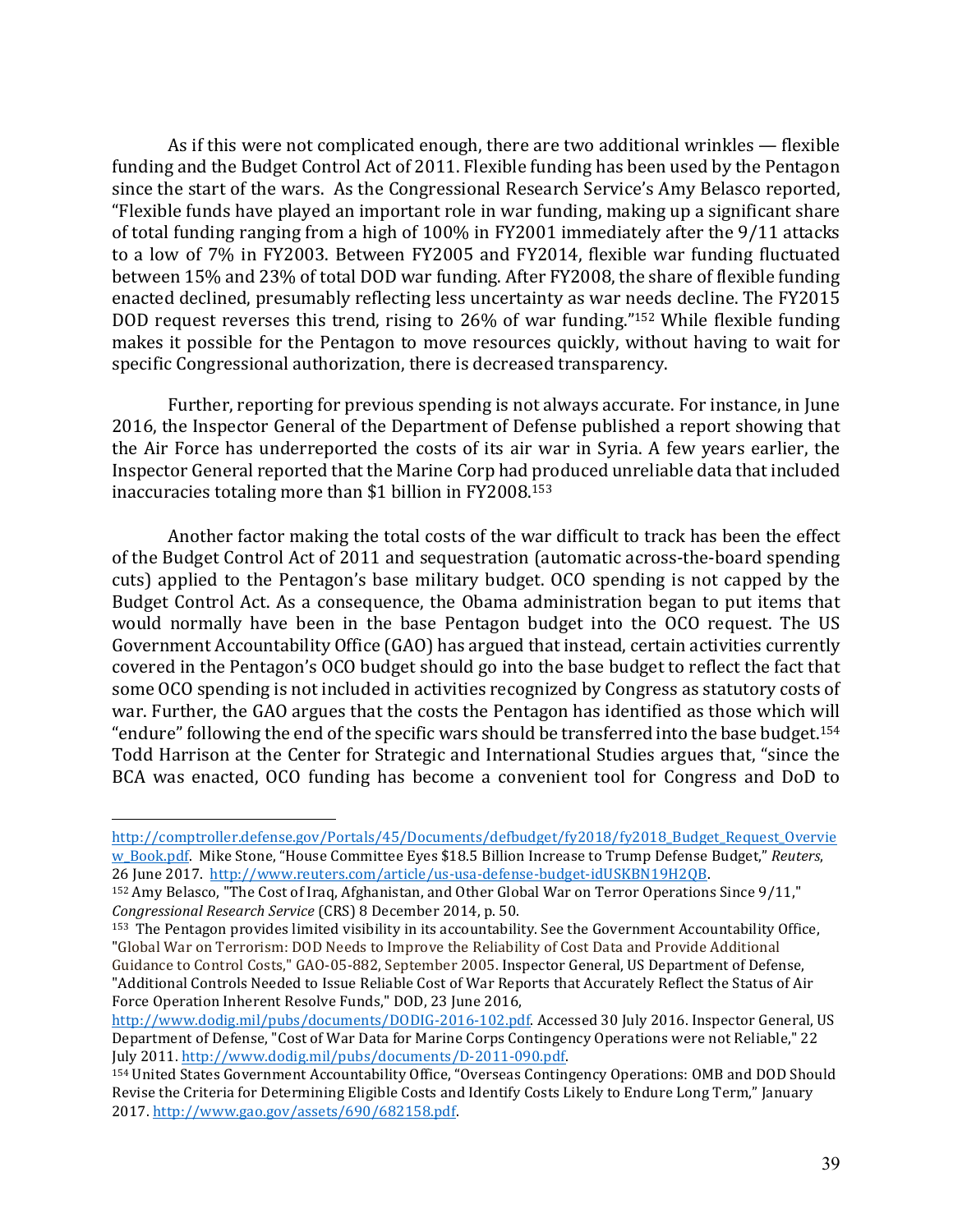negotiate around the budget caps."<sup>155</sup> Harrison argues that while President Bush did the same with the OCO budget, the practice of slipping base budget items into the OCO greatly expanded in the request for FY2014. Harrison suggests that \$20-30 billion of the current OCO budget is actually properly seen as spending for the base budget and that the Pentagon has essentially acknowledged that this is the case.<sup>156</sup>

In its estimates for the Costs of War Project, this report has deliberately taken a comprehensive approach to the budgetary costs of these wars. For example, as discussed above, this report has included a portion of the base military budget that supports the ongoing wars – the wartime environment has led to increases in the Pentagon's base budget that would likely not have occurred had the US not been at war, such as significant increases in pay and benefits for soldiers, and ongoing health care costs. This report argues that these additions to the Pentagon's base budget, while somewhat normalized in the generally higher overall Pentagon budget, should be considered war related. If one accepts this assumption, the question then becomes, how much of the larger base budget can be accounted for by the wars. This report used the DOD OCO budget as its guide, calculating additions to the DOD base budget at 30 percent of OCO spending from 2001-2003; 40 percent of OCO from 2004-2008; and 50 percent from 2009-2018.

But this estimate is also conservative. To underscore what this report noted in the main body of the paper, this report has not included here state and local government expenses related to medical care of veterans and homeland security. Nor does this report calculate the macro-economic costs of war for the US economy. And while this report discusses some of the ways that families bear the burden of caring for seriously veterans, I have not added a value for the costs of their uncompensated care. The United States Congress has used a definition of emergency funding for the wars as spending that is "unanticipated" — "sudden," "urgent," unforeseen" and "temporary."<sup>157</sup> But some costs of the wars do not fall into the category of emergency spending; these expenses have been institutionalized, for example, into the spending of the Departments of Veterans Affairs and Homeland Security. Some elements of the Global War on Terror have been normalized in the budget of the Department of Homeland Security (e.g. border control). This report does not count such costs in its estimate of total war costs, even though they could be seen as costs of what has become a very long war on terror. This report does not do this because, for example, it is difficult to disentangle the costs of border control for economic migrants versus the expenses on border control that are focused solely on keeping out potential terrorists. In sum, while the Costs of War Project estimate is more comprehensive than many accounts, it still does not include *all* the budgetary and economic costs for the US associated with the wars in Iraq and Syria and Afghanistan and Pakistan and the larger war on terror.

This paper has made methods and choices explicit so that readers can make their own

<sup>155</sup> Todd Harrison, "The Enduring Dilemma of Overseas Contingency Operations Funding," *Transition 45,* January 2017 http://defense360.csis.org/wp-content/uploads/2017/01/Transition45-Harrison-OCO-1.pdf, p. 2.

<sup>156</sup> Harrison, "The Enduring Dilemma of Overseas Contingency Operations Funding," p. 3.

<sup>157</sup> Budget Control Act of 2011, https://www.congress.gov/bill/112th-congress/senate-bill/365/text.